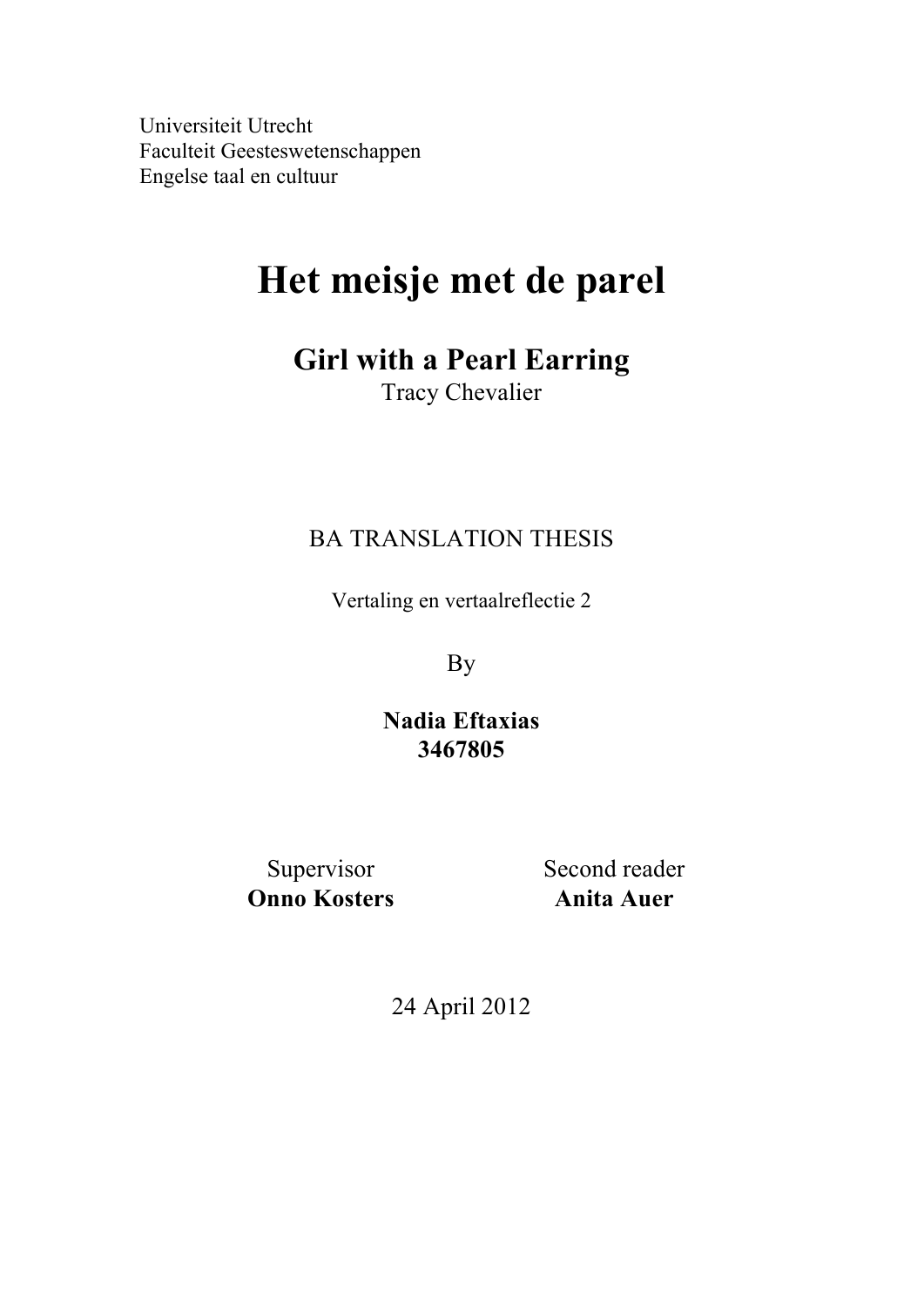# **Table of Contents**

|                                                                                       | <b>Introduction</b>                                             | 3         |
|---------------------------------------------------------------------------------------|-----------------------------------------------------------------|-----------|
|                                                                                       | <b>Analysis</b>                                                 | $4 - 19$  |
| $\mathbf{1}$                                                                          | <b>General Source Text Analysis and</b>                         | $4 - 6$   |
|                                                                                       | <b>Identification of Problem Areas</b>                          |           |
| $\mathbf{2}$                                                                          | <b>Style</b>                                                    | $6 - 10$  |
|                                                                                       | Narrative Mode<br>2.1                                           | $6 - 7$   |
|                                                                                       | The Continuous: The Translation of the<br>2.2                   | $7 - 9$   |
|                                                                                       | <b>Present Participle</b>                                       |           |
|                                                                                       | 2.3 'Dutchness': Cultural-specific Elements                     | $9 - 10$  |
|                                                                                       | 3 Dialogue                                                      | $10 - 16$ |
|                                                                                       | Subtext<br>3.1                                                  | $10 - 12$ |
|                                                                                       | 3.2 Pragmatic Particles                                         | $12 - 16$ |
|                                                                                       | 4 Vermeer's Palette: The Translation of Jargon                  | $16 - 18$ |
|                                                                                       | Conclusion                                                      | 19        |
|                                                                                       | <b>Translation: Tracy Chevalier, Het meisje met</b><br>de parel | $20 - 32$ |
|                                                                                       | <b>Bibliography</b>                                             | $33 - 35$ |
| <b>Source Text: Excerpt from Tracy Chevalier,</b><br><b>Girl with a Pearl Earring</b> |                                                                 | $36 - 46$ |
|                                                                                       | <b>Word Count</b>                                               | 47        |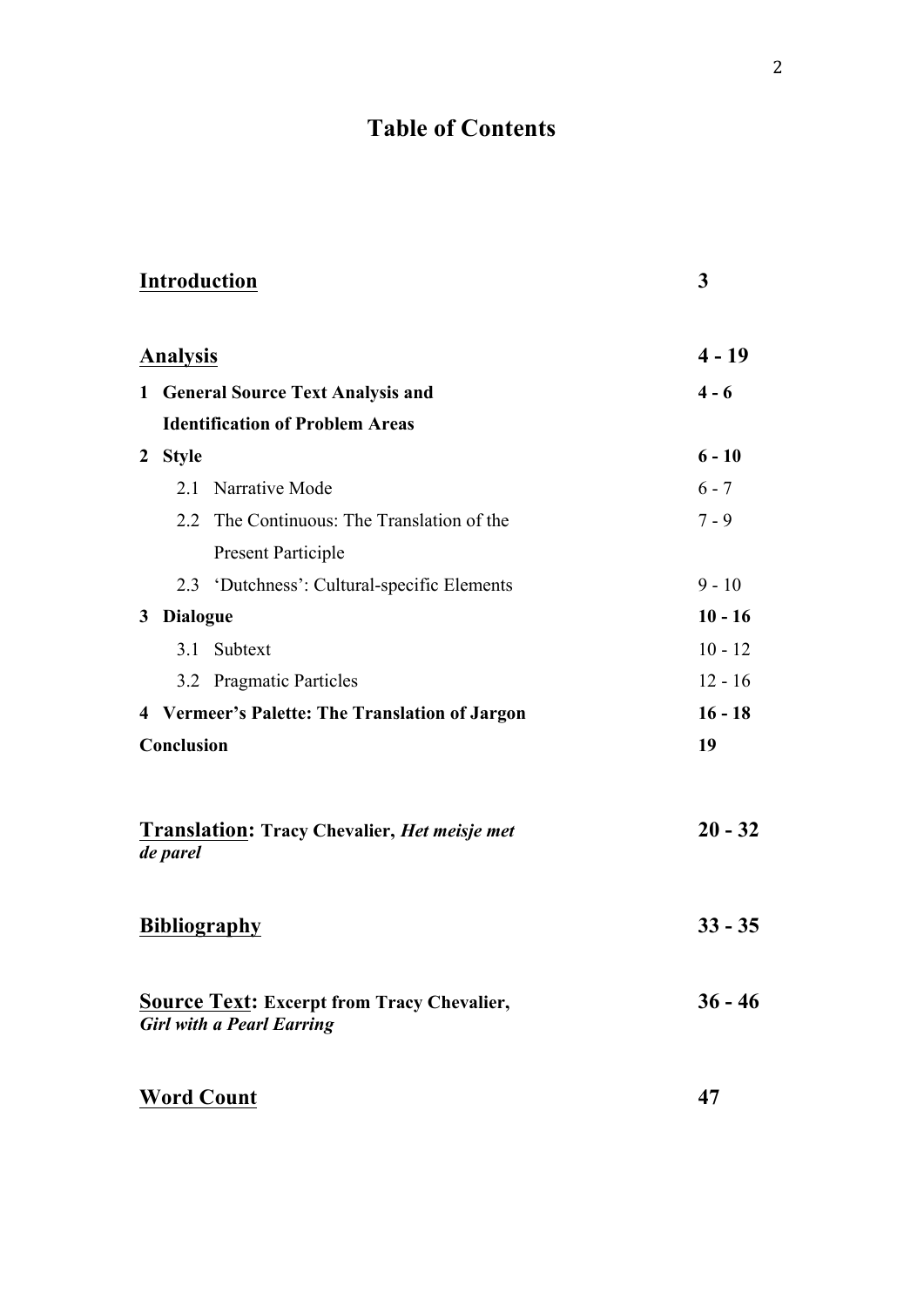## **Introduction**

Why *Girl With a Pearl Earring*? I remember watching the film version when it premiered on Dutch television in 2004. Although I was still rather young to completely understand the film, it intrigued me. No, it was not due to Colin Firth, who allegedly "induced record increases in estrogen levels on both sides of the Atlantic" (Marx). It was the story that captivated me; the story of a naive young girl who is lured into the mysterious world of a painter. Not surprisingly, the novel by Tracy Chevalier I read several years later, on which the film was based, fascinated me even more. The rich history, fictitious but wonderfully lifelike; the vivid images; the dialogues, hesitant but unveiling.

It was specifically the 'Dutchness' of the novel that persuaded me to actually translate it. Due to the abundance of Dutch cultural-specific elements, this novel seemed perfectly suited for a very natural translation; the story about the old master would make good Dutch literature. Although the language used in the novel is rather uncomplicated, the dialogues in particular would form an interesting perspective for profound translation-oriented analysis. Furthermore, I saw a challenge in the approach of the artistic jargon. All in all, the deeper construction of *Girl with a Pearl Earring* led me to believe that this novel would form an excellent translation project.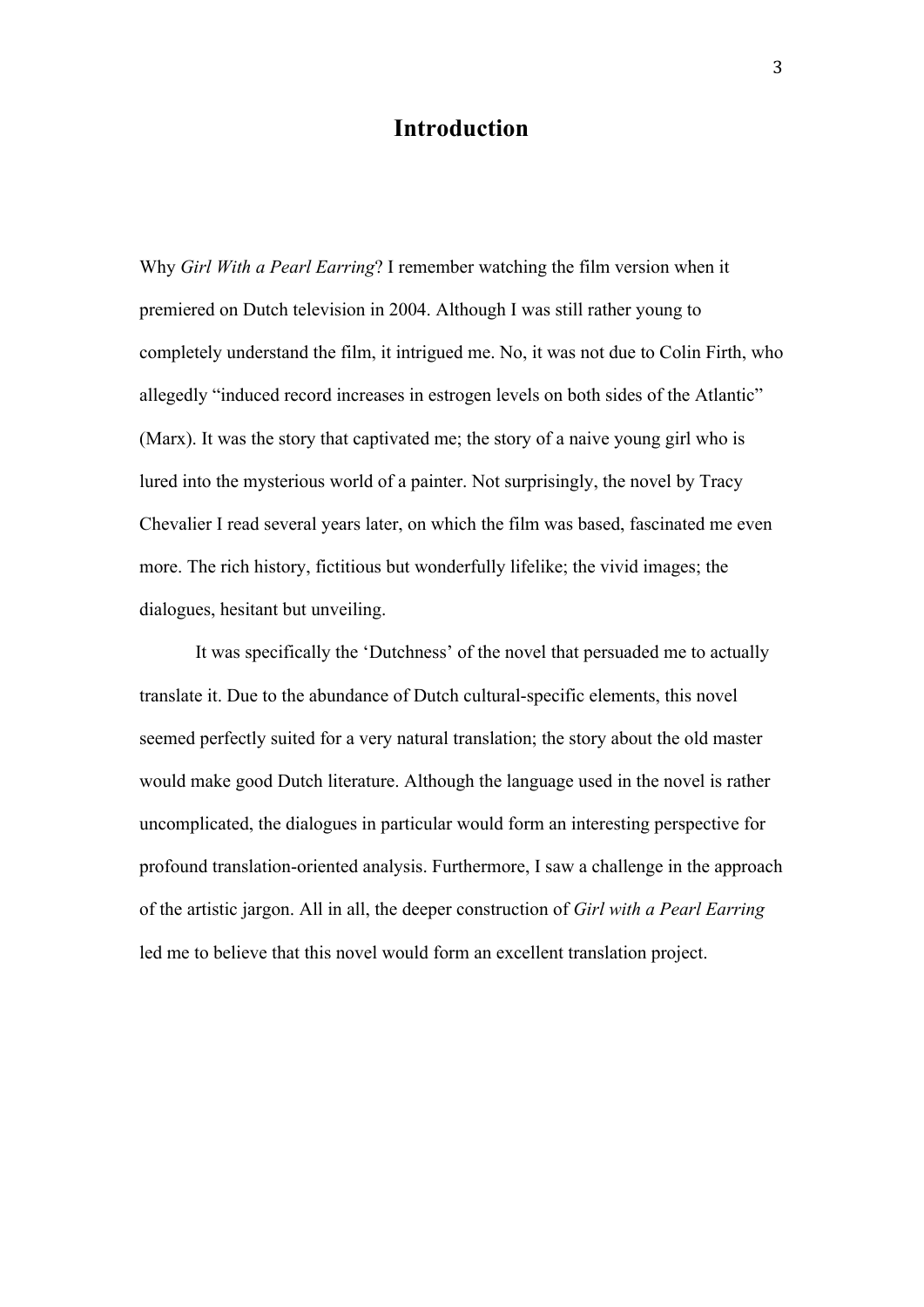#### **1 General Source Text Analysis and Identification of Problem Areas**

Prior to the creation of a good translation, a clear translation assignment and a thorough analysis of the source text that is to be translated are of vital importance. However, considering the fact that no specific requirements are given as to whether the source text must be translated for a particular readership or purpose, one may assume that the target text must intend the same purpose as is determined for the source text. In view of this, a target analysis is not only redundant, but simply not performable. As for a thorough source text analysis, Christiane Nord suggests the application of the so-called Lasswell Formula, a linguistic model for complete communication, in order to determine the degree of complexity of the source text: "*Who* says *what* in *which channel* to *whom* with *what effect*?" (145-146). One must answer this question before proceeding to the actual translation of the source text. Therefore, I will address each item of the formula and further expound the relevant information in the following paragraph, after which I will discuss the specific problem areas in depth.

1) *Who? Girl with a Pearl Earring* was written by novelist Tracy Chevalier and was first published by Harper Collins.

2) *To whom?* The novel was written for the interested reader and thus, has a wide target readership. That is to say, it is accessible to any interested (adult) reader, regardless of his/her foreknowledge of the subject. In terms of language, this means the translation must mirror the style and degree of complexity of the original work in order to comply with the standards of the reader.

3) *In which channel?* The medium used to convey the message is a novel, on paper or published as e-book; a literary work of (largely) fictional history, more specifically.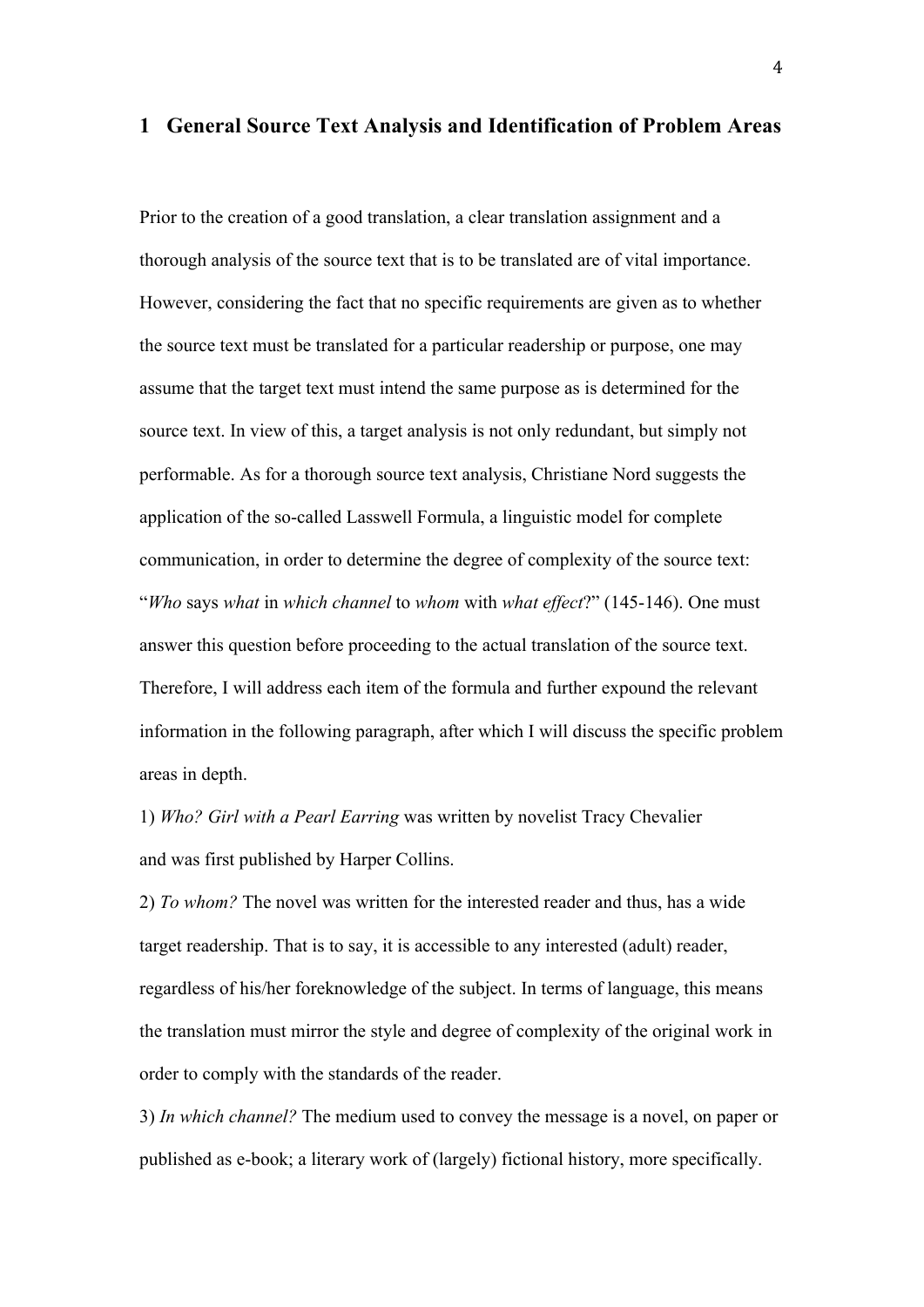Consequently, this allows a relatively less faithful approach of the translation than a legal text, for instance.

4) *With what effect?* The primary effect of the novel is entertaining the reader and perhaps also conveving the atmosphere of  $17<sup>th</sup>$  century social relationships between different classes. Once more, a more free translation is therefore not under taboo.

Nord also suggests a number of additional questions one may address in the analysis of the source text:

5) *Where?* The story was written in London, England (Chevalier, *Tracy Chevalier*) and is set in  $17<sup>th</sup>$  century Delft, the Netherlands.

6) *When?* According to an interview with Chevalier, it took her approximately eight months to write the novel. Considering that it was first published in 1999, this means it was written in 1998 and perhaps even partly in 1999 (Chevalier, *Tracy Chevalier*). 7) *Why?* The immediate cause for the writing of *Girl with a Pearl Earring* was the painting of the same name by Johannes Vermeer (Chevalier, *Tracy Chevalier*). 8) *With what purpose?* Inspired by Vermeer's mysterious painting and its unknown genesis (only little is known about Vermeer and his works generally), Chevalier intended to create a background for the girl in the painting. This is, then, the intended purpose of the source text: providing a background, whether or not fictional, for the painting (Chevalier, *Tracy Chevalier*).

In view of this, the Lasswell Formula provides useful information, mainly in the form of background facts, which may prove of considerable help in the solution of specific translation problems. However, every source text comes with specific problem areas, whether in terms of style or substance, which determine its actual degree of complexity. Chevalier's language use in itself, as opposed to her style of writing, does not form an essential problem in the source text. The style in *Girl with a*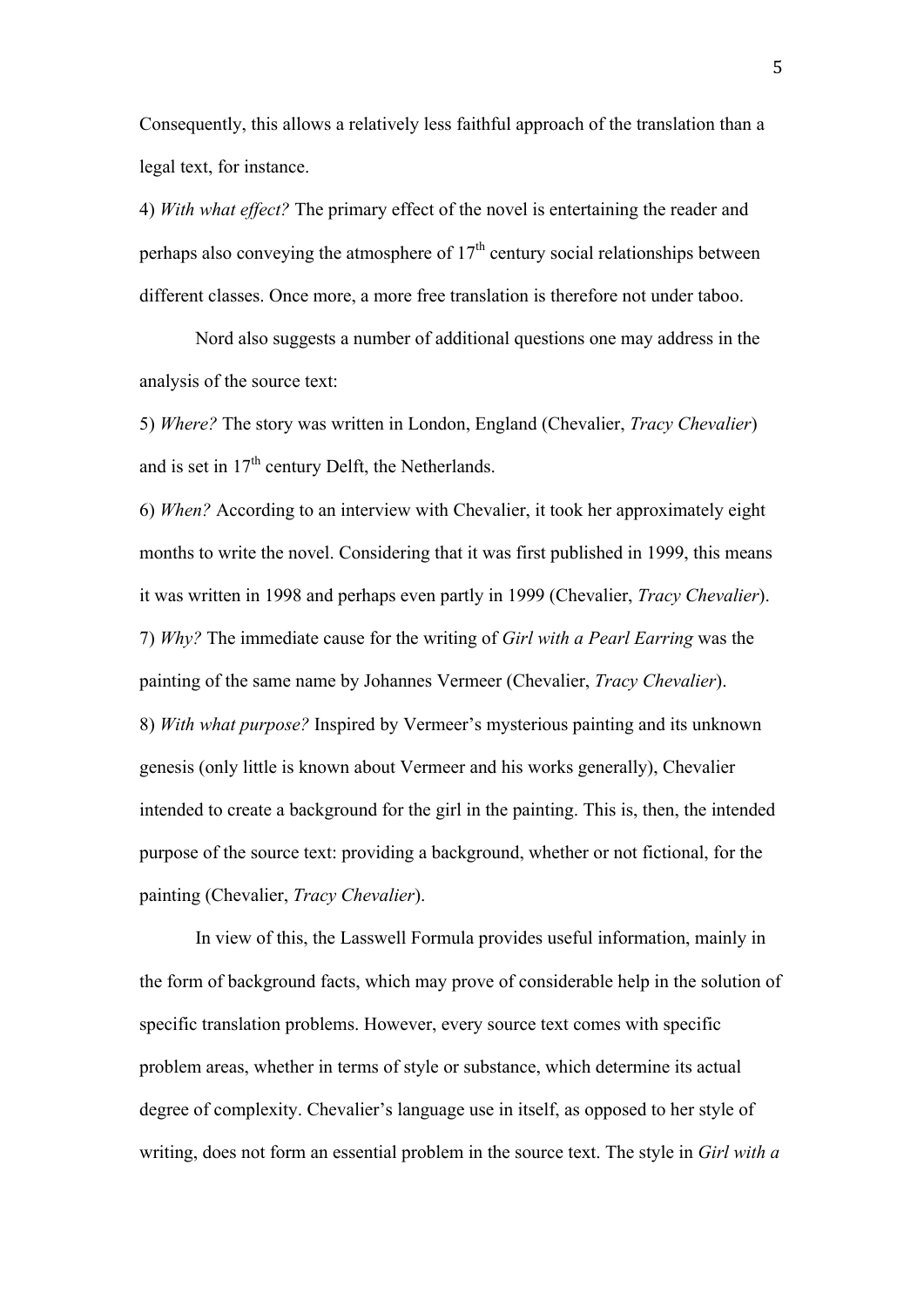*Pearl Earring* may be characterised as very sparse and suggestive; it leaves an open space as regards the interpretation of the 'spoken' word of the characters. The narrative mode Chevalier has opted for, first-person point of view, has substantial consequences for the aforementioned interpretation by the reader as well as choices as regards the translation. In addition, the use of the continuous poses a familiar problem when translating a source text into Dutch and so it does in this particular source text. Another (minor) issue is the use of cultural-specific elements to enliven the scenesetting. Since the translation of these elements forms a minor issue, this will only be addressed briefly. Furthermore, dialogue is in this excerpt the most substantial means for conveying information, especially by means of subtext. The Dutch pragmatic particles form a significant reinforcement of this subtext and this problem area will, therefore, be discussed at length and illustrated with several examples from the source text. Finally, I will address the consequences of the excessive use of jargon and the proper approach of translation of technical language, particularly focusing on the target readership.

#### **2 Style**

#### **2.1 Narrative Mode**

Tracy Chevalier's fictional historical novel *Girl with a Pearl Earring* provides an excellent background to Johannes Vermeer's painting of the same name, which is in itself, at least as suspenseful as Chevalier's story. The story is set in  $17<sup>th</sup>$  century Delft, where seventeen-year-old Griet, a simple maid at the Vermeer household, manages to intrigue her master by her eye for detail. Moreover, it is this eye that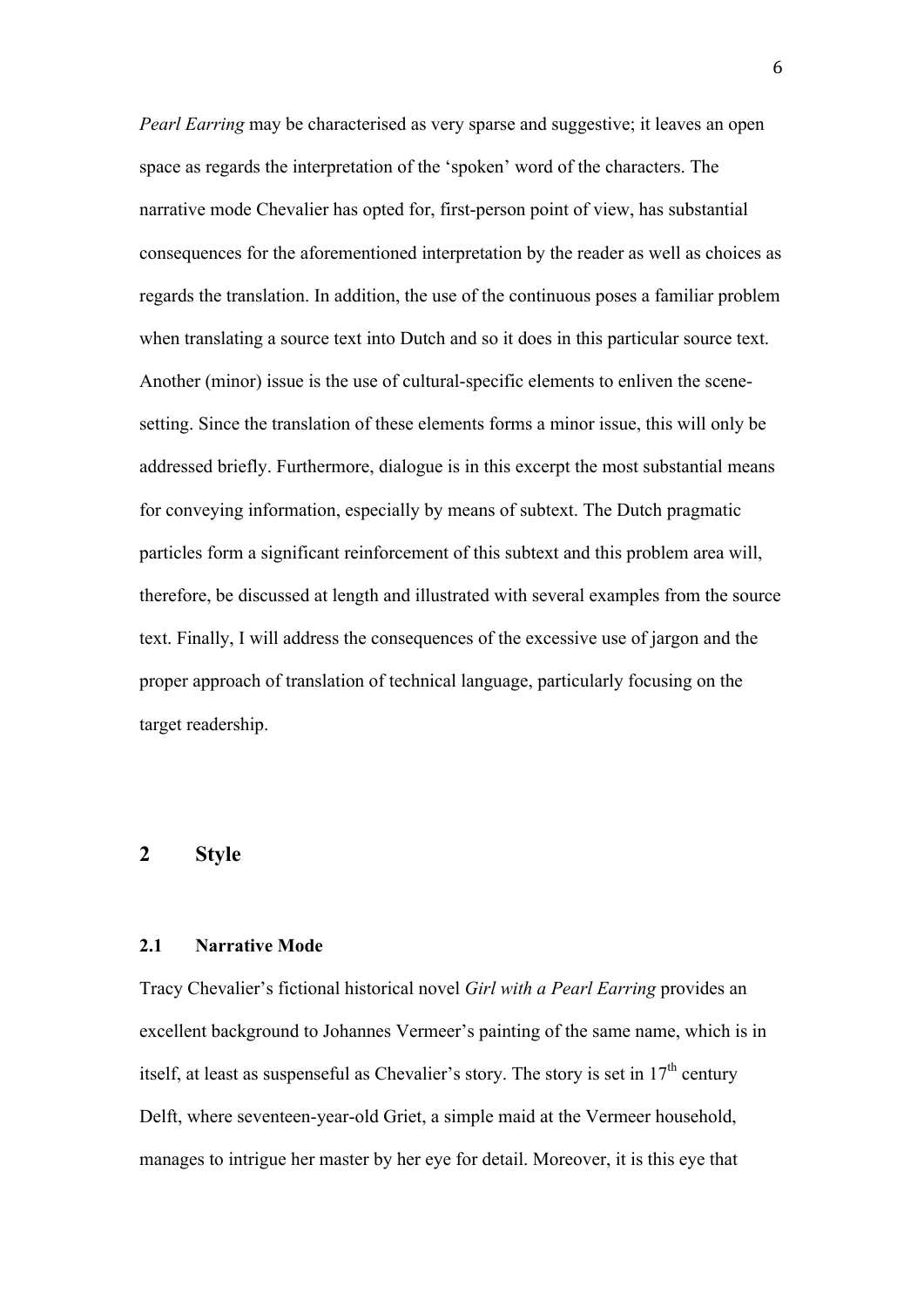channels the reader through the novel, since the narrative point of view is Griet herself. Consequently, a purely objective point of view, as is the case with an omniscient narrator, is virtually impossible to retain, considering that one is offered biased information by an 'insider'. Protestant Griet is indeed the odd one out in the new, Catholic environment and she is treated as such by Vermeer's family. Hence, the reader, who is compelled to identify with Griet, will experience the family in a negative way.

This narrative mode, however, also has its advantages, seeing that Griet has a sharp eye and happens to be the most dynamic character in the novel. In this way, Chevalier provides a highly detailed portrait of the environment and its residents. In terms of word choice, this means that verbs which carry an emotive connotation or indicate a certain preference or inclination of Griet, are preferable to more general, 'unloaded' verbs, considering that the reader is experiencing the story through Griet. One must be cautious then, not to pass over the importance of the emotive aspect of this source text.

#### **2.2 The Continuous: The Translation of the Present Participle**

A frequently encountered problem in translations from English into Dutch is the present participle and this source text is, in spite of the relatively limited use of this form, no exception to the 'rule', since this verb form is simply very common in English. Although the solution to this problem largely depends on the specific contents and style of the source text, the Dutch present participle may be divided into several distinct categories (in terms of function) which can be approached in a similar fashion. That is to say, there is a certain interconnection between present participles with the same function and therefore, they are highly likely to be translated in a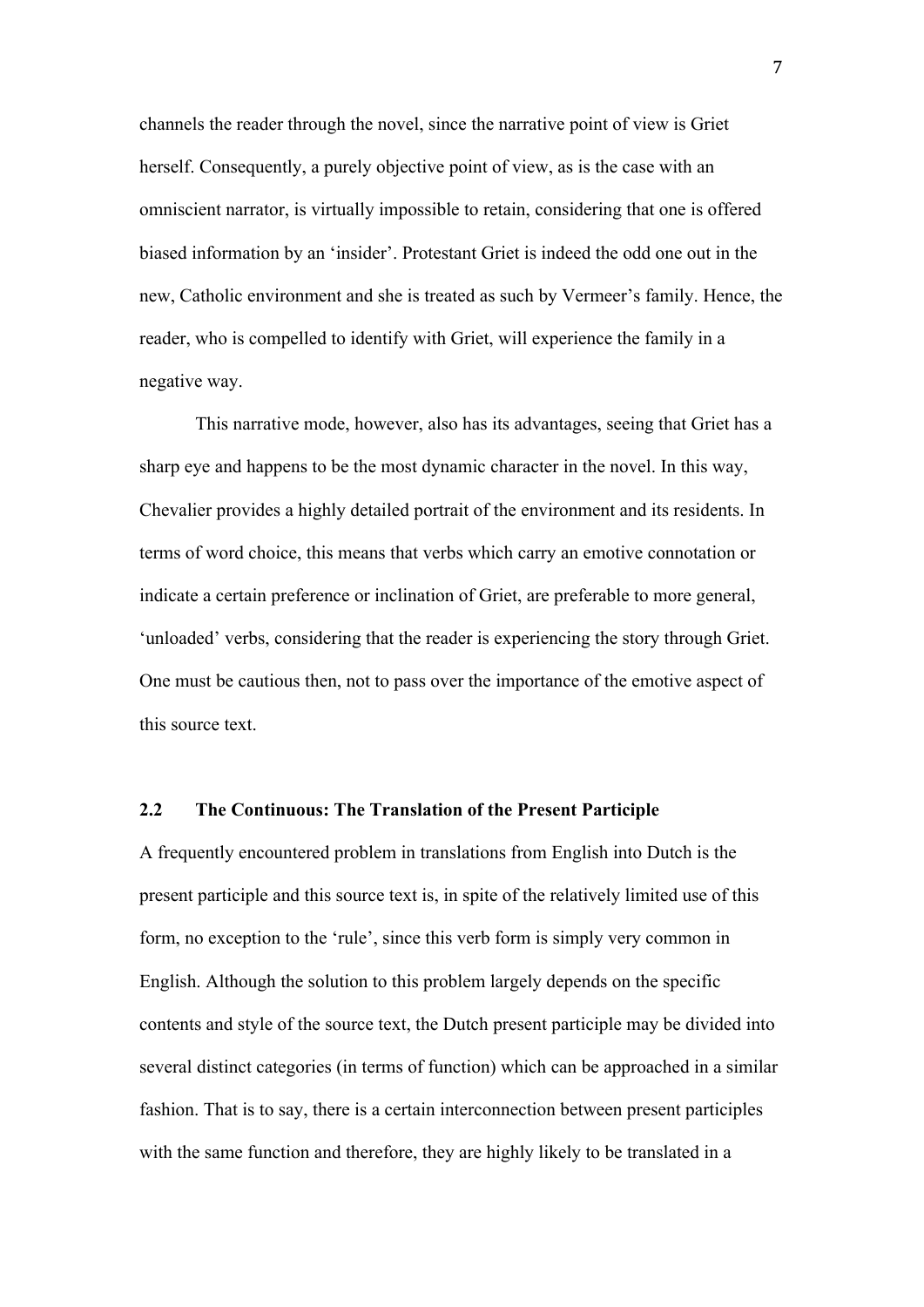similar fashion. In general, the present participle is a marker of non-finiteness. This is a typical form of a problem on linguistic level (Nord 147), since the Dutch language system simply does not permit a use of the present participle as frequent as in English.

Although it is difficult to form a general rule as to how to translate the present participle into Dutch, nonetheless it may be argued that there are two larger categories in which one may divide occurrences of the present participle. First, there is the forms that describe a certain action being carried out.

- (1) When the door opened he was frowning, his eyes not *catching* mine. 'Don't knock, Griet, just come in quietly,' he said, *turning* away and *going* back to the easel, where the blank canvas sat *waiting* for its colours.
- (1a) Hij verscheen fronsend in de deuropening, mijn blik ontwijkend. 'Niet kloppen, Griet, je kunt gewoon zachtjes binnenkomen,' zei hij terwijl hij zich omdraaide en weer terugging naar de ezel, waar het lege doek op zijn kleuren stond te wachten.

A clear example of this sort are "turning away" and "going back", which can usually be translated by a 'terwijl' construction. That is to say, the reduced clause, which consists mainly of present participles, is transformed into a subclause, indicated with the adverb 'terwijl'. Hence, the reduced clause in question is translated into 'terwijl hij zich omdraaide en weer terrugging naar de ezel'. 'Catching' on the other hand, is one of the rarer cases where the present participle is literarily translated into Dutch, as demonstrated in (1a). Here, it is translated by an antonym (Chesterman 162), rather than a more literal but wordy alternative like 'me niet aankijkend'. The use of a present participle in Dutch makes this sort of clause sound rather artificial, peculiar even.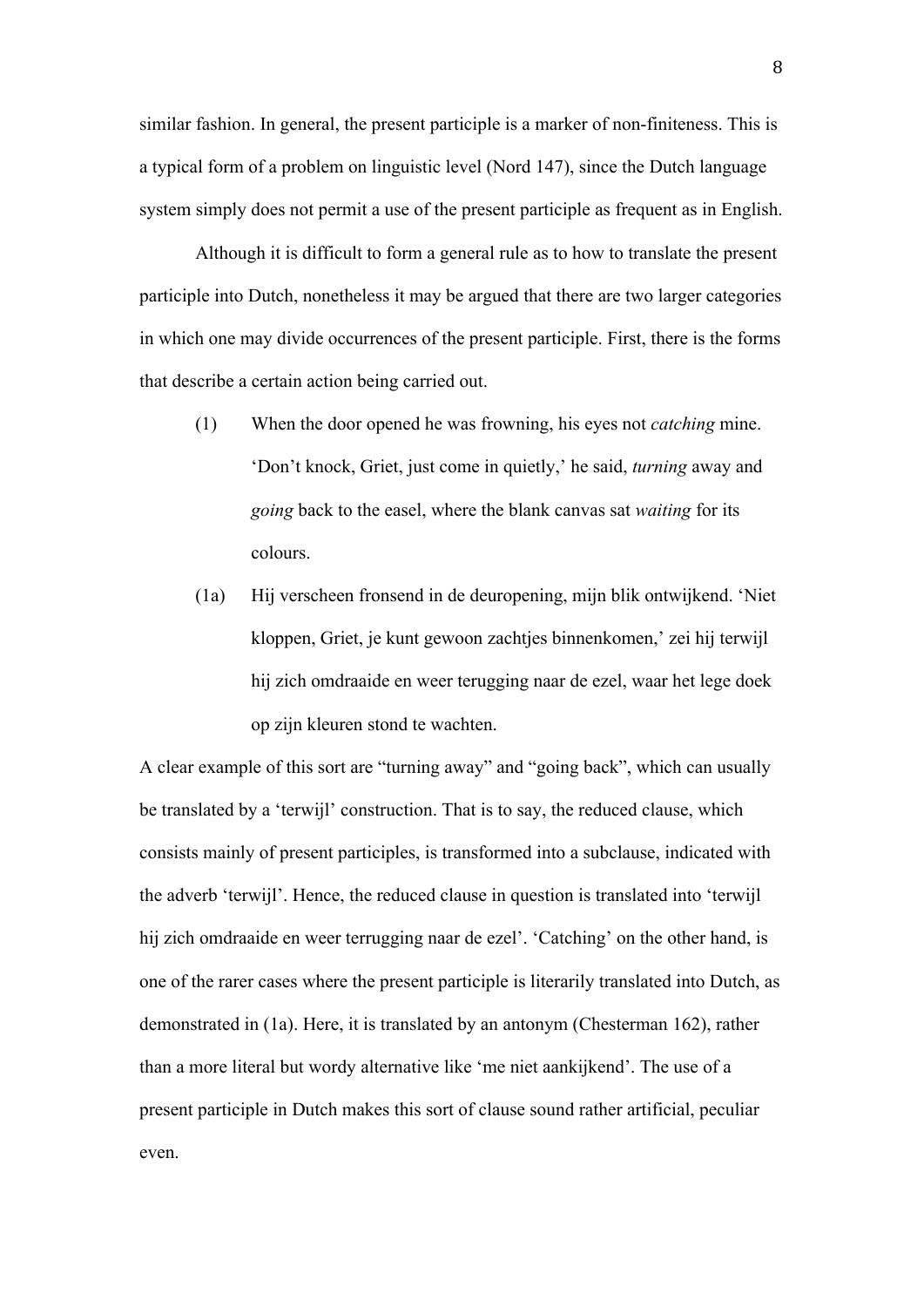The other category consists of present participles that have to do with motionlessness. This may sound incorrect, since present participles mark finiteness – the finiteness of a process or action, more specifically — but the motionlessness mentioned occurs only in a specific context, which has everything to do with aspect. The situation in the example is as follows: the painting *stands* on an easel "waiting for its colours". The –ing form simply marks the progressive aspect of the clause, which one may also translate into Dutch by a 'staan (te)'+infinitive construction. In this construction, a specific sort of auxiliary is combined with an infinitive, in order to preserve the progressive aspect of the clause while also expressing stillness. Typical verbs used for these constructions are 'staan (te)', 'zitten (te)', 'liggen (te)', etc. However, this as well as the other category-based solutions certainly do not apply to every translation problem caused by the use of the present participle and are largely dependent on the context they are placed in. The remaining occurrences of this phenomenon – that is to say, those not discussed in the analysis — are either solved in a similar fashion or addressed separately in the translation itself.

#### **2.3 'Dutchness': Cultural-specific Elements**

*Girl with a Pearl Earring* is exotic, in the sense that Chevalier leaves the culturalspecific elements intact (Grit 190). Taken into consideration that the story is set in the Netherlands, it contains a considerably great number of geographical references, most of which are calques of the original Dutch names and are consequently fairly easy to integrate in the Dutch translation. Hence, the "New Church" may be translated by 'Nieuwe Kerk'. The "New Church" is classified by Grit as "private-institutional concept" (lit. "particulier-institutionele begrippen") (189) and although the choice of 'Nieuwe Kerk' appears to be a calque on first glance, it is in fact simply the name of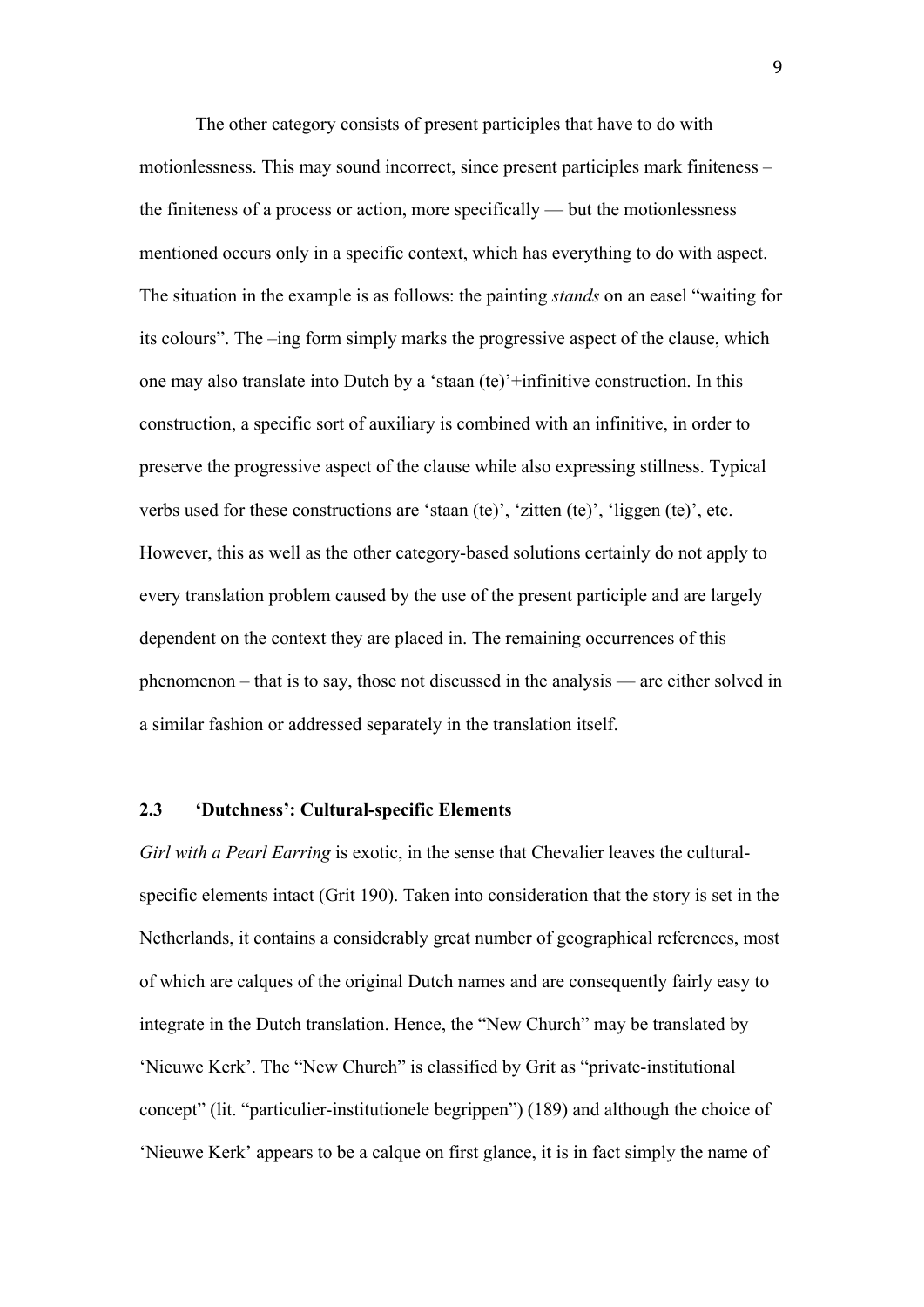the actual institution, which was built on the Market Square of Delft in the late  $14<sup>th</sup>$ century (Schneider 19; Vermeer, *Gezicht op Delft*). However, the excerpt from *Girl with a Pearl Earring* contains only one cultural-specific element and therefore, this phenomenon will not further discussed. In view of the above, the translation of cultural-specific elements poses no further problems.

### **3 Dialogue**

#### **3.1 Subtext**

"Dialogue has a difficult task in that it must simulate real talk at the same time it must artfully waste no words, reveal character, provide tension, and move the story forward" (qtd. in Christophe 24). If one thing, Chevalier does certainly not waste any words in her dialogues, especially in those between Griet and Vermeer. The conversations between the two main characters are dense, sometimes even fragmentary. Both speak in clear, concise sentences and articulate only that which is of utter importance at that moment. Despite the mutual attraction, they persist in this formal straight-to-the-point manner of speech. Although Griet and Vermeer seem to speak similarly, a crucial difference may be found in the subtext of their utterances; that which is experienced by the reader without actually being enunciated by the characters (Duyns 19). To quote Downs & Wright, "people are seldom general in their speech" (Christophe 31), yet on paper, they appear to be.

In *Girl With a Pearl Earring*, dialogue is one of Chevalier's most important instruments in providing information about the platonic relationship – if it may be called thus — of Griet and her master Vermeer. Their cautious and conspicuously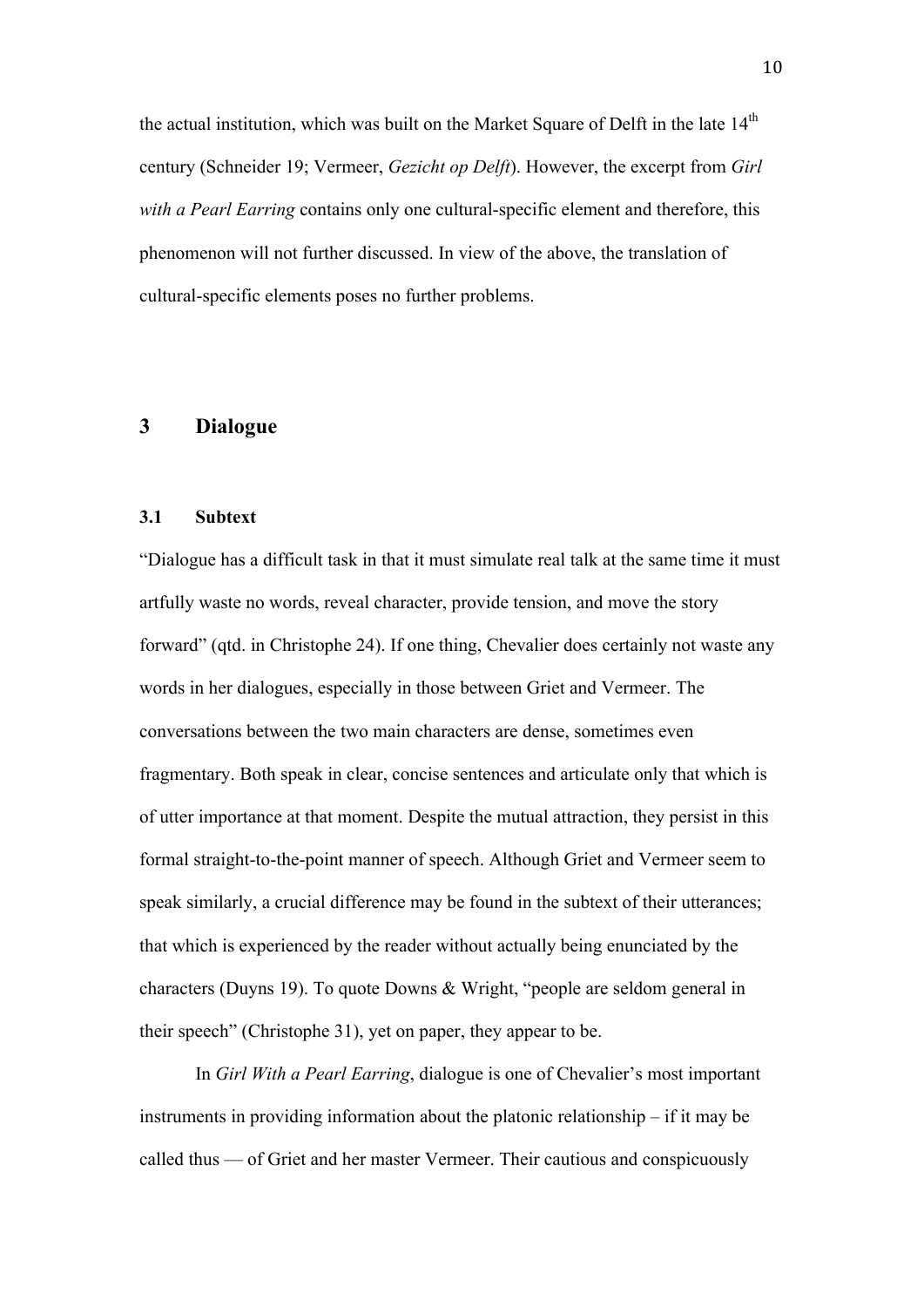formal dialogues attest their inability to grow closer to each other than they are allowed by their environment. In order to create lifelike dialogues in the translation – that is to say, translate Chevalier's original dialogues into natural Dutch without making substantial changes in style — it is of vital importance to analyse thoroughly the background and characteristics of the characters involved in these dialogues: in the passage concerned (i.e., the source text), this would primarily involve Griet and Vermeer.

Griet is a seventeen-year-old girl who is sent to become a maid in the Vermeer household by her poor family. She is by no means unintelligent, but rather uneducated, which accounts for her being illiterate. When having a conversation with Vermeer, one may remark she tries her best not to appear too ignorant. Although she does not seem to be ashamed of her descent, the apologetic tone in which she speaks to her master is most conspicuous:

- (2) 'You would like me to paint you with your mop?' 'It's not for me to say, sir. It is not my painting.'
- (2a) 'Wil je dat ik je met je zwabber schilder?'

'Dat weet ik niet, meneer. Het is immers niet mijn schilderij.' Griet clearly feels the urge to give an honest answer, but her humble reply attests her recognition of Vermeer as her superior. This is a clear example of how subtext is indispensable in order to fully understand a seemingly insignificant sentence like this. Griet looks up to Vermeer not simply because he is her master, but because she has feelings for him. With regard to this subtext, Griet's reply in (2a) is more indicative of this balance of power. The simple 'Dat weet ik niet, meneer' does not mean Griet does not know the answer; it implies she does know, but cannot or does not want to tell him so. Although her curiosity is encouraged by her master, she remains cautious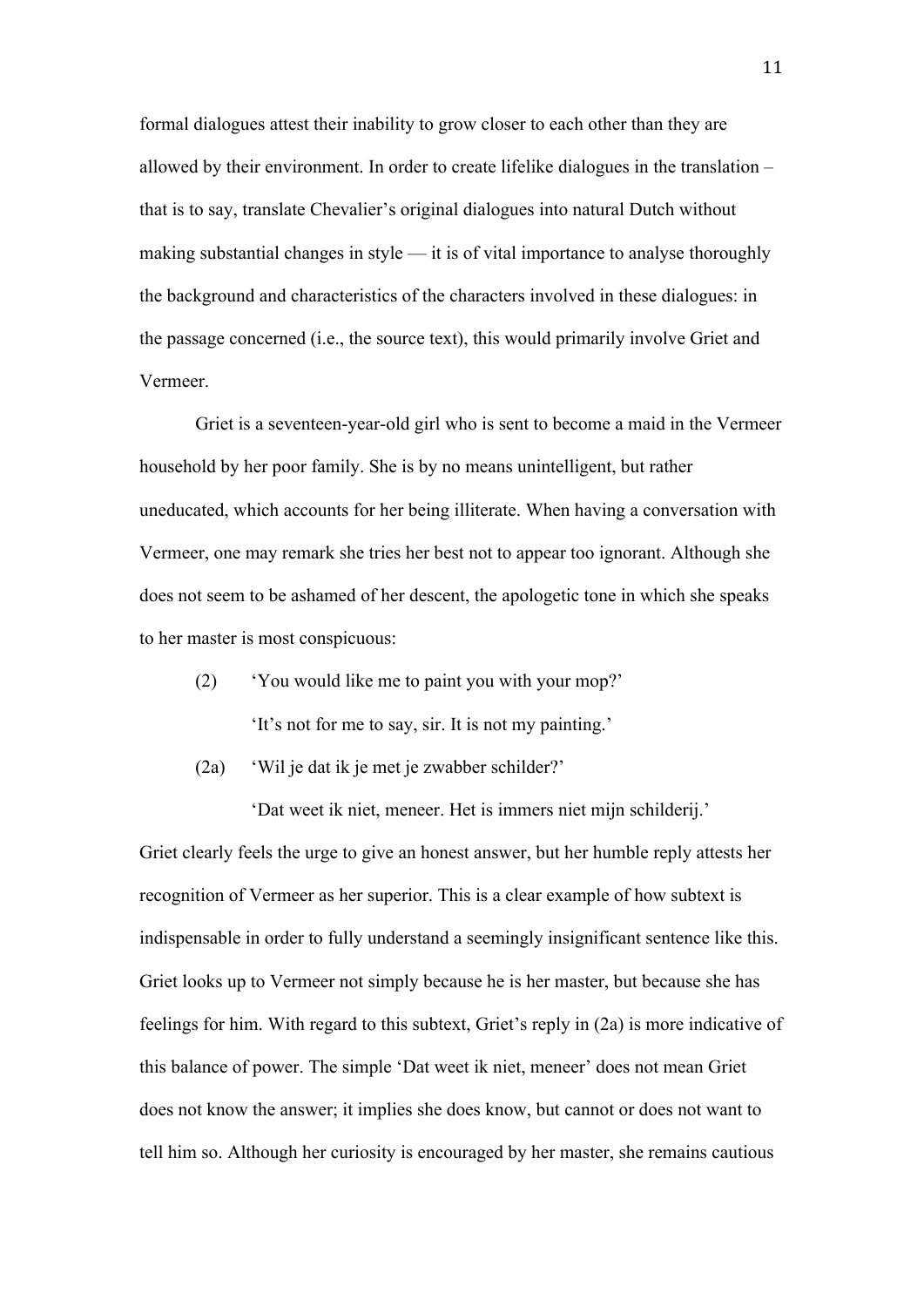in both her speech and actions. This may provide a solution to translation problems which may occur on linguistic level (Nord 147). Griet observes the rules of etiquette and therefore, considering Vermeer is her master, one may assume she addresses him as 'u', the Dutch polite form of address. Vermeer, on the other hand, is speaking to his maid and therefore he is most likely to address Griet as 'jij/je'. The mutual relations of the characters, both of Griet and Vermeer and the other characters, are well-defined and therefore, the distribution of personal pronouns forms no significant problem in the translation of this novel.

#### **3.2 Pragmatic Particles**

Nord also mentions source-text-specific problems, which occur by definition in the specific context of an individual text. The solutions to these problems, therefore, may or may not be applicable to other source texts. However, the problem that will be addressed in this paragraph may also be classified as a problem on linguistic level (147). The insertion of pragmatic particles is a common action performed in Dutch translation, since their use simply makes a text sound more natural. The "typical Dutch noises with no particular meaning," as Ad Foolen characterises pragmatic particles (39), serve to bring out elements that are implicitly present in the English source text and which do not translate automatically into Dutch in a word-for-word translation. Pragmatic particles "contribute greatly to the meaning of the sentence or a part of it, without effecting the actual contents either way"1 (*E-ANS* 832). In view of this, the selective application of pragmatic particles may provide an excellent strategy for giving characters distinct voices, especially when they are engaged in dialogue. However, one must be careful not give the characters a dialect, given that this would

 <sup>1</sup> Original quotation from *E-ANS* 8.3.2: "(…) dragen in belangrijke mate bij aan de bedoeling van de zin of een gedeelte ervan, zonder dat ze aan de feitelijke inhoud iets af- of toedoen."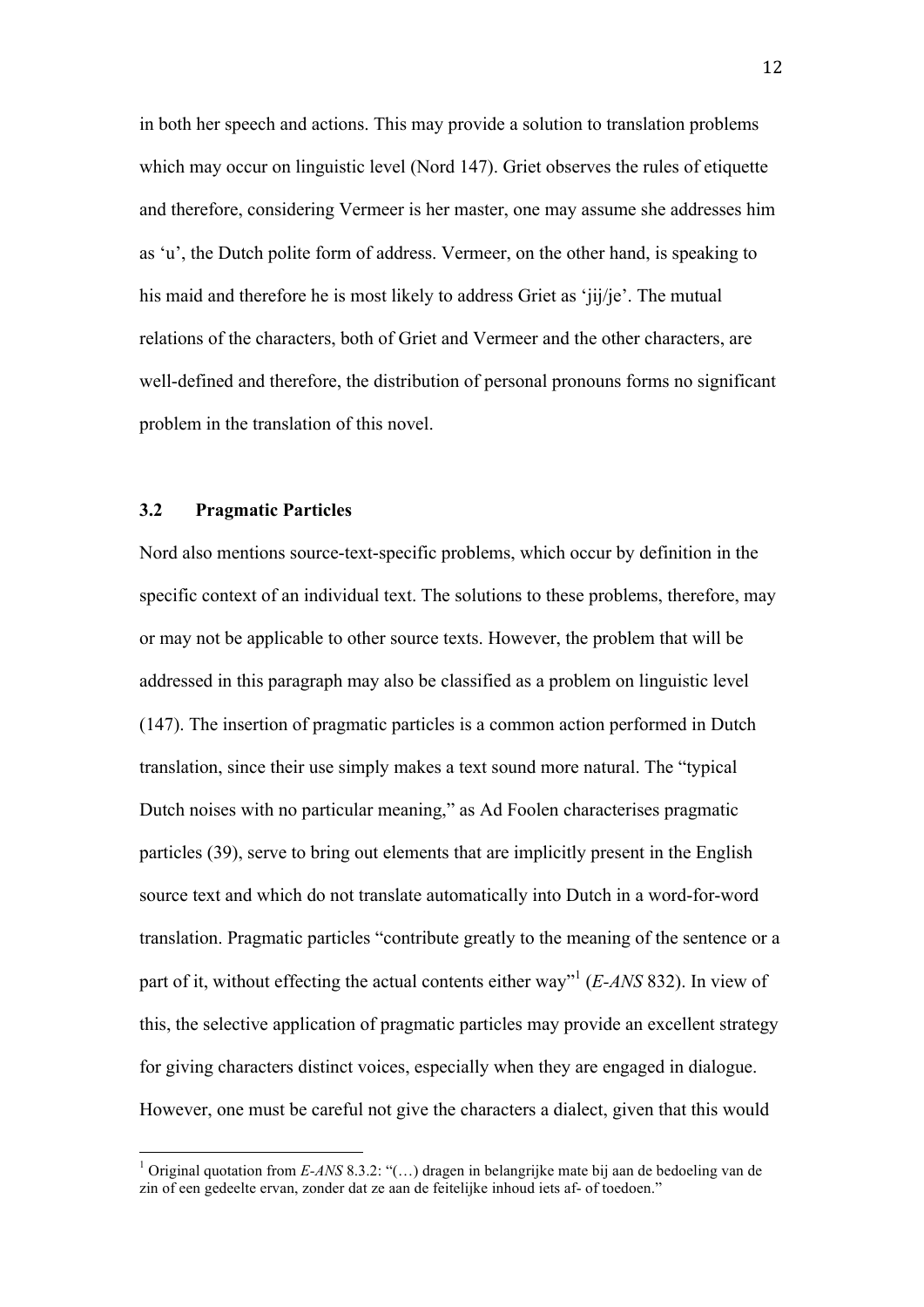be too radical a change to the source text. Pragmatic particles on the other hand, subtly add to the fluency of the source text, without intervening in the author's style and/or the contents of the novel. In order to use them correctly, a profound analysis of the characters is required.

Vermeer is a rather mysterious character and remains so throughout the novel, since Chevalier does not reveal a great deal about the painter. He is portrayed as an introvert and intellectual man of considerable wealth – that is to say, in the eyes of Griet, who happens to be the narrator of the story. He seems to be somewhat oblivious of the world he lives in and tends to be absorbed by his art. He is silent; he only speaks when needed and truly counts his words. In order to integrate this in the translation, pragmatic particles, as expounded in the previous paragraph, may provide a syntactic solution. They bring a certain gradation and fluency to the text, which remains implicit in English (Van der Wouden 22). However, the idea of fluent sentences does not seem to harmonise with Vermeer's staccato way of speech. As Duyns accurately argues, the linguistic performance of a character is crucial for the way in which it is portrayed in the story and with that, the impression it leaves on the reader (15-16). Although the following sentence sounds utterly natural without particles in English, the Dutch translation clearly shows that the insertion of pragmatic particles is inevitable:

- (3) 'Well, Griet, see what you can do with this.'
- (3a) 'Nou, Griet, kijk wat je hiermee kan.'
- (3b) 'Nou, Griet, kijk *maar* wat je hiermee kan.'

Although Vermeer is a man of few words, (3a) sounds too blunt, almost disparaging, even for a man like him, especially considering his relation with Griet. The insertion of the particle 'maar' in (3b) not only converts the ordering tone in (3a) to a slightly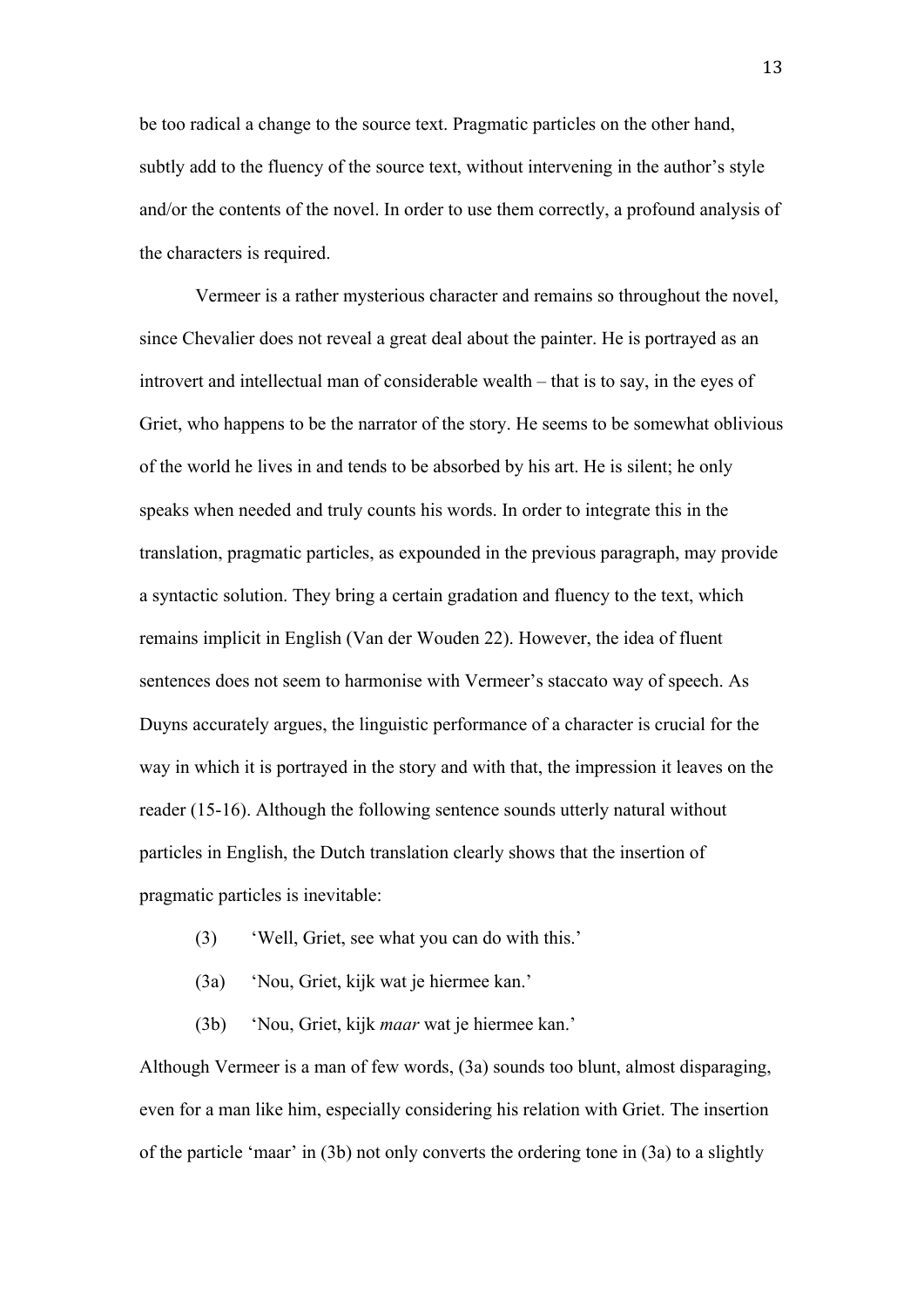more polite request, but also justifies the confusion Griet utters in the next sentence: "I could not tell if he was angry or amused." Vermeer's request in (3b) may indeed be interpreted either way; the double interpretability is enabled by the pragmatic particle. This example clearly shows that in the translation some of Vermeer's utterances require particles in order to put his bluntness into perspective. In view of this, an efficient strategy would be to minimise the number of particles in Vermeer's part of the dialogues, using them only where highly necessary, so as to create a certain contrast with Griet's idiolect. The dominating role of pragmatic particles in this process especially shows in the following example:

(4) 'You wanted me, sir.'

'*Yes. Stand over there.*'

- (4a) 'Ja. Ga daar staan.'
- (4b) 'Ja. Ga daar *eens* staan.'

Despite the fact that the literary translation in (4a) is by no means syntactically or semantically incorrect, it sounds very much like the command a dog owner would give his dog. Vermeer frequently utters similar compact phrases, which may be severely misinterpreted if not modified by pragmatic particles. However, the demeaning tone in (4a) disappears completely with the insertion of the particle 'eens', as demonstrated in (4b).

Compared to Vermeer on the other hand, Griet is relatively open, a characteristic which shows in her utterances. Nevertheless, one must keep in mind she is a just a simple maid and consequently, somewhat limited in her speech. She belongs to the (generally) uneducated working class and is therefore more likely to speak in simple Dutch, using particles.

(5) As much as I wanted to feel the soft fur of the mantle around my neck,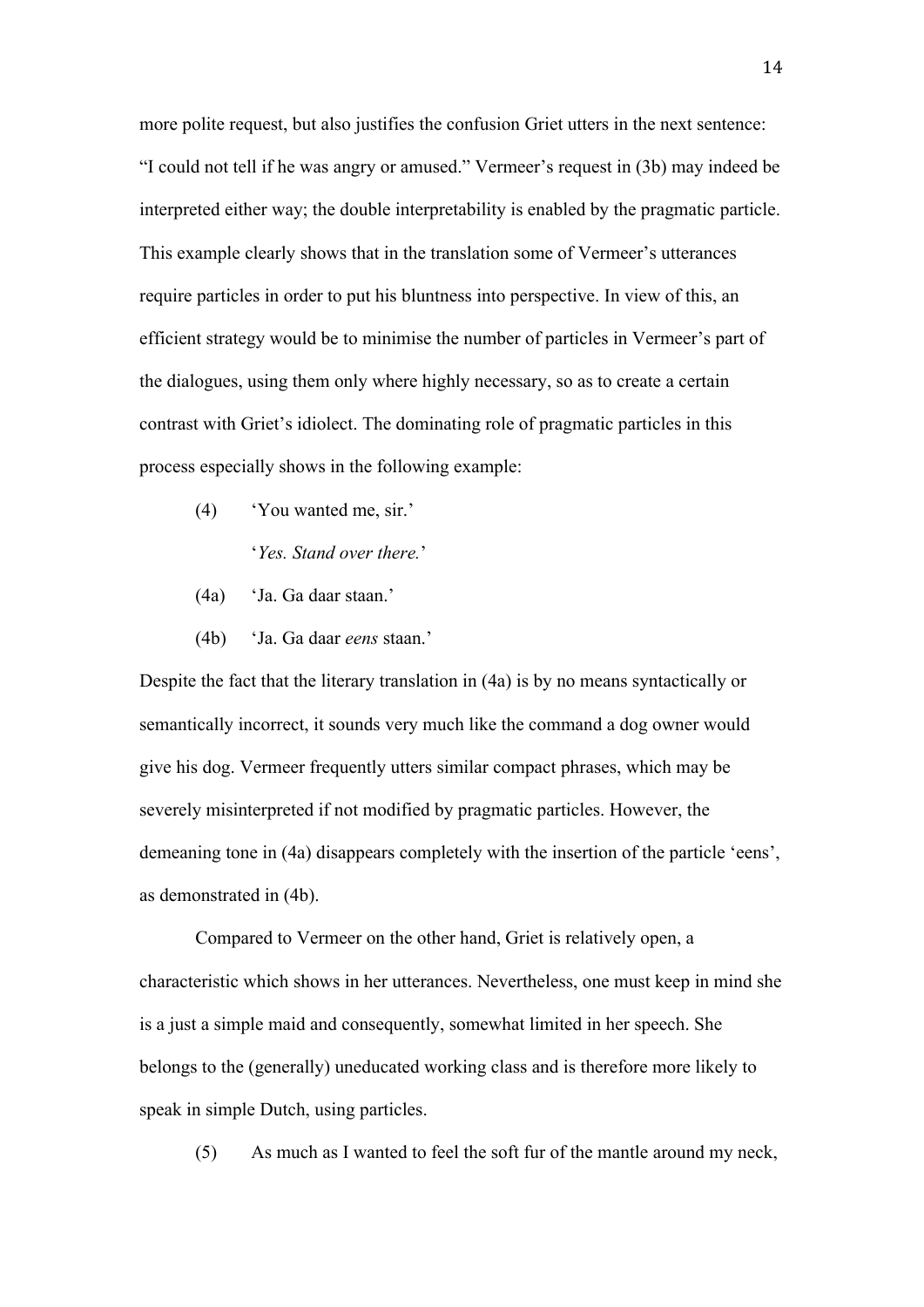*it was not what I normally wore.*

- (5a) (…) het was niet wat ik gewoonlijk droeg.
- (5b) (…) het was *nou eenmaal* niet wat ik gewoonlijk droeg.

The clause in (5a) sounds like a mere announcement and misrepresents the subtext, whereas (5b) does capture the emotions (Munday 39) expressed in the preceding sentence demonstrated in (5). Griet wishes she was in the position to wear such fine clothing, but at the same time she is utterly aware of the fact she is not. The phrase 'nou eenmaal' is of vital importance for the conveyance of this subtext.

Seeing that Griet is the narrator of the story, Chevalier also writes down her flow of thoughts, which are relatively more fluent than the thoughts she actually expresses, and therefore, require more use of particles.

- (6) I *should* let him paint me with a mop, I thought.
- (6a) Eigenlijk zou ik hem mij moeten laten schilderen met een zwabber, dacht ik.
- (6b) Eigenlijk zou ik hem mij *gewoon* moeten laten schilderen met een zwabber, dacht ik.

The idiom 'eigenlijk moeten' replaces the emphasis Chevalier lays on the single word "*should*". Once again, the translation in (6a) is neither semantically nor syntactically incorrect, but simply does not convey the fluency one would expect in a *flow* of thoughts. For this reason particularly, particles may be used to capture this fluency (as demonstrated in both (6b) and (5b)) and make a piece of text sound like the genuine thoughts of a living person.

In view of the above, elements as small as pragmatic particles may certainly enable a character distinction in voice, yet only when correctly applied. The reticence of the two main characters in this source text is clearly deciding for the form of the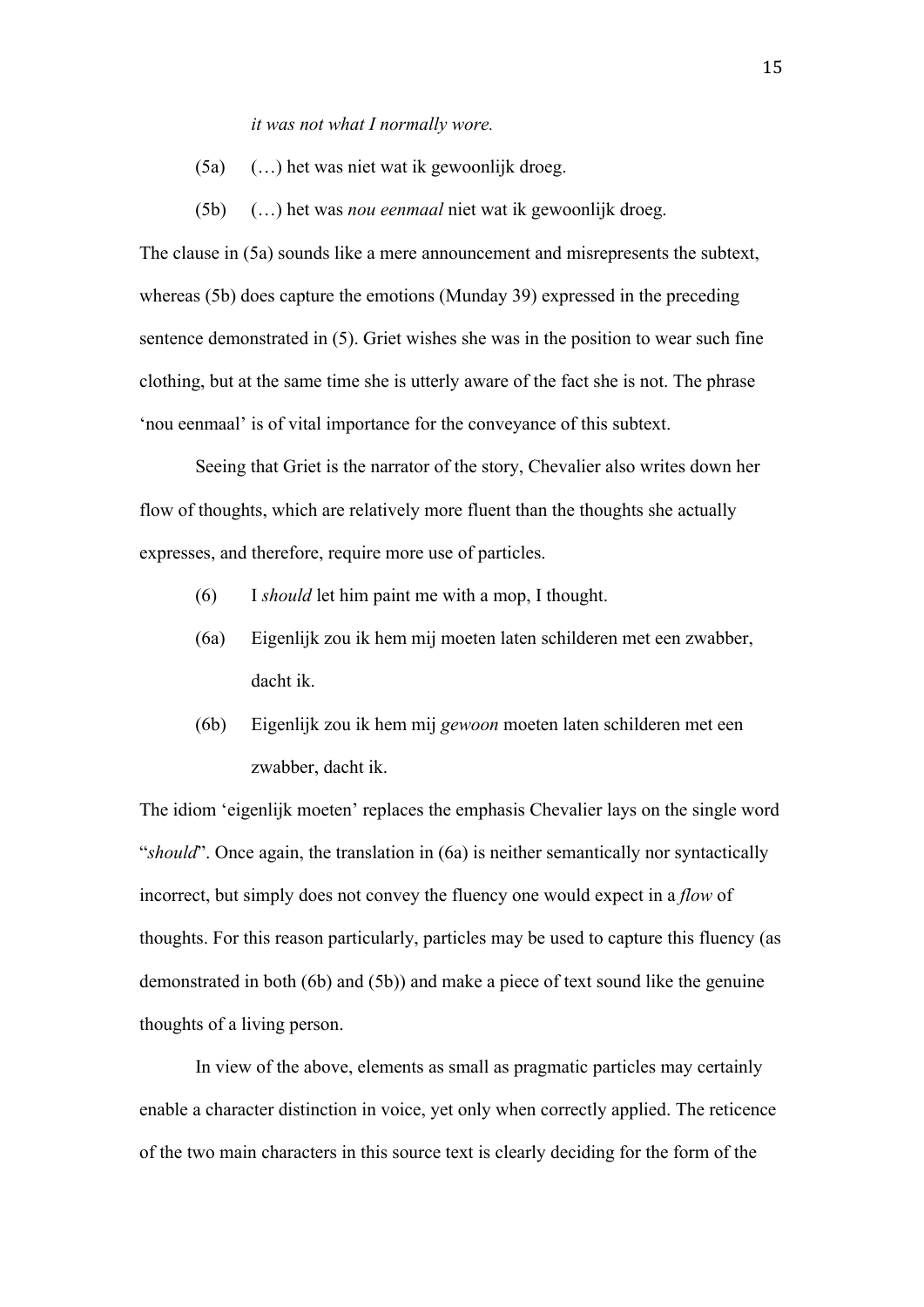dialogues and therefore it is crucial to analyse their character thoroughly, particularly paying attention to their vocabulary and language use. Only then may one develop an effective strategy for the creation of distinctive character voices, with the use of pragmatic particles. Since the source text is largely composed of dialogue and the scope of this analysis is rather limited, there is simply no space to deal with each problem individually. The problems mentioned are the most conspicuous examples and serve, therefore, as a model for the solution of others.

### **4 Vermeer's Palette: The Translation of Jargon**

A novel like this, naturally, comes with a good share of painter's jargon. Considering the wide readership of the novel, Chevalier uses precisely enough jargon. That is to say, the quantity of technical language is not so large so as to deluge the layman with an overflow of unintelligible information, but neither is it too limited to attract the more informed reader, who has prior knowledge of the art of painting or Vermeer's works specifically. Moreover, the terminology used in the novel seems to be carefully selected – that is to say, it is relatively easily accessible to all readers given its rather simple nature — and therefore appealing. The presence of jargon invites the reader into the world of the rather mysterious Vermeer and allows one to experience this world through the eyes of Griet. Too large a quantity of terminology on the other hand, would reach the opposite effect: it would have an alienating effect and would consequently discourage the reader to actually read the novel.

The majority of the more common technical terms used in the source text may be found in any elaborate dictionary or encyclopaedia. For the translation of the more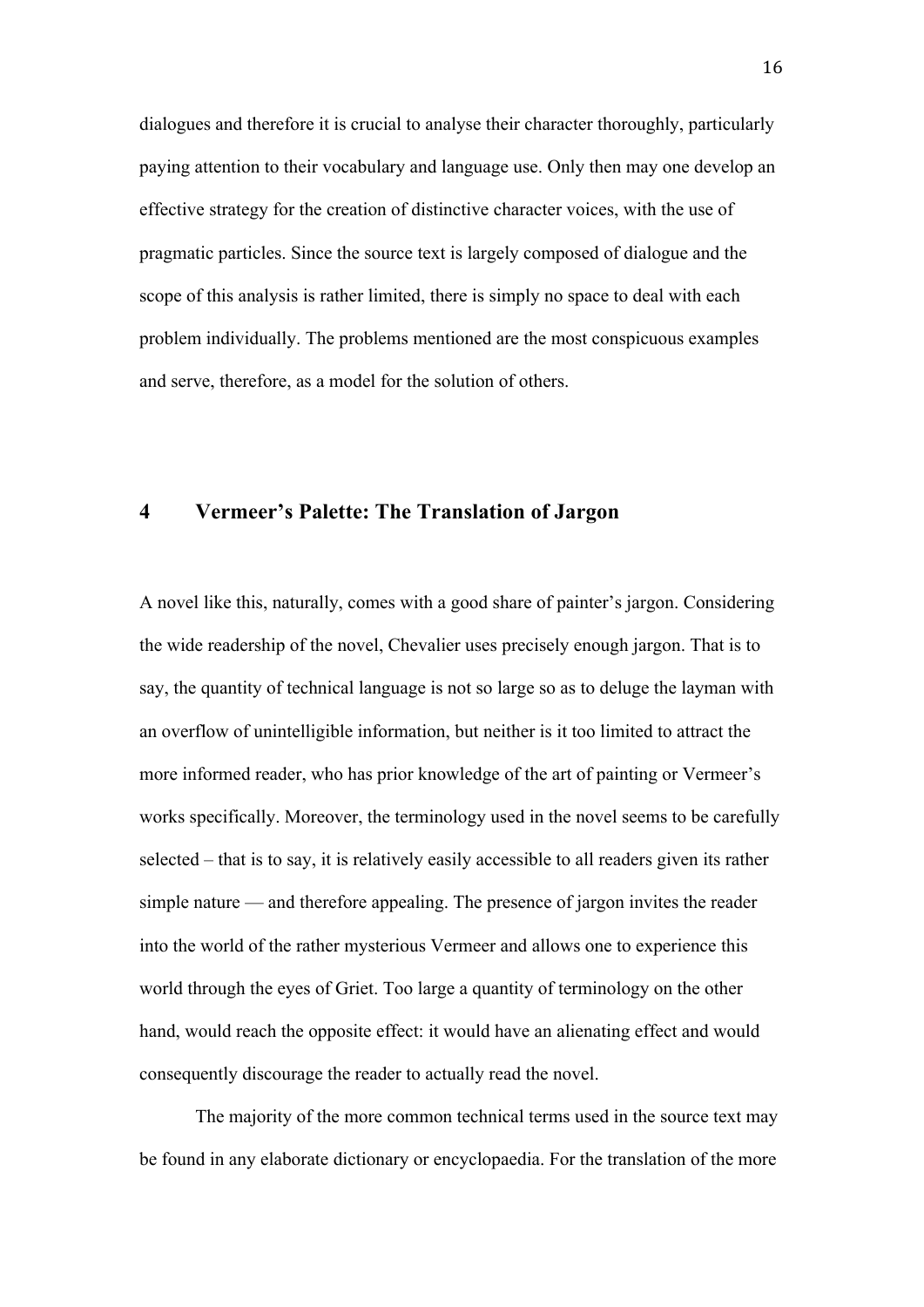field-specific terms, it is necessary to consult a special dictionary or another work of reference. The following passage, for instance, contains a considerable number of technical terms:

It was the first day of the new year. He had painted the *ground layer* of my painting almost a month before, but nothing since – no reddish marks to indicate the shapes, no *false colours*, no *overlaid colours*, no *highlights*. The canvas was a blank yellowish white. I saw it every morning as I cleaned.

Although "ground layer" does not seem a very technical term, the problem lies in the translation of it. On the one hand, a semantically correct option would be the Dutch 'grondlaag'. On the other hand, this term is not specific enough, seeing that it is also commonly used to refer to the first layer of paint applied to a wall or a fence. It would imply house painting rather than artistic (oil) painting and thus, a more terminological term is preferable. Hence, the specialised *Encyclopedie van de schilderkunst en aanverwante kunsten* provides an alternative that is highly appropriate for this source text. 'Onderschildering' is painter's jargon for "ground layer" (Swillens 115) and is more suitable on grounds of aesthetics and contents.

The term "highlights" offers an excellent opportunity to use actual painter's jargon. Although the term 'lichtpunten' would suffice, one must consider that Griet, who is speaking – thinking, in fact — in this passage, has already mastered a considerable number of technical terms due to her assisting Vermeer in his painter's activities. The terminological term for "highlights" is 'hoogsels', which is a technical term for the clearest reflection of light coming from an object in a painting, applied with white paint (Swillens 73), like in the painting of the *Girl with a Pearl Earring*. As opposed to "ground layer" and "highlights", the term "overlaid colours" is a more general term used for both sorts of painting and can therefore be translated as thus.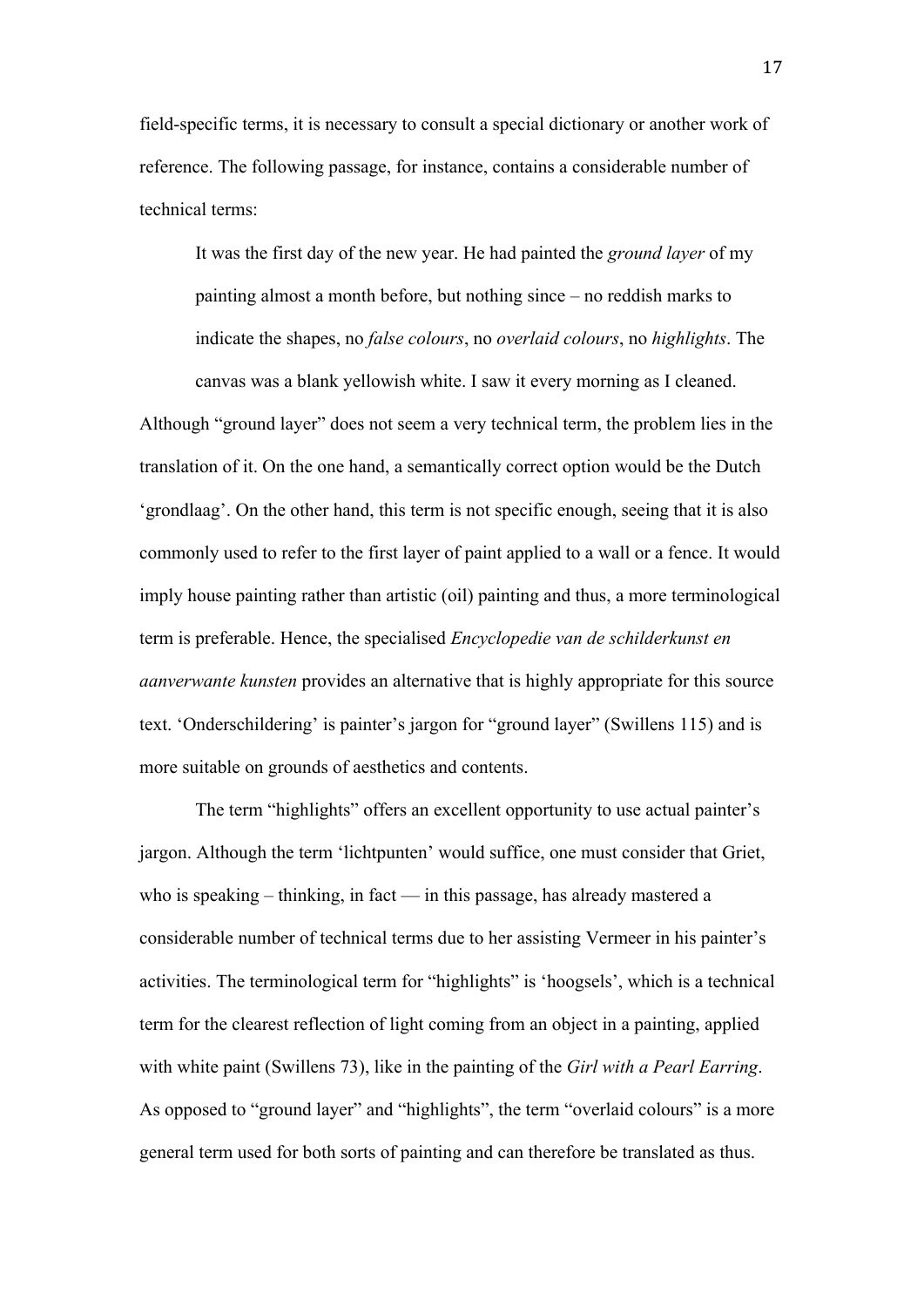The translation itself however, also comes with a number of options, the most natural being 'overlappende kleuren'. Purely aesthetically, 'overlappende' sounds rather blunt and is therefore not appropriate in this artistic context. The Dutch 'dekkend' on the other hand, sounds stylistically better, yet not in combination with 'kleuren'. Although neither the dictionary nor the special encyclopaedia have an entry for this term, 'deklagen' sounds more like the kind of language one would expect a painter to use, regardless of the fact that it is Griet's thoughts that are written down in this passage. For 'false colours' one does not have to look far. It is a rather ordinary term, commonly used in photography and considering this, the dictionary provides a plausible translation, namely the literal 'valse kleuren'. According to Swillens, false colours are applied on top of the ground layer and give the actual figures, once painted over the false colours, a certain depth (163).

The range of colours, pigments and raw materials mentioned also fall within Vermeer's jargon and, considering the fact that she assists the painter, also within Griet's. Although the exact tone of the colours described may not be identified at once by the reader, most of the 'special names' are elucidated by the mention of the umbrella primary or secondary colour, which makes the text – in all its exclusiveness — more accessible. One may, for instance, not be acquainted with 'lake', the Dutch 'karmijn', and yet understand what Griet is talking about, by the mere addition of 'red'. Consequently, the term 'karmijnrood' is a comprehensible translation of "*red* lake" (see footnote 20 for full explanation). Other similar cases are "lead *white*" ('loodwit'), "lead-tin *yellow*" ('lood-tin-geel') and "*black*" ('zwart'). "Ochre" and "ultramarine" on the other hand, may not be clarified like the previous examples, but may in principle be considered common knowledge. In view of this, the terms 'oker' and 'ultramarijn' suffice (Swillens 144).

18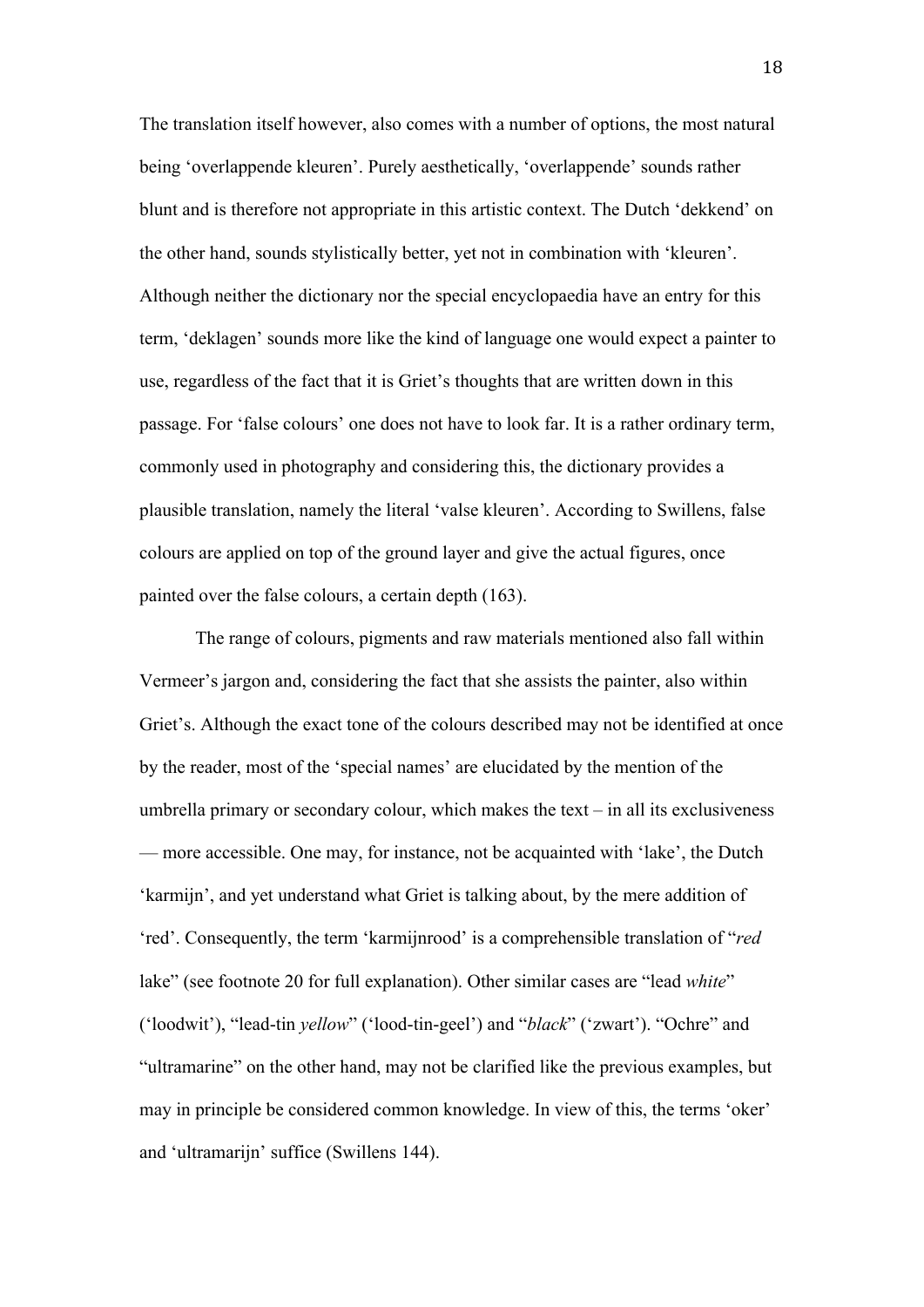# **Conclusion**

In view of this, the most significant problem areas encountered in this source text do not concern difficult language or complicated constructions, but chiefly problems on linguistic level and source-text specific problems (Nord 147). These problems have been largely solved by a thorough source-text analysis and will, therefore, form no further issue in the translation of the excerpt. Minor problems, which are also mainly source-text specific (Nord 147), will be addressed in separate footnotes in the translation itself.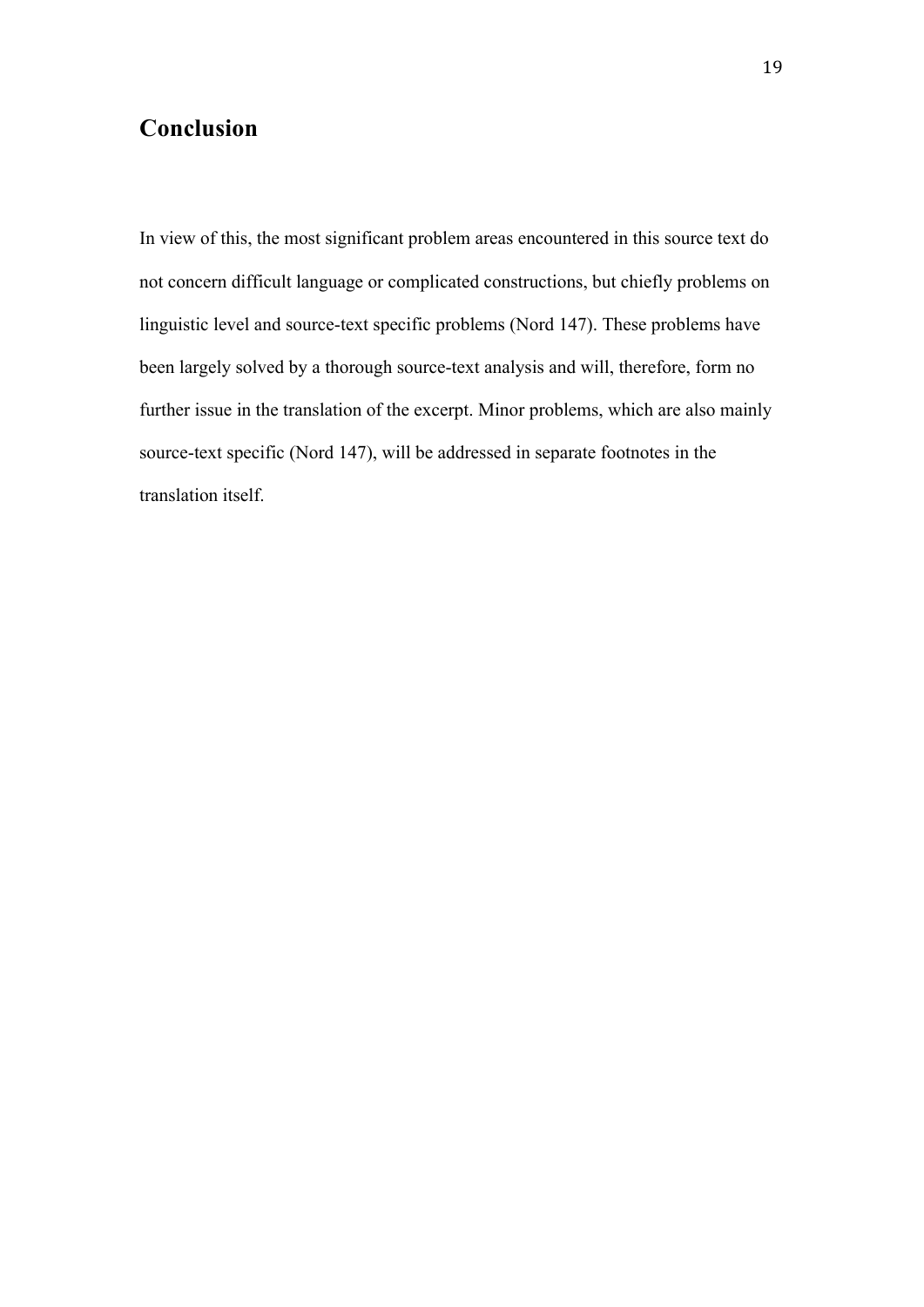# **Tracy Chevalier,** *Het meisje met de parel<sup>2</sup>*

Een maand eerder had hij me gevraagd naar zijn atelier te komen. 'Ik ben op de bovenverdieping<sup>3</sup>, deelde ik de kamer die avond mee.

Tanneke keek niet op van haar naaiwerk. 'Gooi nog wat hout op het vuur voor je gaat,' beval ze.

De meisjes waren met hun kantwerk bezig, onder toeziend oog van Maria Thins. Lisbeth had geduld en behendige vingers en ze leverde goed werk, maar Aleydis was nog te jong om het fijne kantklossen<sup>4</sup> te kunnen beheersen, en Cornelia te ongeduldig. De kat zat aan Cornelia's voeten bij het haardvuur en zo nu en dan liet het meisje een eindje draad bungelen zodat het beest ernaar kon klauwen.

Waarschijnlijk hoopte ze dat de kat uiteindelijk zijn klauwen door haar werk zou slaan en het kapot zou maken.

Nadat ik hout op het vuur had gegooid stapte ik om Johannes heen, die met een tol op de koude keukentegels aan het spelen was. Op dat moment gaf hij de tol een woeste draai, waardoor deze met een sprongetje in het vuur belandde. Johannes begon te huilen terwijl Cornelia gierde van het lachen en Maertge het speeltje met een tang uit de vlammen probeerde te vissen.

'Stil, jullie maken Catharina en Franciscus nog wakker,' waarschuwde Maria Thins de kinderen. Ze hoorden haar niet.

 <sup>2</sup> The title deviates from *Girl with a Pearl Earring*, but since the painting by Johannes Vermeer is originally called *Het meisje met de parel* (Schneider 69), this rather than any other construction seems the most appropriate translation.

<sup>&</sup>lt;sup>3</sup> Taken into consideration that Vermeer's studio is located in the "attic", one may wonder whether there would be enough room on a 'zolder': "bovenste verdieping onder het dak van een gebouw" ("Zolder"). In this case, the use of a hyperonym, as suggested by Chesterman (162-163), seems to provide a solution. Thus, I consider the more explicit 'bovenverdieping' to be the most proper alternative.

<sup>&</sup>lt;sup>4</sup> Since the source text explicitly mentions the characters are working with lace, 'kantklossen' is the most suitable translation of "weaving".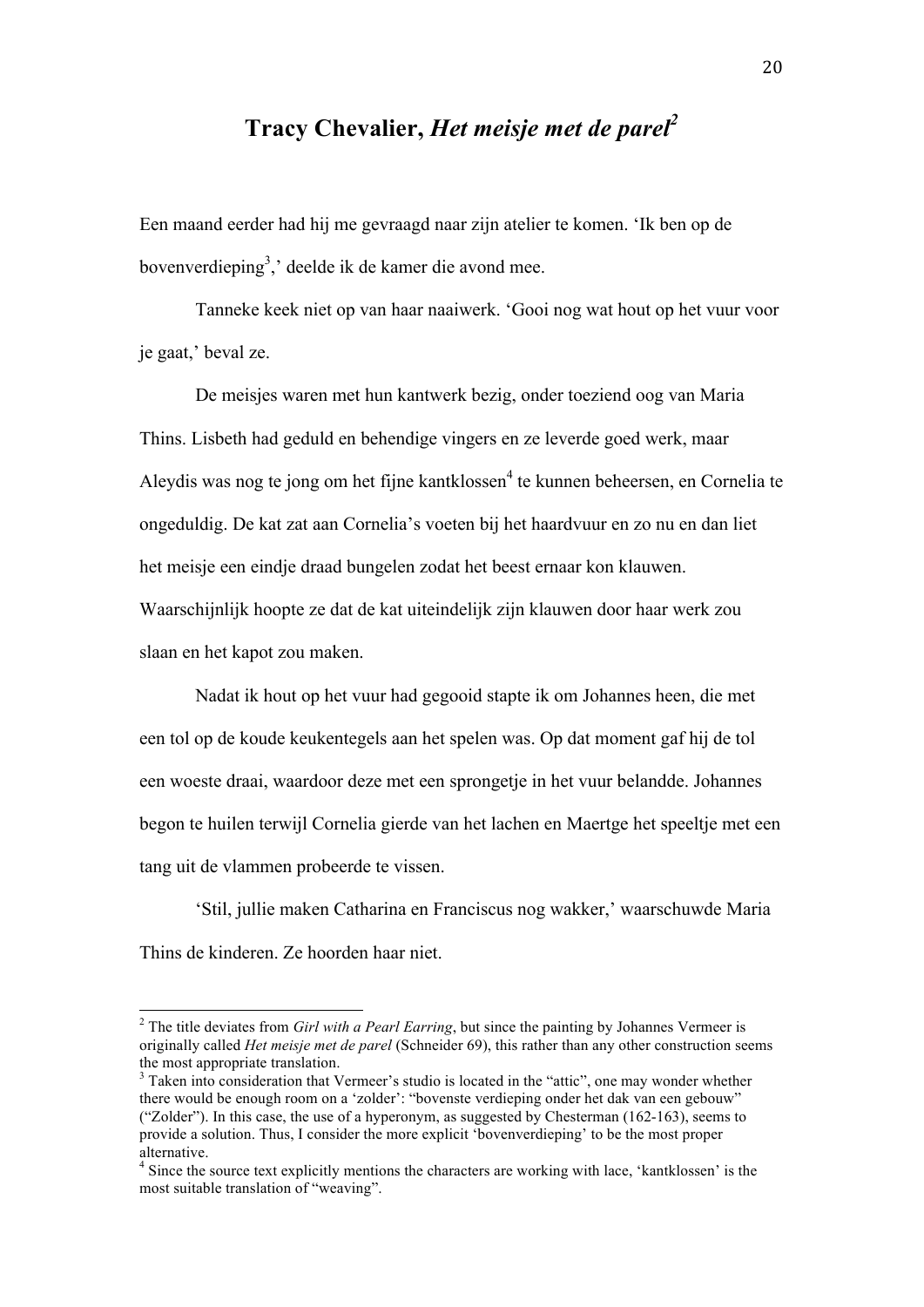Ik sloop de kamer uit, opgelucht aan het lawaai te kunnen ontsnappen, ondanks de kou die me in het atelier zou opwachten.

De deur van het atelier was gesloten. Terwijl ik ernaartoe liep perste ik mijn lippen op elkaar, maakte ik mijn wenkbrauwen glad en liet ik mijn vingers langs mijn wangen naar mijn kin glijden, alsof ik een appel testte op zijn stevigheid. Ik aarzelde even voor de zware houten deur en klopte toen zachtjes. Er kwam geen antwoord, hoewel ik wist dat hij er moest zijn – hij verwachtte me.

Het was de eerste dag van het nieuwe jaar. Hij had de onderschildering van mijn schilderij bijna een maand geleden geschilderd, maar sindsdien niets toegevoegd – geen lichtrode markeringen om de contouren aan te geven, geen valse kleuren, geen deklagen, geen hoogsels. Het doek had een nietszeggende<sup>5</sup>, geelachtig witte kleur. Ik zag het elke morgen als ik schoonmaakte.

Ik klopte wat harder.

Hij verscheen fronsend in de deuropening, mijn blik ontwijkend. 'Niet kloppen, Griet, je kunt gewoon zachtjes binnenkomen,' zei hij terwijl hij zich omdraaide en weer terugging naar de ezel, waar het lege doek op zijn kleuren stond te wachten.

Ik deed de deur zachtjes achter me dicht, waardoor het lawaai van de kinderen beneden vervaagde, en liep naar het midden van de kamer. Nu het moment dan eindelijk was aangebroken was ik verrassend kalm. 'U had naar me gevraagd, meneer<sup>?</sup>

'Ja. Ga daar eens staan.' Hij gebaarde naar de hoek waar hij die andere vrouw had geschilderd. Daar stond de tafel die hij gebruikte voor het concertschilderij<sup>6</sup>, maar

<sup>&</sup>lt;sup>5</sup> In this context, "blank" is more likely to stand for 'meaningless' rather than simply 'empty' or 'white' and therefore the proper translation is 'nietszeggende'.

<sup>6</sup> 'Concertstuk' is merely an alternative for 'muziekstuk' or 'composition' and does, therefore, not necessarily imply it is a painting Griet is speaking of. In the preceding chapter she describes the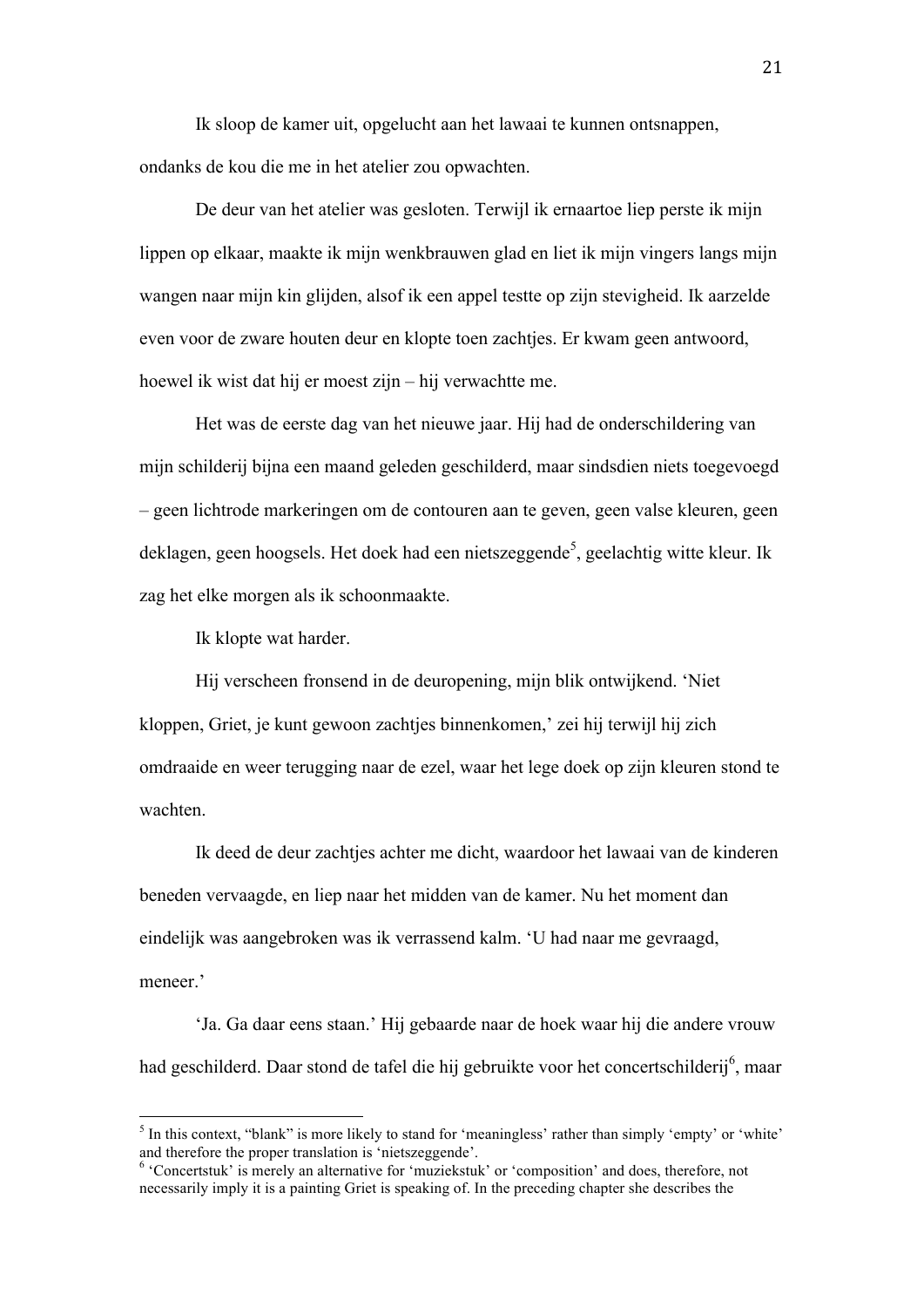de muziekinstrumenten had hij weggehaald. Hij reikte me een brief aan. 'Lees dit eens,' zei hij.

Ik vouwde het vel papier open en boog mij erover, bang dat hij zou ontdekken dat ik slechts deed alsof ik een onbekend handschrift aan het lezen was.

Er stond niets op het papier geschreven.

Ik keek op om hem dat te zeggen, maar bedacht me. In zijn gezelschap was het vaak beter niets te zeggen. Ik boog me weer over de brief.

'Probeer dit anders,' stelde hij voor terwijl hij mij een boek aanreikte. De lederen band was versleten en de rug was op verscheidene plaatsen gebroken. Ik sloeg het op goed geluk open en bestudeerde een pagina. Ik herkende geen van de woorden.

Hij liet me zitten met het boek, en me er vervolgens mee staan terwijl ik hem aankeek. Hij nam me het boek af, gaf me de witte kruik met het tinnen deksel en ik moest doen of ik een glas wijn inschonk. Hij vroeg me te gaan staan en gewoon uit het raam te kijken. Ondertussen keek hij peinzend voor zich uit<sup>7</sup>, alsof iemand hem zojuist een verhaal had verteld waarvan hij zich het einde niet kon herinneren.

'Het zijn de kleren,' mompelde hij. 'Die zijn het probleem.'

<u> 2002 - Andrea San Andrew Maria (h. 1888).</u><br>2003 - Andrew Maria (h. 1882).

painting as follows: "'A young woman sits at a harpsichord, playing. She is wearing a yellow and black bodice – the same as the baker's daughter wore for her painting – a white satin skirt and white ribbons in her hair. Standing in the curve of the harpsichord is another woman, who is holding music and singing. She wears a green, fur-trimmed housecoat and a blue dress. In between the women is a man sitting with his back to us –' '(...) All that can be seen of him is his back, his hair, and one hand on the neck of a lute,'" (Chevalier 184). What Griet has just described is the exact composition of Vermeer's *The Concert* (Vermeer, *Musicerend trio*); a fact which improves our knowledge of the contents of the painting and thus, enables the choice of a more appropriate alternative for "concert painting". Using the actual title of the painting, *Musicerend trio*, would suggest the painting is, in this passage, already finished and named, which is most certainly not the case. Therefore, I chose the phrase

<sup>&#</sup>x27;concertschilderij', which covers both the contents of the painting and the painting *in se*. <sup>7</sup> The remaining part of the sentence gives an indication as to how one would describe Vermeer's expression, "as if someone had told him a story and he couldn't recall the ending". Clearly, Vermeer is looking for a solution; searching, as it were, to find the answer. 'Verward', 'onthutst' or 'verbijsterd', three options the dictionary provides for "perplexed", imply surprise rather than confusion and do therefore not suffice to describe what is happening here. 'Peinzend', however, does capture the intense thinking process Vermeer is going through in order to find the answer and is, therefore, a more suitable alternative. Since an equivalent translation of this phrase would result in something like \*'Al die tijd leek hij te peinzen', which is not 'good' Dutch, I decided to combine the expression on Vermeer's face with 'ondertussen' in order to create a correct phrase: 'Ondertussen keek hij peinzend voor zich uit'.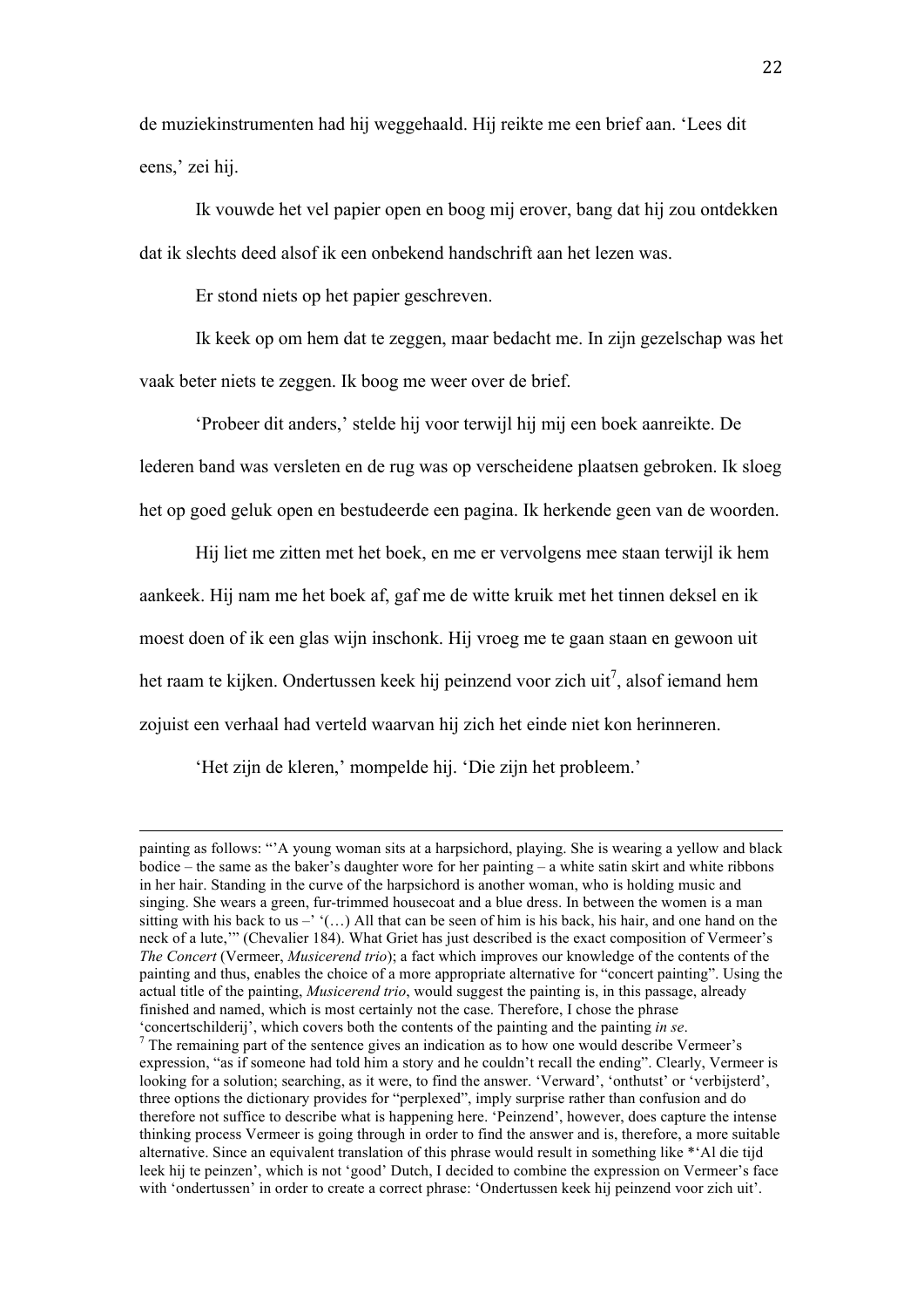Ik begreep het. Hij liet me dingen doen die een dame doet, maar ik droeg de kleren van een dienstmeid. Ik dacht aan de gele mantel en het geel-met-zwarte lijfje, en vroeg me af welke van de twee hij me zou vragen te dragen. Hoewel ik opgewonden zou moeten zijn bij die gedachte, voelde ik me onzeker. Het was niet alleen dat ik met geen mogelijkheid voor Catharina zou kunnen verbergen dat ik haar kleren droeg. Het voelde niet juist om boeken en brieven vast te houden, om wijn voor mezelf in te schenken, om dingen te doen die ik normaal gesproken niet deed. Hoezeer ik het zachte bont van de mantel ook om mijn hals wilde voelen; het was nou eenmaal niet wat ik gewoonlijk droeg.

'Meneer,' zei ik uiteindelijk, 'misschien moet u me iets anders laten doen. Iets wat een dienstmeid doet.

'Wat doet een dienstmeid dan?' vroeg hij met zijn warme stem<sup>8</sup> terwijl hij zijn armen over elkaar sloeg en zijn wenkbrauwen optrok.

Ik kon niet meteen antwoorden – mijn mond trilde. Ik dacht aan Pieter en mij in het steegje en slikte. 'Naaien,' antwoordde ik. 'Zwabberen en vegen. Water dragen. Lakens wassen. Brood snijden. Ramen zemen.'

'Wil je dat ik je met je zwabber schilder?'

'Dat weet ik niet, meneer.<sup>9</sup> Het is immers niet mijn schilderij.'

Hij fronste. 'Nee, het is inderdaad niet van jou.' Het klonk alsof hij tegen zichzelf praatte.

<sup>&</sup>lt;sup>8</sup> Whereas 'zachtjes', as an equivalent of "softly", would in Dutch rather be used to describe whispering, 'met warme stem' seems a more appropriate alternative, since it also manages to capture the subtext; that is to say, Griet's feelings for Vermeer. She experiences his tone of voice as 'warm' *because* of these feelings.<br><sup>9</sup> "It's not for me to say, sir" implies a certain balance of power, a certain submissiveness of Griet

towards her master. Therefore 'Dat is niet aan mij om te zeggen, meneer' does not quite cover the actual meaning – in respect of the subtext — of this clause. 'Dat weet ik niet, meneer', however, is simple, yet multifaceted. It illustrates the dilemma Griet is in: she wants to give an honest answer to her master, but she is aware of her inferior position and thus, acts like she is expected to.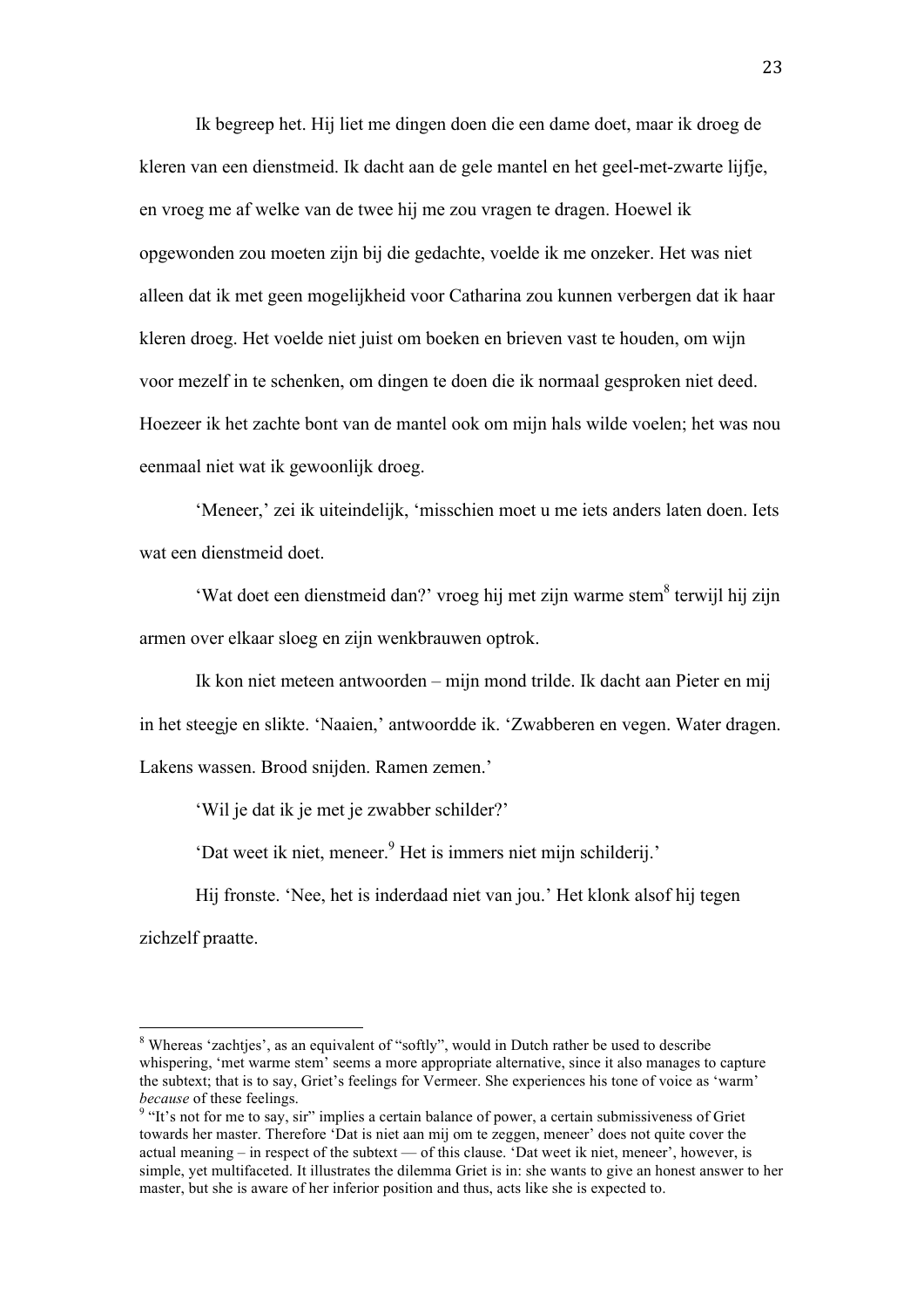'Ik wil niet dat u me met mijn zwabber schildert.' Ik zei het voor ik er erg in had.

'Nee. Nee, je hebt gelijk, Griet. Ik zou je nooit schilderen met een zwabber in je handen.'

'Maar ik kan de kleren van uw vrouw ook niet dragen.'

Er volgde een lange stilte. 'Nee, dat verwacht ik niet,' zei hij. 'Maar ik ga je ook niet schilderen als een dienstmeid.'

'Hoe dan wel, meneer?'

'Ik ga je schilderen zoals ik je voor het eerst zag, Griet. Gewoon jou.'

Hij zette een stoel vlakbij zijn ezel, tegenover het middelste raam, en ik ging erop zitten. Ik wist dat dit mijn plaats was. Hij zou proberen dezelfde pose te vinden die hij me een maand geleden had laten aannemen, toen hij besloten had me te schilderen.

'Kijk eens uit het raam,' zei hij.

Ik keek naar de grauwe winterdag buiten en probeerde, zoals ik mij herinnerde van de keer dat ik moest invallen voor de dochter van de bakker, niets te zien en mijn gedachten stil te laten worden. Dat was moeilijk, omdat ik aan hem dacht, en aan mij, in de stoel tegenover hem $^{10}$ .

De klok van de Nieuwe Kerk sloeg twee keer.

'Draai je hoofd nu heel langzaam in mijn richting. Nee, niet je schouders. Houd je lichaam naar het raam gedraaid. Beweeg alleen je hoofd. Langzaam, langzaam. Stop. Nog een klein beetje, zodat – stop. Blijf nu stilzitten.'

<sup>&</sup>lt;sup>10</sup> The present participle is not as commonly used in Dutch as in English and is, therefore, only seldom translated in the same form (see Analysis for elaborate explanation). In this particular phrase, "It was hard because I was thinking of him, *and of me sitting in front of him*," I decided to make the clause more explicit (Chesterman 168) by laying the focus on Griet's stillness and the fact that she is sitting in a chair, which she has mentioned before in the source text. This resulted in the following solution: 'Dat was moeilijk, omdat ik aan hem dacht, *en aan mij, in de stoel tegenover hem*.'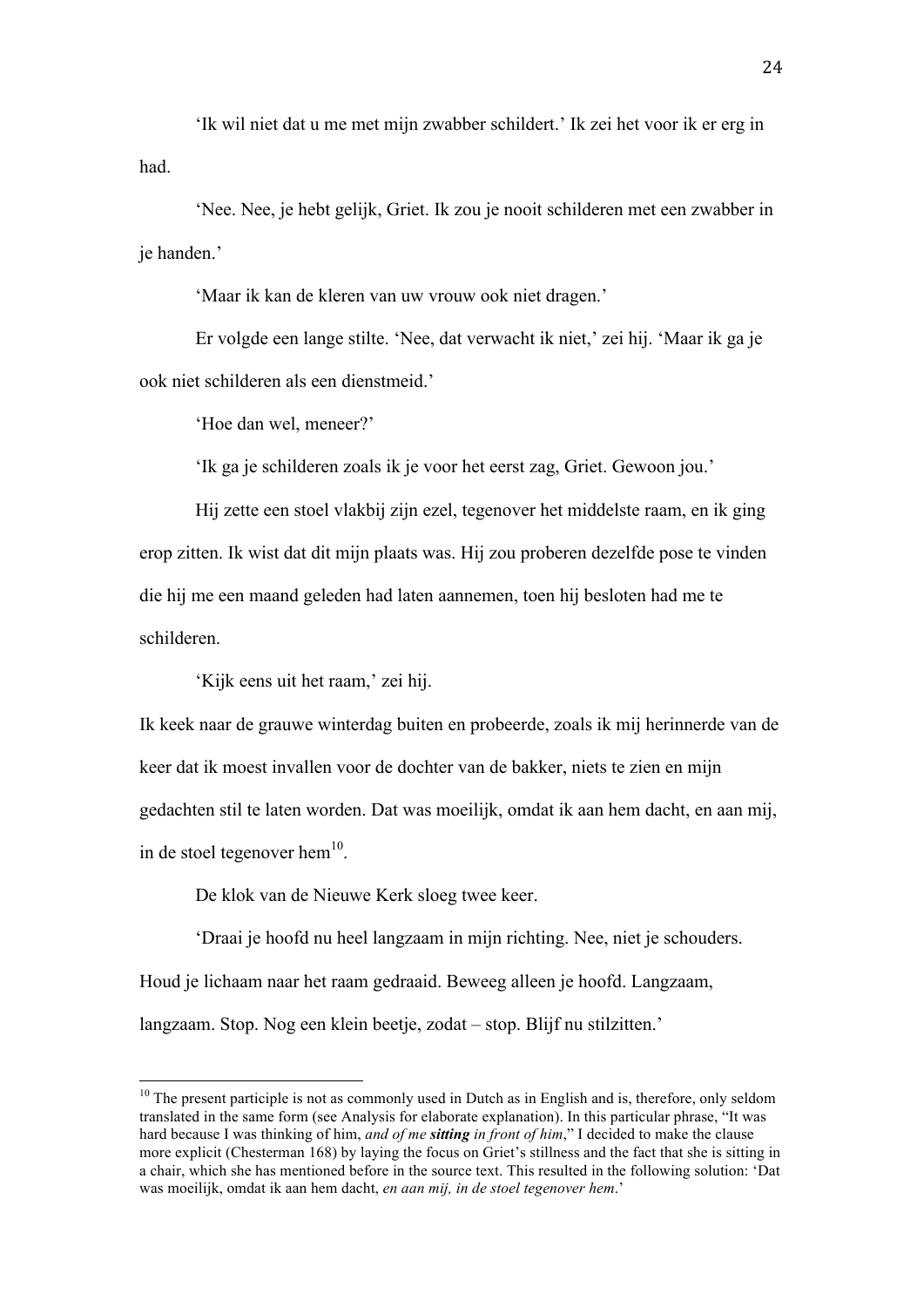Ik bleef stilzitten.

In het begin kon ik zijn blik niet beantwoorden. Als ik dat deed voelde het alsof ik voor een vuur zat dat ineens oplaaide. In plaats daarvan, bestudeerde ik zijn sterke kin, zijn dunne lippen.

'Griet, je kijkt me niet aan.'

Ik dwong mezelf hem aan te kijken. Weer voelde het alsof ik brandde<sup>11</sup>, maar ik hield vol – dat wilde hij.

Al snel werd het makkelijker om mijn ogen op de zijne gericht te houden. Hij keek naar me alsof hij niet mij zag, maar iemand anders, of íets anders – alsof hij naar een schilderij keek.

Hij kijkt naar het licht dat op mijn gezicht valt, dacht ik, niet naar mijn gezicht zelf. Dat is het verschil.

Het leek bijna alsof ik er niet was. Toen ik dit eenmaal besefte kon ik me een beetje ontspannen. Zoals hij mij niet zag, zag ik hem niet. Mijn gedachten dwaalden af – naar de gestoofde haas die we die avond hadden gegeten, de kanten kraag die Lisbeth me had gegeven, een verhaal dat Pieter de zoon me de dag ervoor had verteld. Daarna dacht ik nergens meer aan. Hij stond twee keer op om de stand van een van de luiken te veranderen. Hij liep een paar keer naar zijn kast om andere penselen en kleuren uit te zoeken. Ik bekeek zijn bewegingen alsof ik op straat stond en door het raam naar binnen keek.

De kerkklok sloeg driemaal. Ik knipperde. Ik had niet doorgehad dat er zoveel tijd was verstreken. Het leek alsof ik was betoverd.

 $11$  'In brand staan' (or another similar construction) would suggest Griet is literally on fire. A form of 'branden', however, covers the fact that Griet is not simply feeling warm, but rather burning with desire.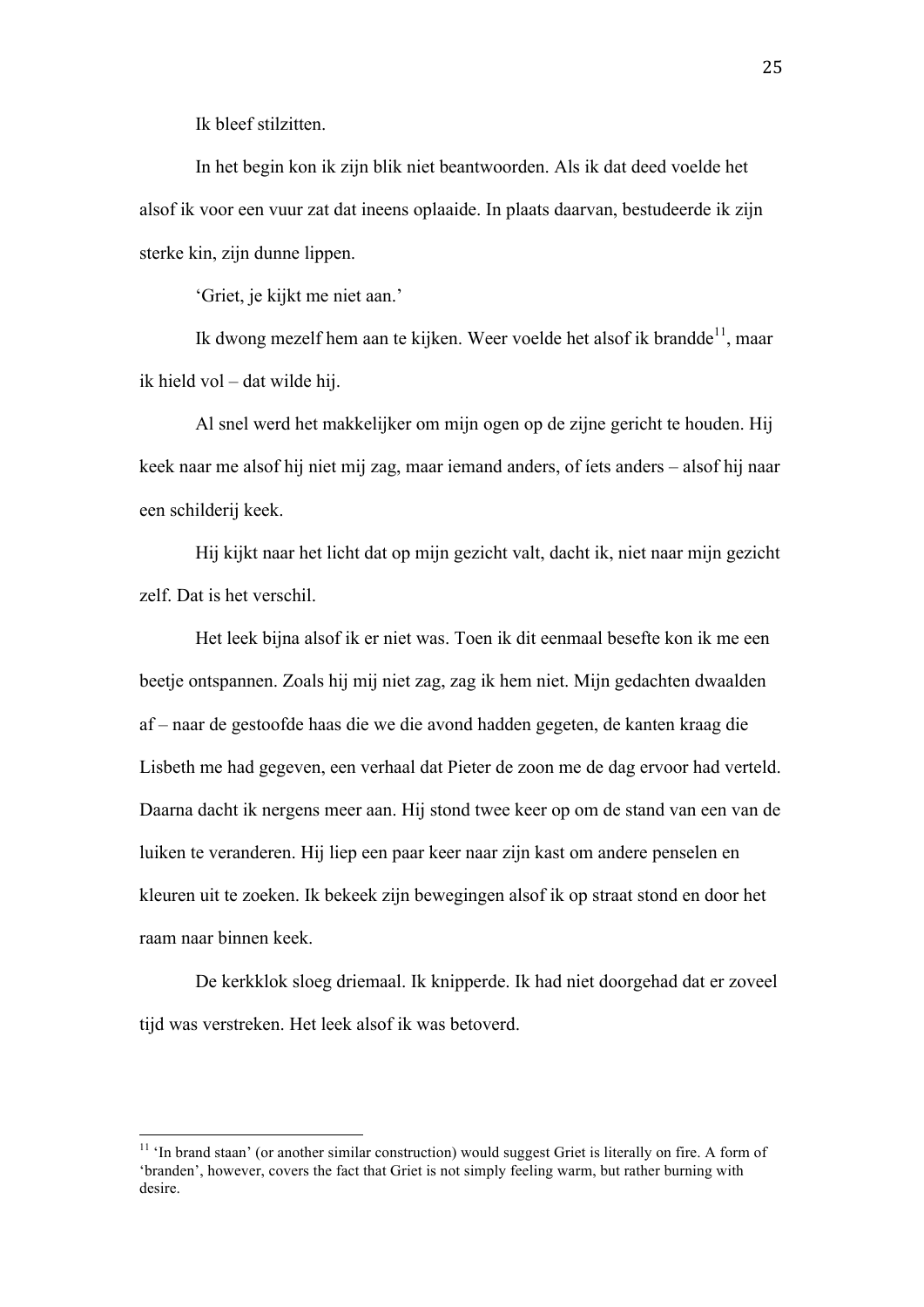Ik keek naar hem – zijn ogen rustten nu op mij. Hij keek me aan. Terwijl we elkaar aanstaarden trok er een golf van warmte door mijn lichaam. Toch bleef ik hem aankijken, tot hij uiteindelijk zijn blik afwendde en zijn keel schraapte.

'Dat was het voor vandaag<sup>12</sup>. Griet. Er ligt boven nog wat been<sup>13</sup> om te malen.'

Ik knikte en glipte met bonzend hart de kamer uit. Hij was mij aan het schilderen.

'Haal je kapje eens uit je gezicht,' zei hij op een dag.

'Uit mijn gezicht, meneer?' herhaalde ik suf, waarvan ik meteen spijt kreeg.

Hij had liever dat ik niet praatte, maar gewoon deed wat hij zei. Als ik dan toch

praatte, moest ik zijn tijd niet verspillen.

Hij gaf geen antwoord. Ik trok de kant die voor hem zichtbaar was van mijn

wang. De gesteven punt schuurde langs mijn nek.

'Verder,' zei hij. 'Ik wil de contouren $14$  van je wang zien.'

Ik aarzelde, maar trok het toch verder naar achteren. Zijn ogen gleden over

mijn wang.

'Laat me je oor zien.'

Dat wilde ik niet. Ik had geen keuze.

 $12$  The more equivalent option 'dat was alles' ['that will be all'] would (in Dutch) imply that Vermeer is done with the painting. Therefore, it must be made more explicit (Chesterman 168) with the addition of 'voor vandaag', in order to stress the fact that Vermeer refers to that particular moment rather than the painting process in general.

<sup>&</sup>lt;sup>13</sup> 'Been' rather than 'kalk' or 'ivoor' is the name used for the material Vermeer and his contemporaries used to grind (that is to say, the carbonized substance which remained after burning these materials) in order to obtain the pigment used for the production of black paint (Swillens 174).<br><sup>14</sup> I used 'contouren' rather than 'lijnen' or 'omlijning' since it is the technical term used by artists to

refer to the outer line(s) of an object (or a subject, which is the case in this phrase). Moreover, the term may be considered common knowledge and is, therefore, a most appropriate translation.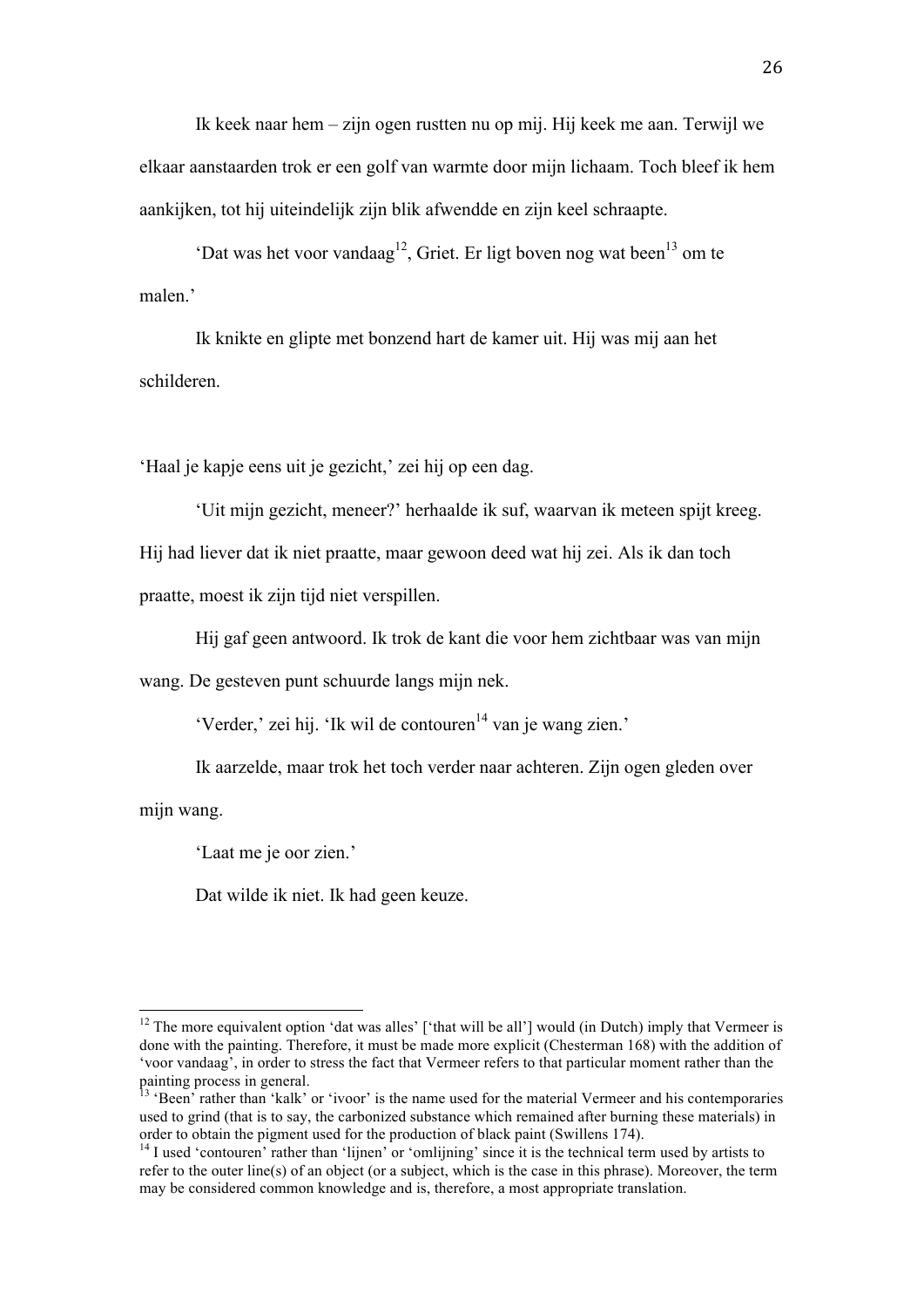Ik voelde even onder het kapje om er zeker van te zijn dat er geen haar loszat en streek wat plukken achter mijn oor. Vervolgens trok ik het kapje naar achteren zodat mijn oorlel tevoorschijn kwam.

Zijn gezichtsuitdrukking was als een zucht, hoewel hij geen geluid maakte. Ik hoorde een geluid in mijn eigen keel en onderdrukte het voordat het kon ontsnappen.

'Je kapje,' zei hij. 'Doe het af.'

'Nee, meneer.'

'Nee?'

'Vraagt u me dat alstublieft niet te doen, meneer.' Ik liet de punt van het kapje zakken zodat mijn oor en wang weer werden bedekt. Ik keek naar de vloer, waar de grijze en witte tegels zich voor mij uitstrekten, strak en regelmatig.

'Je wilt je hoofd niet ontbloten?'

'Nee.'

'En toch wil je niet geschilderd worden als een dienstmeid, met je zwabber en je kapje, noch als een dame, met satijn en bont en gekapt haar.'

Ik gaf geen antwoord. Ik kon hem mijn haar niet laten zien. Ik was niet het soort meisje dat haar hoofd bloot liet.

Hij schoof op zijn stoel en stond toen op. Ik hoorde hem de voorraadkamer binnengaan. Toen hij terugkwam, had hij zijn armen vol lappen stof<sup>15</sup>, die hij in mijn schoot liet vallen.

'Nou, Griet, kijk maar wat je hiermee kan. Zoek iets uit waarmee je je hoofd kunt bedekken, zodat je dienstmeid noch dame bent.' Ik kon er niet uit opmaken of hij boos of geamuseerd was. Hij liep de kamer uit en sloot de deur achter zich.

<sup>&</sup>lt;sup>15</sup> Since the word "cloth" is frequently repeated in this passage, I decided to use several synonyms (Chesterman 162), in order to avoid excessive repetition. Hence, I varied the translation of this word by using 'stuk(ken) stof', 'lap(pen)' and 'doek(en)'.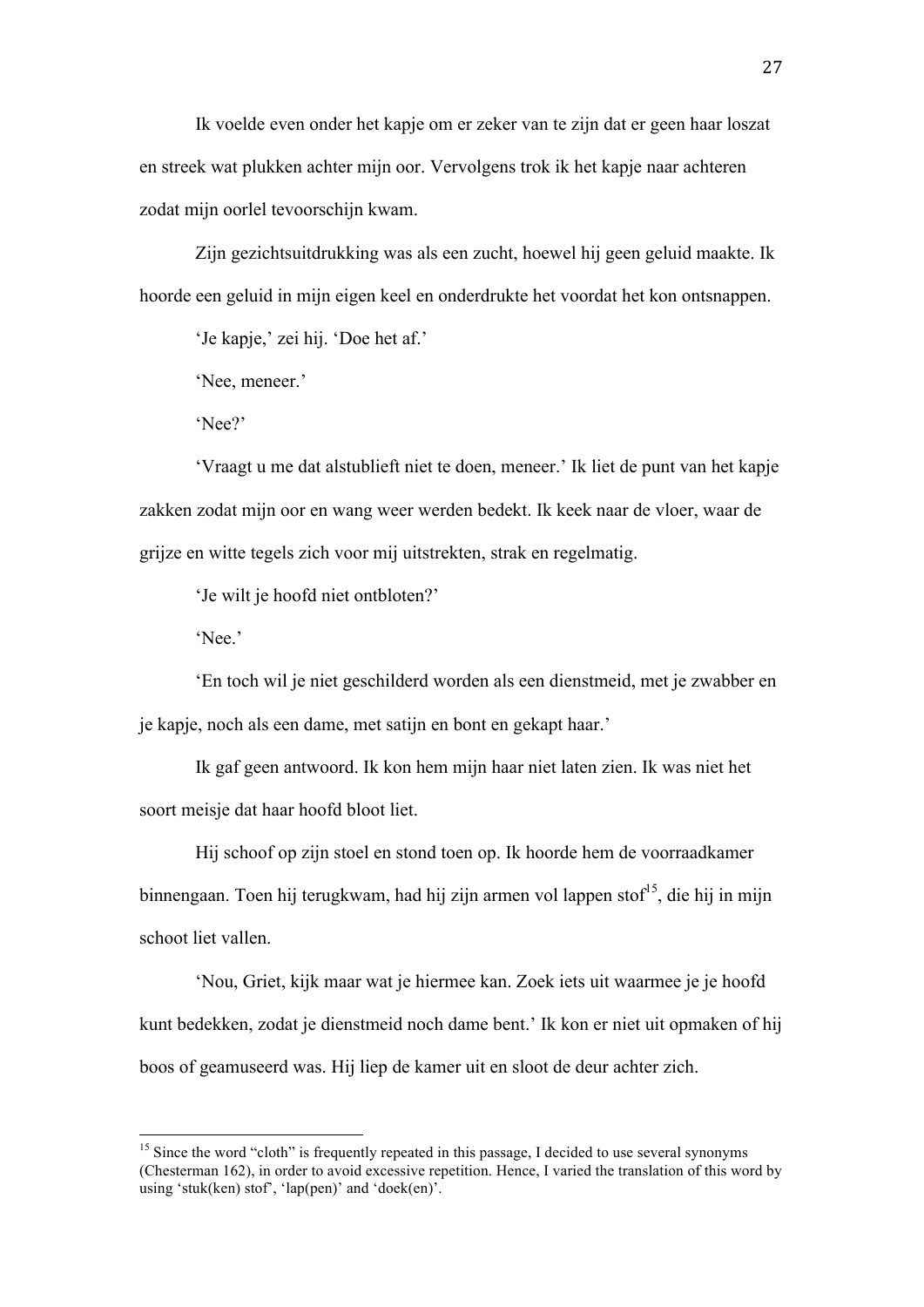Ik zocht door de lappen. Er zaten drie kapjes tussen, alle drie te goed voor mij, en te klein om mijn hoofd volledig mee te bedekken. Er waren stukken stof, restanten van jurken en jakjes<sup>16</sup> die Catharina had gemaakt, in geel en bruin, blauw en grijs.

Ik wist niet wat ik doen moest. Ik keek om me heen alsof ik het antwoord zou vinden in het atelier. Mijn oog viel op het schilderij van *De koppelaarster*<sup>17</sup> – het hoofd van de jonge vrouw was onbedekt, haar haar vastgebonden met linten, maar de oude vrouw droeg een doek, kruiselings om haar hoofd gebonden. Misschien is dát wat hij wil, dacht ik. Misschien is dat wat vrouwen die noch dame, noch dienstmeid, noch dat andere zijn met hun haar doen.

Ik koos een stuk bruine stof uit en nam het mee de voorraadkamer in, waar een spiegel was. Ik deed mijn kapje af en wikkelde de lap zo goed mogelijk om mijn hoofd, terwijl ik af en toe keek naar het schilderij om te proberen de oude vrouw na te doen. Ik zag er vreemd uit.

Eigenlijk zou ik hem mij gewoon moeten laten schilderen met een zwabber, dacht ik. Mijn trots heeft me ijdel gemaakt.

Toen hij terugkwam en zag wat ik had gedaan, moest hij lachen. Ik had hem niet vaak horen lachen – soms om de kinderen, een keer om Van Leeuwenhoek. Ik fronste. Ik vond het niet fijn als ik werd uitgelachen.

'Ik heb gewoon gedaan wat u van mij vroeg, meneer,' mompelde ik.

<sup>&</sup>lt;sup>16</sup> The "jackets" worn by women in the  $17<sup>th</sup>$  century were called 'jakjes' in Dutch (Schneider 69).<br><sup>17</sup> "*The Procuress*" may refer to either the painting by Johannes Vermeer himself (1656) or an older painting of the same name by Dirck van Baburen (1622), which was evidently owned by Vermeer's mother-in-law, Maria Thins (Schneider 24-25). Both paintings feature an old woman with unusual headwear. The painting Griet is looking at is described as follows: "the young woman's head was bare, her hair held back with ribbons, but the old woman wore a piece of cloth wrapped around her head, crisscrossing in and out of itself" (Chevalier 193). Since the girl in Vermeer's *The Procuress* is wearing a cap, one may assume Chevalier is referring to the 1622 brothel scene by Van Baburen, where the younger woman is bareheaded, wearing only ribbons in her hair (Vermeer, *De koppelaarster*; Van Baburen). Furthermore, the Van Baburen painting is also visible on the background of other paintings by Vermeer, namely *The Concert* and *A Lady Seated at a Virginal* (Vermeer, *Musicerend trio* and *Zittende klavecimbelspeelster*). However, the actual translation of the title poses no further problems, since both paintings are originally titled *De koppelaarster* (Schneider 24-25).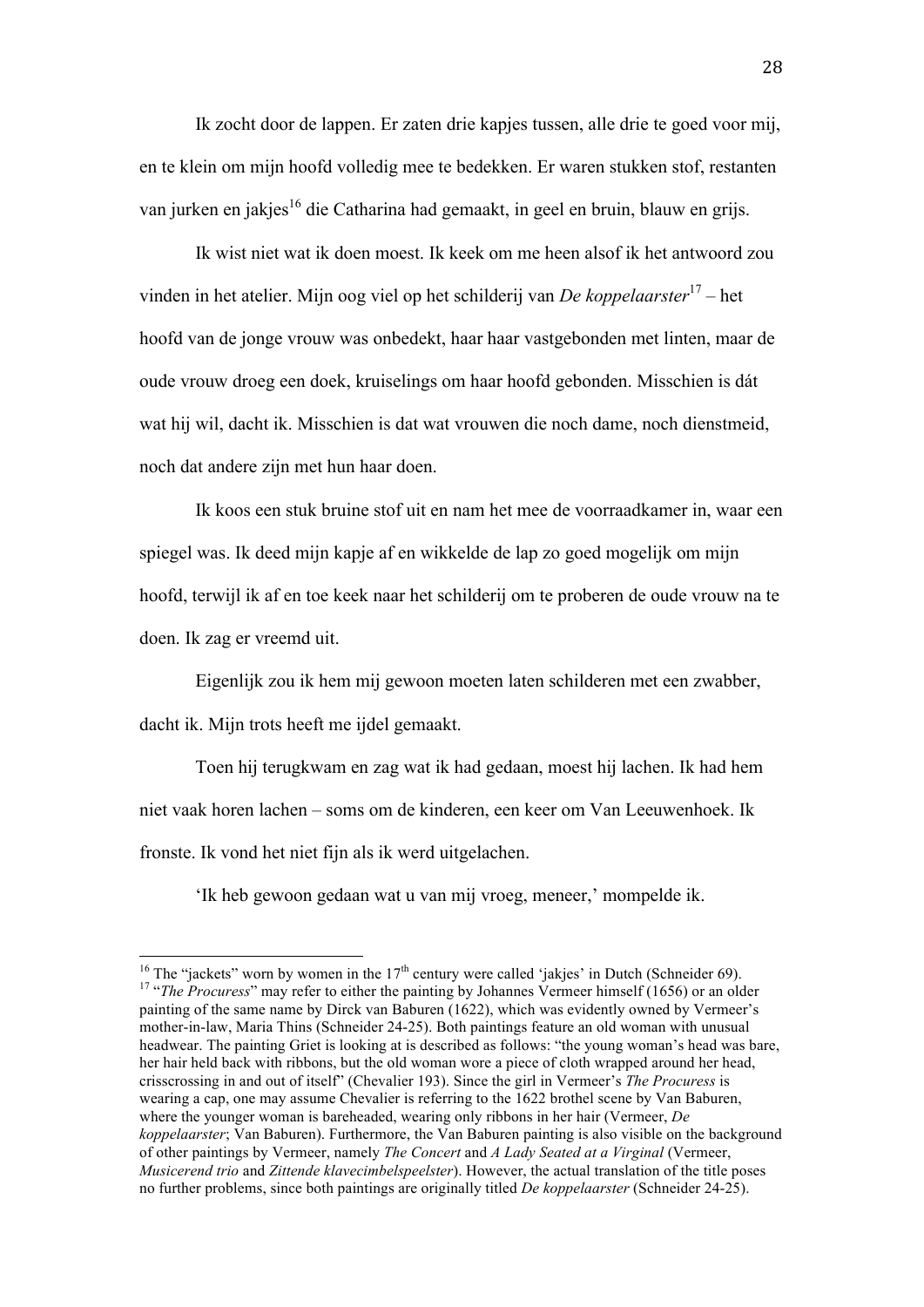Hij stopte met grinniken. 'Je hebt gelijk, Griet. Het spijt me. En je gezicht, nu er meer van te zien is, het is –' Hij stopte, en heeft zijn zin nooit afgemaakt. Ik heb me altijd afgevraagd wat hij gezegd zou hebben.

Hij wendde zich tot het hoopje stof dat ik op mijn stoel had laten liggen. 'Waarom heb je voor bruin gekozen,' vroeg hij, 'terwijl er andere kleuren zijn?'

Ik wilde niet weer beginnen over dienstmeiden en dames. Ik wilde hem er niet aan herinneren dat blauw en geel kleuren waren voor dames. 'Bruin is de kleur die ik gewoonlijk draag,' zei ik stomweg.

Hij leek te raden wat ik dacht. 'Tanneke droeg blauw en geel toen ik haar een paar jaar geleden schilderde,' bracht hij er tegenin.

'Ik ben Tanneke niet, meneer.'

'Nee, dat ben je zeker niet.' Hij trok een lange, smalle band blauwe stof tevoorschijn. 'Toch wil ik dat je dit probeert.'

Ik bestudeerde het. 'Dat is niet genoeg stof om mijn hoofd mee te bedekken.'

'Gebruik dit dan ook maar.' Hij pakte een stuk gele stof dat een rand had van hetzelfde blauw en stak het naar me uit.

Ik nam de twee lappen met tegenzin mee terug naar de voorraadkamer en probeerde het opnieuw voor de spiegel. Ik knoopte de blauwe stof om mijn voorhoofd, met de gele lap eromheen gewikkeld, zodat mijn kruin bedekt was. Ik stopte het uiteinde weg achter een vouw aan de zijkant van mijn hoofd, schikte hier en daar wat plooien, streek de blauwe band om mijn hoofd glad en stapte het atelier weer binnen.

Hij was een boek aan het bekijken en merkte niet op dat ik weer in mijn stoel schoof. Ik stelde mezelf weer op zoals ik eerder zat. Toen ik mijn hoofd draaide om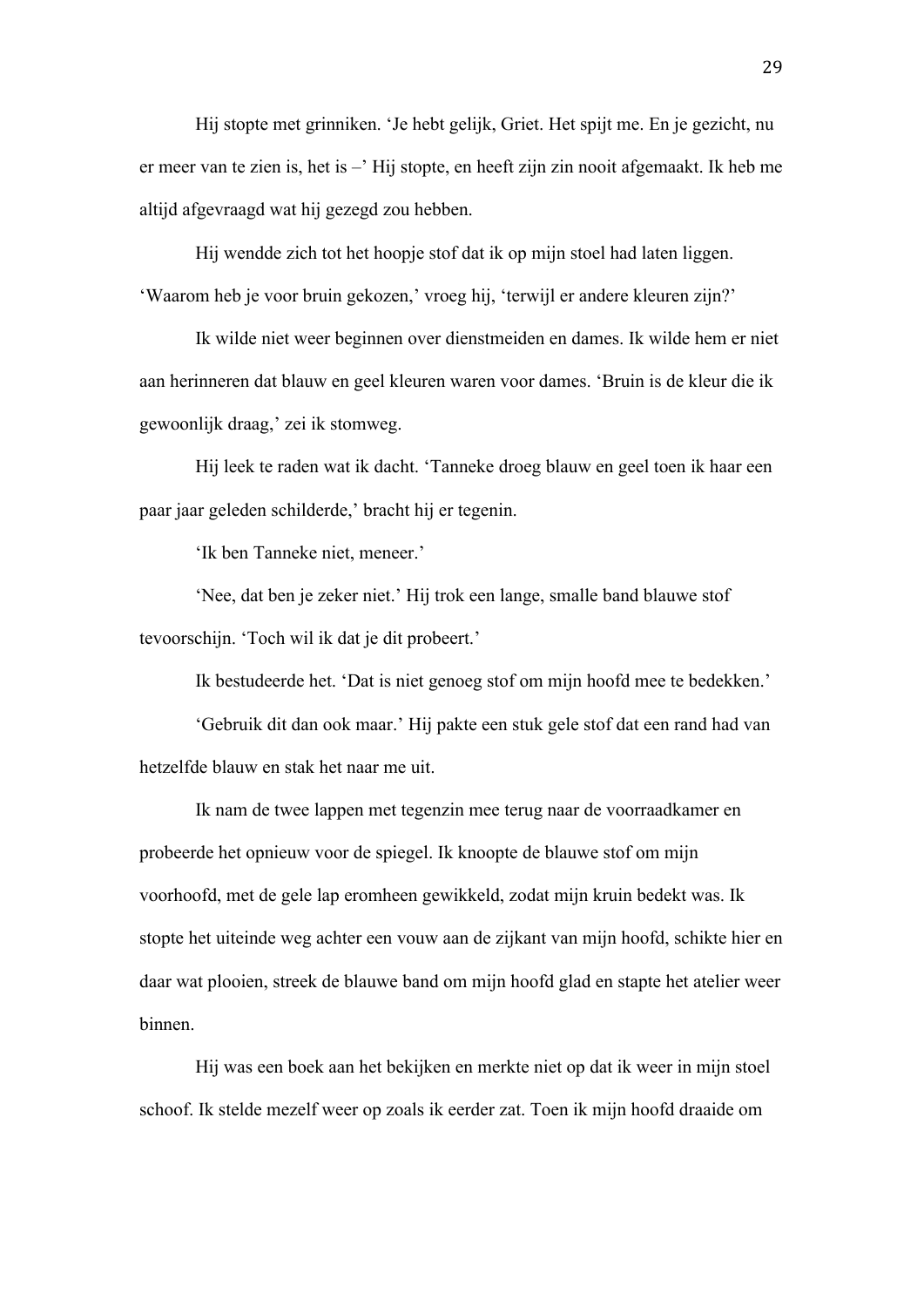over mijn linkerschouder te kijken, keek hij op. Op dat moment<sup>18</sup> liet het uiteinde van de gele lap los en viel het op mijn schouder.

'O,' zuchtte ik, bang dat de stof van mijn hoofd zou glijden en mijn haar zou onthullen. Maar hij bleef zitten – alleen het uiteinde van de gele lap bungelde los. Mijn haar bleef verborgen.

'Ja,' zei hij toen. 'Dat is het, Griet. Ja.'

\* \* \*

Ik mocht het schilderij niet zien van hem. Hij zette het op een tweede ezel, van de deur afgewend, en droeg me op er niet naar te kijken. Ik beloofde dat niet te doen, maar sommige nachten lag ik in bed en dacht eraan mijn deken om me heen te slaan en naar beneden te sluipen om het te zien. Hij zou het nooit te weten komen.

Maar hij zou het raden. Ik geloofde niet dat ik hem dag in dag uit naar me zou kunnen laten kijken, zonder dat hij zou raden dat ik naar het schilderij had gekeken. Ik kon niets voor hem verbergen. Dat wilde ik ook niet.

Daarbij was ik huiverig om te ontdekken hoe hij me zag. Het leek me beter om dat niet te weten.

De kleuren die hij me gevraagd had te mengen gaven ook niets prijs over wat hij aan het doen was. Zwart, oker, loodwit, lood-tin-geel, ultramarijn, karmijnrood<sup>19</sup> – het waren stuk voor stuk kleuren waarmee ik al eerder had gewerkt, en ze konden evengoed zijn gebruikt voor het concertschilderij.

<sup>&</sup>lt;sup>18</sup> Although "at the same time" should be translated as 'tegelijkertijd', I believe 'op dat moment', which also covers the meaning, is an aesthetically better option.

<sup>&</sup>lt;sup>19</sup> "Lake, any of a class of pigments composed of organic dyes that have been rendered insoluble by interaction with a compound of a metal" ("Lake"). According to the dictionary, 'lake' is an equivalent of the Dutch 'karmijn', and therefore, the correct translation of "red lake" is 'karmijnrood'.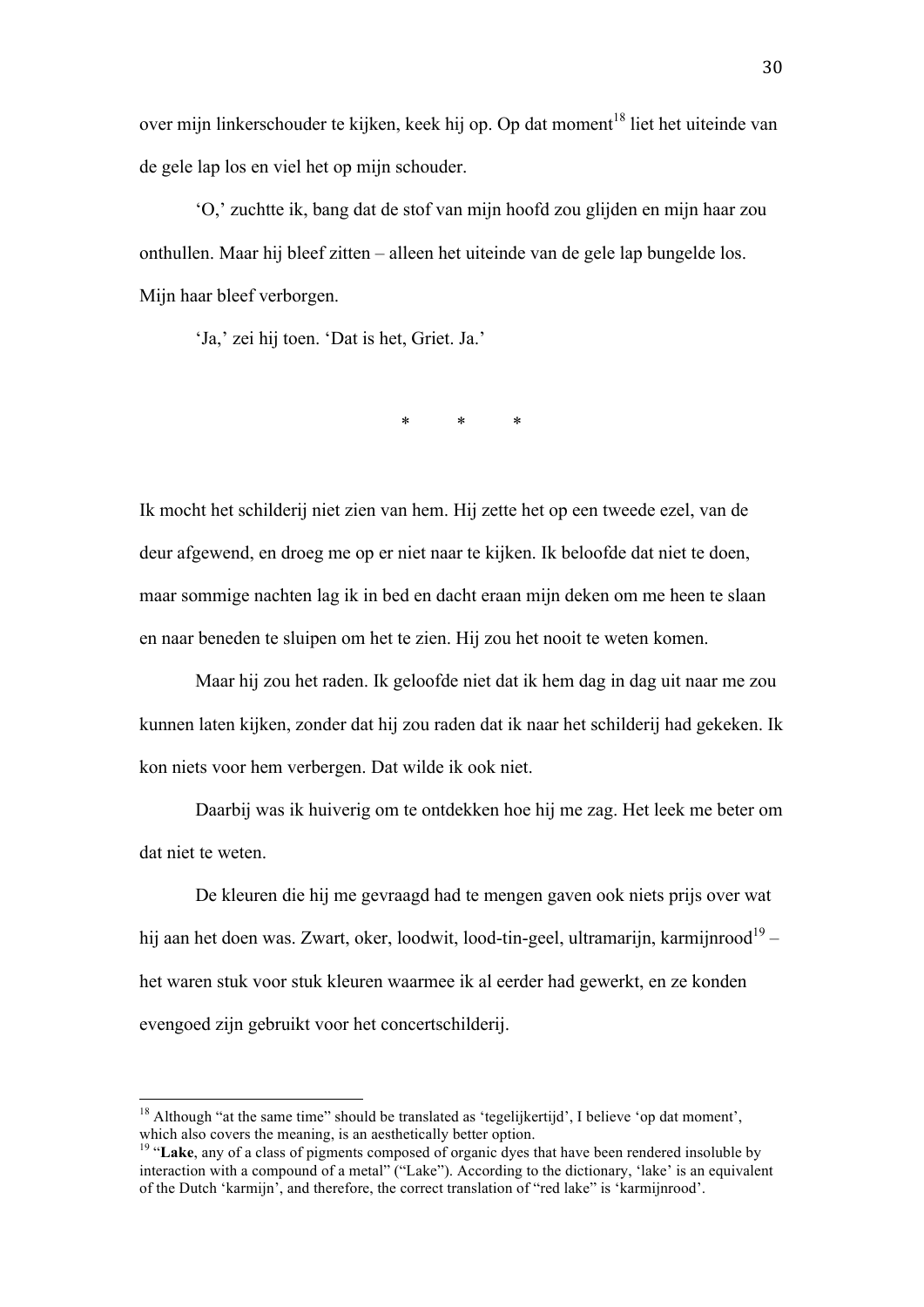Het was ongebruikelijk voor hem om aan twee schilderijen tegelijk te werken. Hoewel hij liever niet afwisselde tussen de twee, maakte dat het wel makkelijker om voor anderen te verbergen dat hij mij aan het schilderen was. Maar enkelen wisten ervan. Van Ruijven wist ervan – ik wist zeker dat mijn meester het schilderij maakte op zijn verzoek. Mijn meester moest erin hebben toegestemd mij alleen te schilderen, zodat hij me niet met Van Ruijven hoefde te schilderen. Van Ruijven zou het schilderij van mij in bezit krijgen.

Die gedachte stond me niet aan. En ik geloofde dat ze mijn meester evenmin beviel.

 $(\ldots)$ 

Toch kon ik niet ontkennen dat het spannend was om zo aandachtig te worden bestudeerd door twee heren, zelfs al kon ik hun gezichten niet zien.

Mijn meester liep de kamer uit om een zachte doek te vinden waarmee hij de lens kon poetsen. Van Leeuwenhoek wachtte tot hij zijn voetstappen op de trap hoorde en zei toen zacht: 'Pas op jezelf, kind.'

'Wat bedoelt u, meneer?'

'Je moet weten dat hij je schildert om Van Ruijven tevreden te stellen. Van Ruivens belangstelling voor jou heeft jouw meester beschermend gemaakt.'

Ik knikte, heimelijk blij te horen wat ik al had vermoed.

'Zorg dat je niet in hun strijd verwikkeld raakt. Je zou gekwetst kunnen worden.'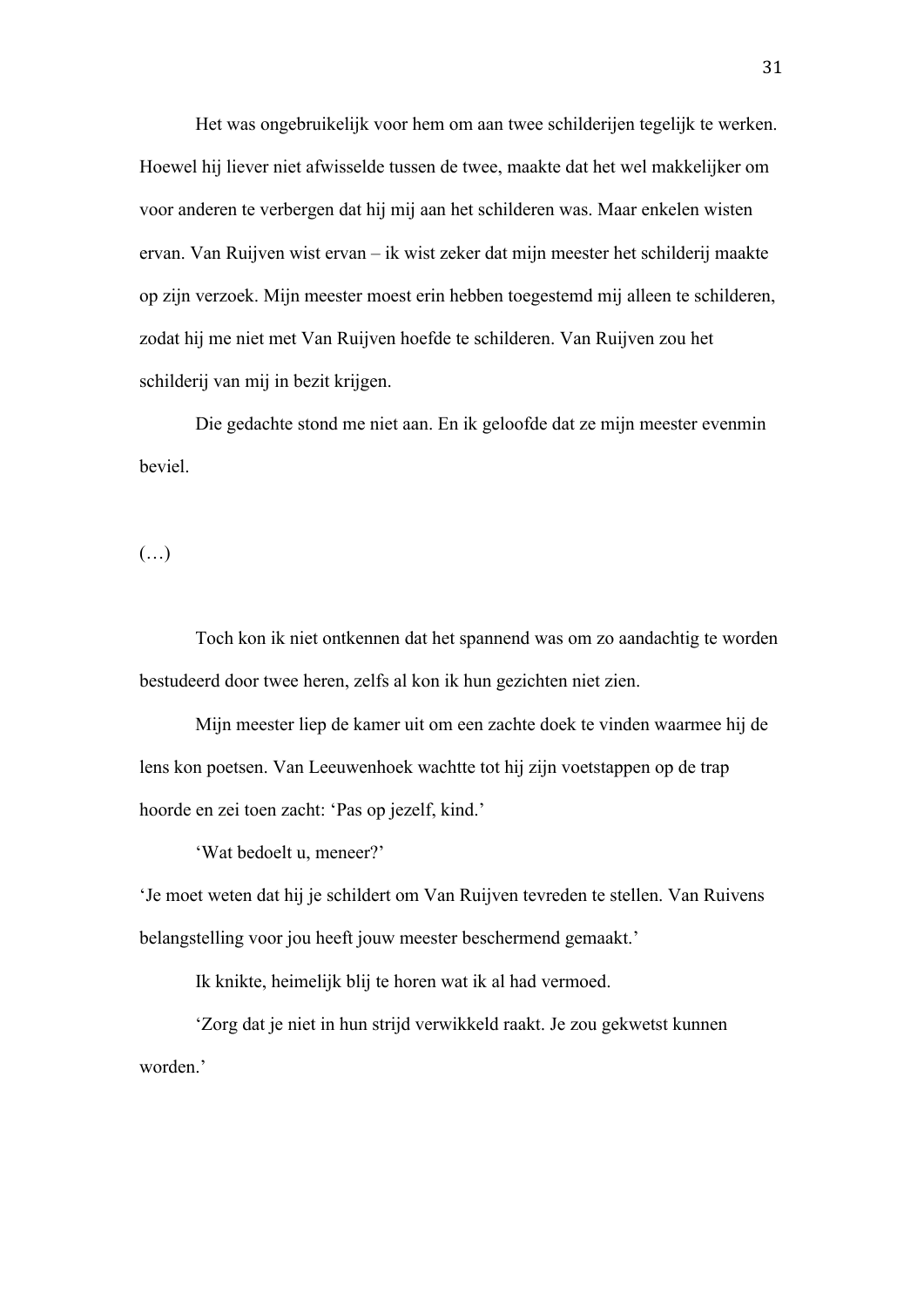Ik zat nog altijd in de pose die ik had aangenomen voor het schilderij. Mijn schouders maakten een krampachtige beweging, alsof ik een sjaal van me afschudde. 'Ik geloof niet dat hij me ooit kwaad zou doen, meneer.'

'Zeg me eens, kind, wat weet je allemaal over mannen?'

Ik bloosde hevig en wendde mijn hoofd af. Ik dacht aan de keren dat ik met Pieter de zoon in het steegje was.

'Concurrentie maakt mannen bezitterig, weet je. Hij is deels in jou geïnteresseerd omdat Van Ruijven dat is.'

Ik gaf geen antwoord.

'Hij is een bijzondere man,' vervolgde Van Leeuwenhoek. 'Zijn ogen zijn een

kamer vol goud waard. Maar soms ziet hij de wereld alleen zoals hij hem wíl zien,

niet zoals hij is. Hij ziet niet in wat de consequenties van zijn gezichtspunt zijn voor

anderen. Hij denkt alleen aan zichzelf en zijn werk, niet aan jou. Je moet dan zorgen

dat –' Hij stopte. De voetstappen van mijn meester klonken op de trap.

'Zorgen waarvoor, meneer?'20 fluisterde ik.

'Zorgen dat je jezelf blijft.'

Ik hief mijn kin naar hem op. 'Dat ik een maagd $^{21}$  blijf, meneer?'

'Dat is niet wat ik bedoel. De vrouwen in zijn schilderijen – hij neemt ze

gevangen in zijn wereld. Je kan daar verdwaald raken.'

Mijn meester kwam de kamer binnen. 'Griet, je hebt je bewogen,' zei hij.

'Het spijt me, meneer.' Ik nam mijn pose opnieuw aan.

<sup>&</sup>lt;sup>20</sup> The alternative 'Zorgen dat wat, meneer?' sounds rather unlike the way Griet would be supposed to talk to a gentleman like Van Leeuwenhoek. It is simply too blunt and impolite and therefore, I opted for a slightly more polite question, namely 'Zorgen waarvoor, meneer?'.

<sup>&</sup>lt;sup>21</sup> Although the word "maid" has several meanings, the preceding sentence gives a clear indication as to what the correct interpretation should be in this case. Griet lifting her chin is a sign of chastity; with this gesture she wants to show Van Leeuwenhoek that she intends on remaining a virgin. Therefore, "maid" should in this phrase be translated as 'maagd'.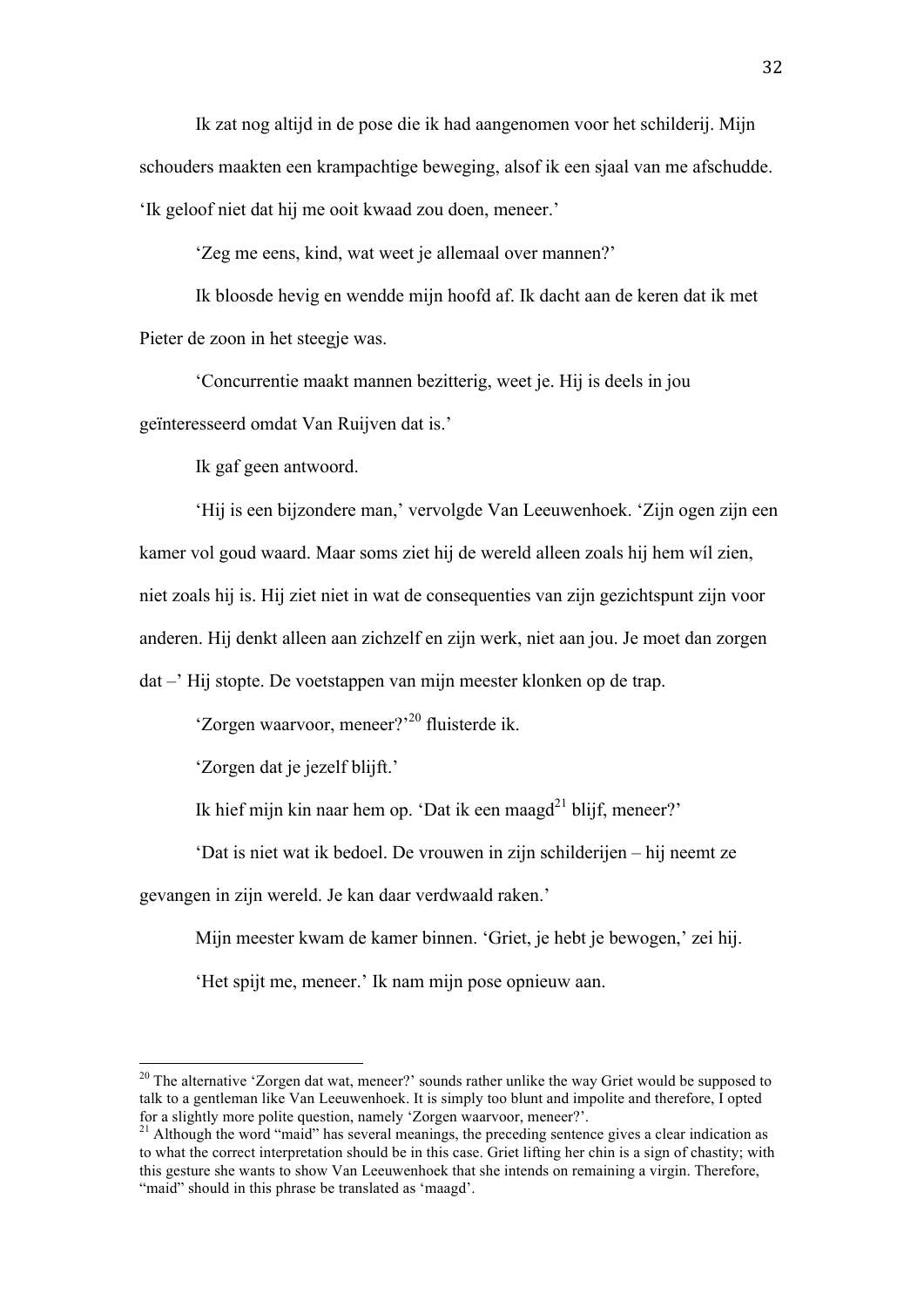# **Bibliography**

Chesterman, Andrew. "Vertaalstrategieën: Een Classificatie." Trans. Ans van

Kersbergen. *Denken over vertalen*. Ed. Ton Naaijkens, Cees Koster, Henri Bloemen en Caroline Meijer. Nijmegen: Vantilt, 2010. 153-172. Print.

Chevalier, Tracy. *Girl With a Pearl Earring*. London: Harper Collins, 2000. Print.

- ---. *Tracy Chevalier – Official Site*. N.p., n.d. Web. 2 Apr. 2012.
- Christophe, Nirav. "Luisteren!: Over het schrijven van levende spreektaal." *Dialogen schrijven: Laat je personages spreken*. Ed. Don Duyns. Amsterdam: Augustus, 2010. 22-47. Print.

Duyns, Don. "Dialogen schrijven: De kunst van het betere gesprek." *Dialogen schrijven: Laat je personages spreken*. Ed. Don Duyns. Amsterdam: Augustus, 2010. 11-21. Print.

- Foolen, A. P. "Typical Dutch Noises with no Particular Meaning: Modale partikels als leerprobleem in het onderwijs Nederlands als vreemde taal." *Verslag van het negende Colloquium van docenten in de Neerlandistiek aan buitenlandse universiteiten*. Den Haag: IVN, 1986. 39-57. Print.
- Grit, Diederik. "De vertaling van realia." *Denken over vertalen*. Ed. Ton Naaijkens, Cees Koster, Henri Bloemen en Caroline Meijer. Nijmegen: Vantilt, 2010. 189-196. Print.
- "Het bijwoord (adverbium): Indeling naar de betekenis." *De Elektronische ANS* [*E-ANS*]*.* Algemene Nederlandse Spraakkunst [ANS], 2002. Web. 30 Mar. 2012. [Referred to as *E-ANS* 8.3.2]
- "Lake." *Encyclopaedia Britannica*. 15<sup>th</sup> ed. 2010. Print.

Marx, Rebecca Flint. "Colin Firth Biography." *Rotten Tomatoes*. Flixster, 2010. Web.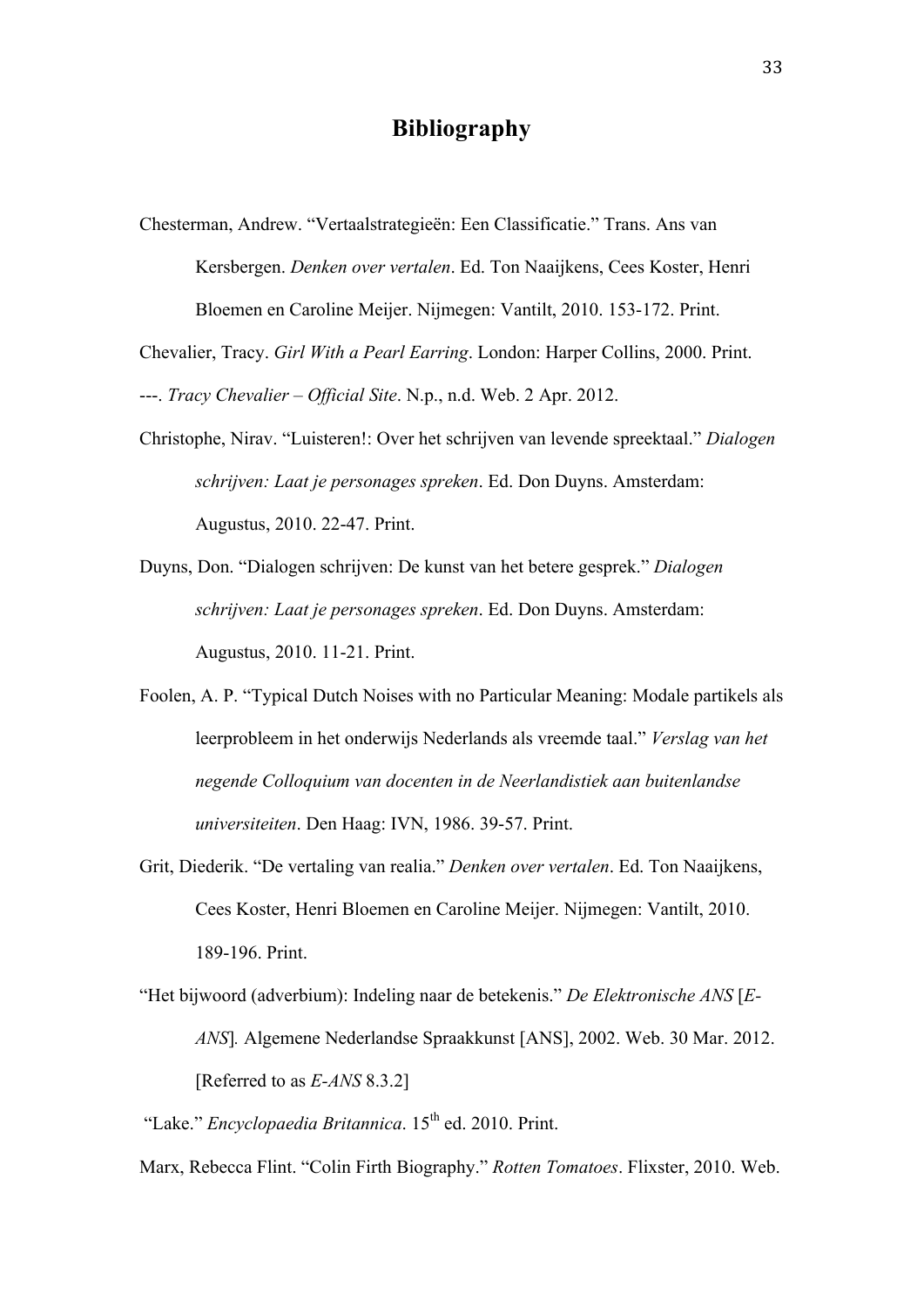- Munday, Jeremy. *Introducing Translation Studies: Theories and Applications*. London: Routledge, 2008. Print.
- Nord, Christiane. "Tekstanalyse en de moeilijkheidsgraad van een vertaling." Trans. Cornelie van Rinsum, and Henri Bloemen. *Denken over vertalen*. Ed. Ton Naaijkens, Cees Koster, Henri Bloemen en Caroline Meijer. Nijmegen: Vantilt, 2010. 145-152. Print.
- Schneider, Norbert. *Vermeer: Alle schilderijen*. Trans. Wil Boesten. Keulen: Taschen, 2010. Print.
- Swillens, P. T. A. *Encyclopedie van de schilderkunst en aanverwante kunsten*. Utrecht: Prisma-boeken, 1960. Print.
- Van Baburen, Dirck. *De koppelaarster*. 1622. Museum of Fine Arts, Boston. *Vermeer: Alle schilderijen*. By Norbert Schneider. Trans. Wil Boesten. Keulen: Taschen, 2010. 24. Print.
- Van der Wouden, Ton. "Partikels: naar een partikelwoordenboek voor het Nederlands." *Nederlandse Taalkunde* 7. Assen: Van Gorcum, 2002. 20-43. Print.
- Vermeer, Johannes. *De koppelaarster*. 1656. Gemäldegalerie Alte Meister, Dresden. *Vermeer: Alle schilderijen*. By Norbert Schneider. Trans. Wil Boesten. Keulen: Taschen, 2010. 25. Print.
- ---. *Gezicht op Delft*. 1660-1661. Mauritshuis, Den Haag. *Vermeer: Alle schilderijen*. By Norbert Schneider. Trans. Wil Boesten. Keulen: Taschen, 2010. 19. Print.
- ---. *Het meisje met de parel*. ±1665. Mauritshuis, Den Haag. *Vermeer: Alle schilderijen*. By Norbert Schneider. Trans. Wil Boesten. Keulen: Taschen, 2010. 68. Print.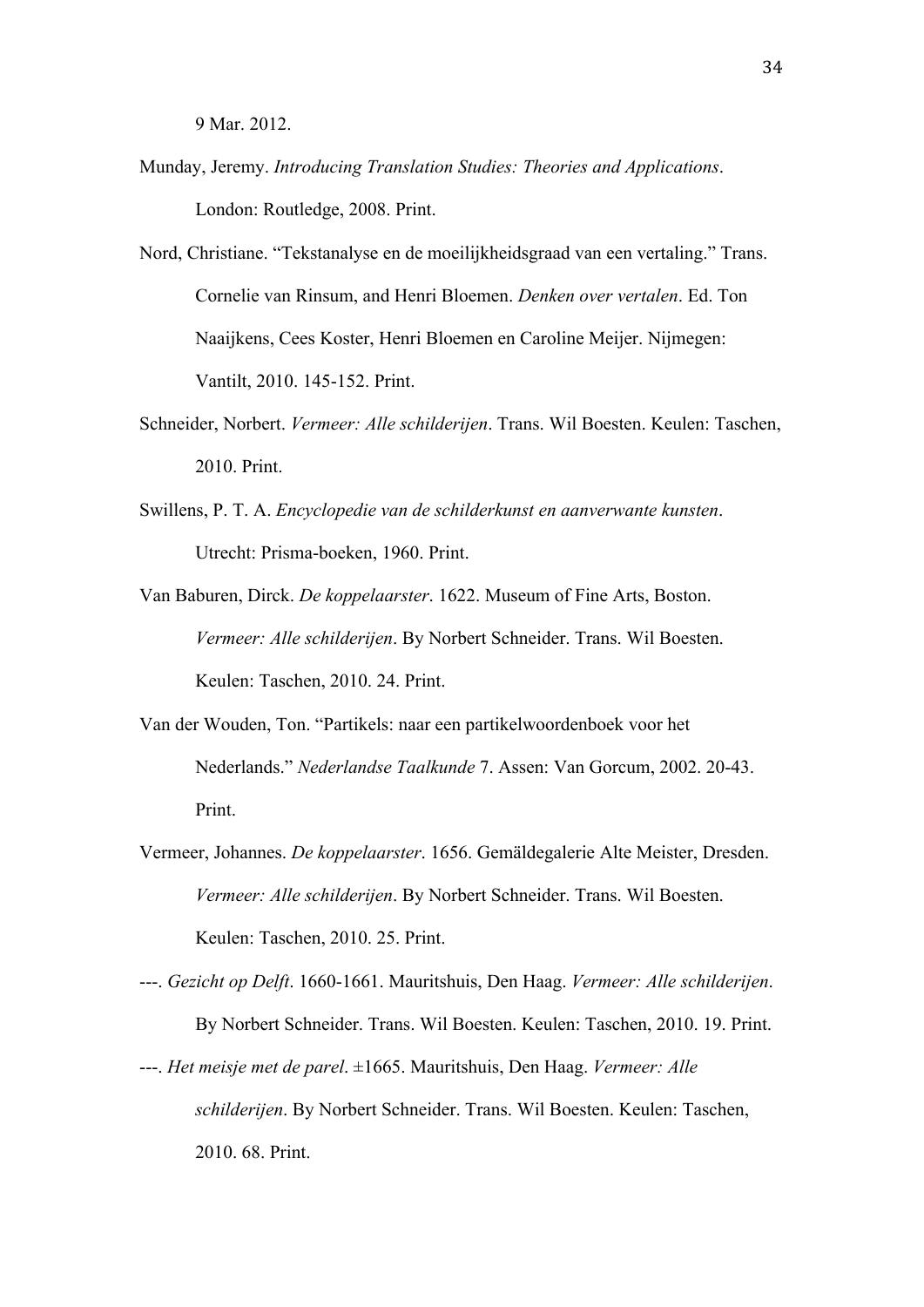- ---. *Musicerend trio*. 1665-1666. Isabella Stewart Gardner Museum, Boston. *Vermeer: Alle schilderijen*. By Norbert Schneider. Trans. Wil Boesten. Keulen: Taschen, 2010. 24, 40. Print.
- ---. *Zittende klavecimbelspeelster*. 1673-1675. National Gallery, London. *Vermeer: Alle schilderijen*. By Norbert Schneider. Trans. Wil Boesten. Keulen: Taschen, 2010. 24, 68. Print.
- "Zolder." Van Dale Groot woordenboek hedendaags Nederlands. 4<sup>th</sup> ed. 2008. Print.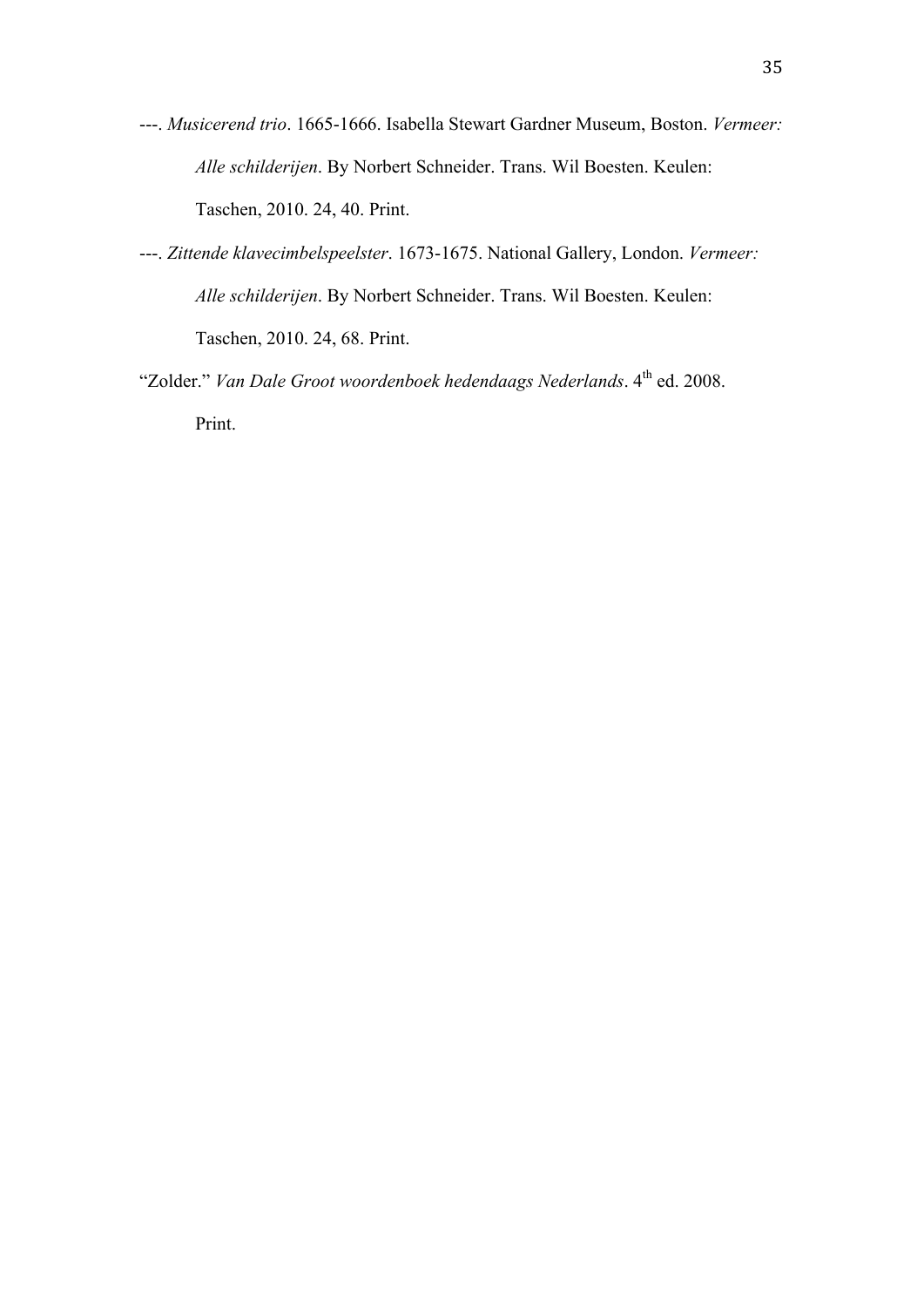### **Excerpt from Tracy Chevalier,** *Girl with a Pearl Earring*

A month before he had asked me to come up to the studio. 'I will be in the attic,' I announced to the room that afternoon.

Tanneke did not look up from her sewing. 'Put some more wood on the fire before you go,' she ordered.

The girls were working on their lace, overseen by Maertge and Maria Thins. Lisbeth had patience and nimble fingers, and produced good work, but Aleydis was still too young to manage the delicate weaving, and Cornelia too impatient. The cat sat at Cornelia's feet by the fire, and occasionally the girl reached down and dangled a bit of thread for the creature to paw at. Eventually, she probably hoped, the cat would tear its claws through her work and ruin it.

After feeding the fire I stepped around Johannes, who was playing with a top on the cold kitchen tiles. As I left he spun it wildly, and it hopped straight into the fire. He began to cry while Cornelia shrieked with laughter and Maertge tried to haul the toy from the flames with a pair of tongs.

'Hush, you'll wake Catharina and Franciscus,' Maria Thins warned the children. They did not hear her.

I crept out, relieved to escape the noise, no matter how cold it would be in the studio.

The studio door was shut. As I approached it I pressed my lips together, smoothed my eyebrows, and ran my fingers down the sides of my cheeks to my chin, as if I were testing an apple to see if it was firm. I hesitated in front of the heavy wooden door, then knocked softly. There was no answer, though I knew he must be there – he was expecting me.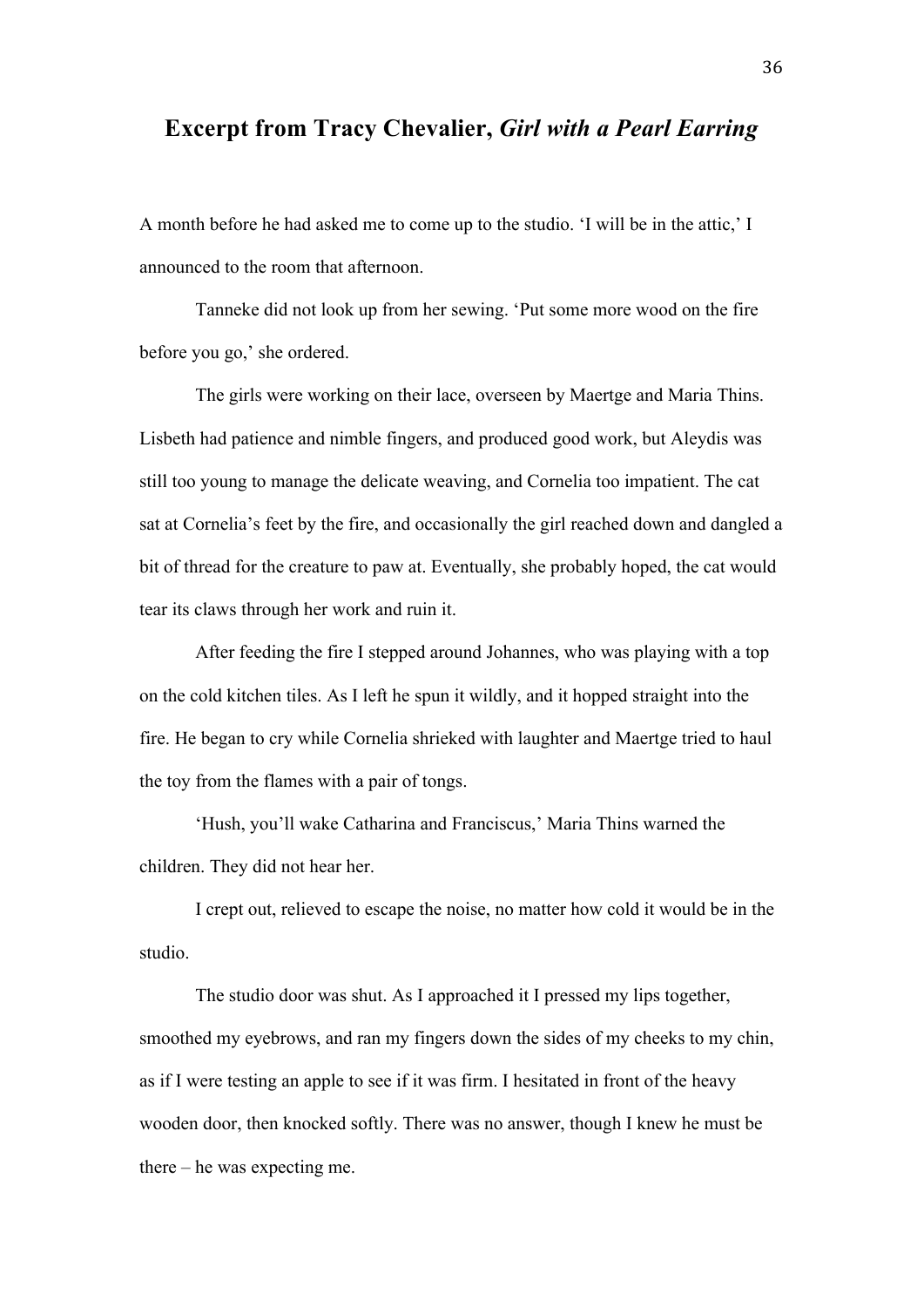It was the first day of the new year. He had painted the ground layer of my painting almost a month before, but nothing since – no reddish marks to indicate the shapes, no false colours, no overlaid colours, no highlights. The canvas was a blank yellowish white. I saw it every morning as I cleaned.

I knocked louder.

When the door opened he was frowning, his eyes not catching mine. 'Don't knock, Griet, just come in quietly,' he said, turning away and going back to the easel, where the blank canvas sat waiting for its colours.

I closed the door softly behind me, blotting out the noise of the children downstairs, and stepped to the middle of the room. Now that the moment had come at last I was surprisingly calm. 'You wanted me, sir.'

'Yes. Stand over there.' He gestured to the corner where he had painted the other woman. The table he was using for the concert painting was set there, but he had cleared away the musical instruments. He handed me a letter. 'Read that,' he said.

I unfolded the sheet of paper and bowed my head over it, worried that he would discover I was only pretending to read an unfamiliar hand.

Nothing was written on the paper.

I looked up to tell him so, but stopped. With him it was often better to say nothing. I bowed my head again over the letter.

'Try this instead,' he suggested, handing me a book. It was bound in worn leather and the spine was broken in several places. I opened it at random and studied a page. I did not recognise any of the words.

He had me sit with the book, then stand holding it while looking at him. He took away the book, handed me the white jug with the pewter top and had me pretend to pour a glass of wine. He asked me to stand and simply look out the window. All the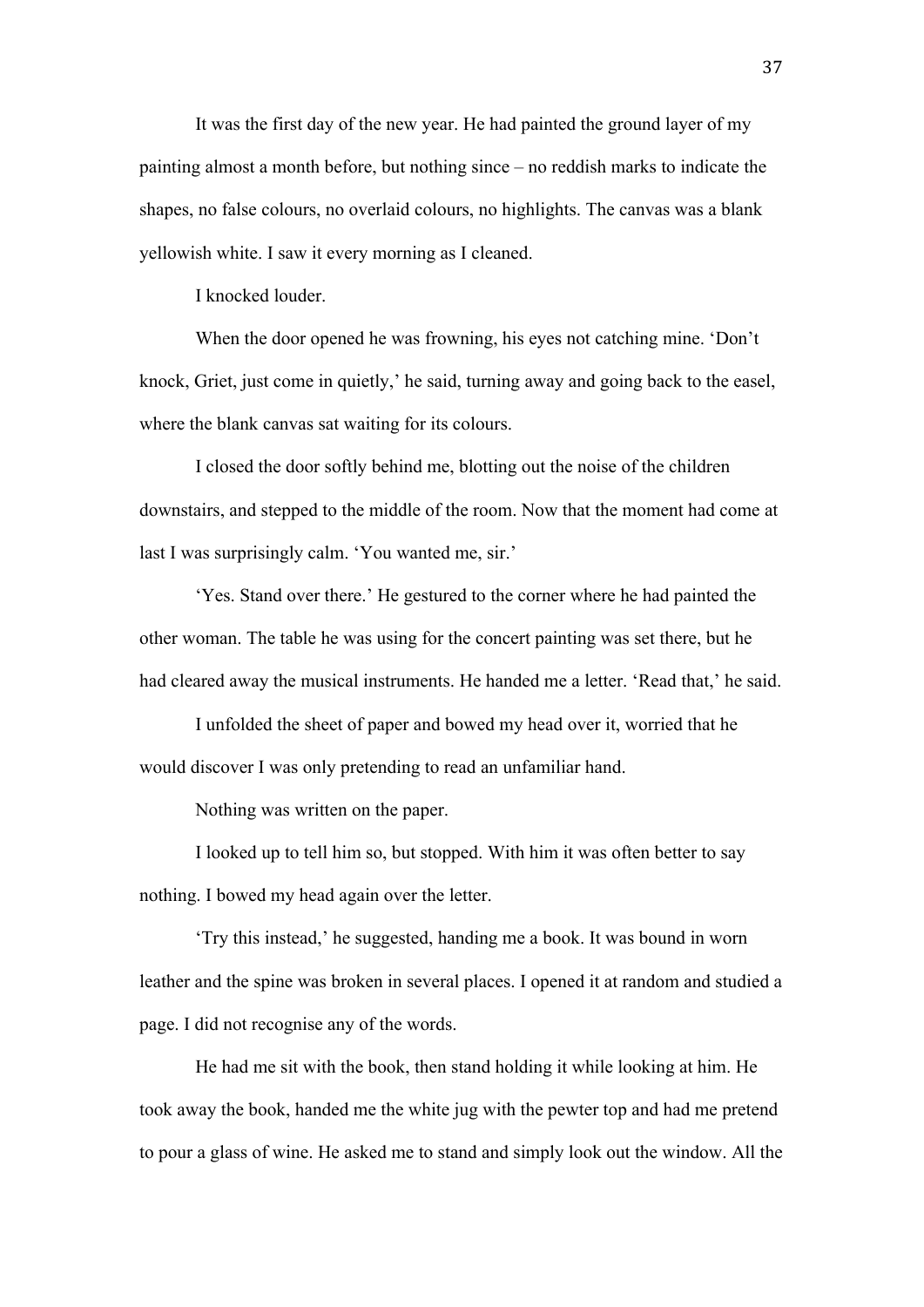while he seemed perplexed, as if someone had told him a story and he couldn't recall the ending.

'It is the clothes,' he murmured. 'That is the problem.'

I understood. He was having me do things a lady would do, but I was wearing a maid's clothes. I thought of the yellow mantle and the yellow and black bodice, and wondered which he would ask me to wear. Instead of being excited about the idea, though, I felt uneasy. It was not just that it would be impossible to hide from Catharina that I was wearing her clothes. I did not feel right holding books and letters, pouring myself wine, doing things I never did. As much as I wanted to feel the soft fur of the mantle around my neck, it was not what I normally wore.

'Sir,' I spoke finally, 'perhaps you should have me do other things. Things that a maid does.'

'What does a maid do?' he asked softly, folding his arms and raising his eyebrows.

I had to wait a moment before I could answer – my jaw was trembling. I thought of Pieter and me in the alley and swallowed. 'Sewing,' I replied. 'Mopping and sweeping. Carrying water. Washing sheets. Cutting bread. Polishing windowpanes.'

'You would like me to paint you with your mop?'

'It's not for me to say, sir. It is not my painting.'

He frowned. 'No, it is not yours.' He sounded as if he were speaking to himself.

'I do not want you to paint me with my mop.' I said it without knowing that I would.

'No. No, you're right, Griet. I would not paint you with a mop in your hand.'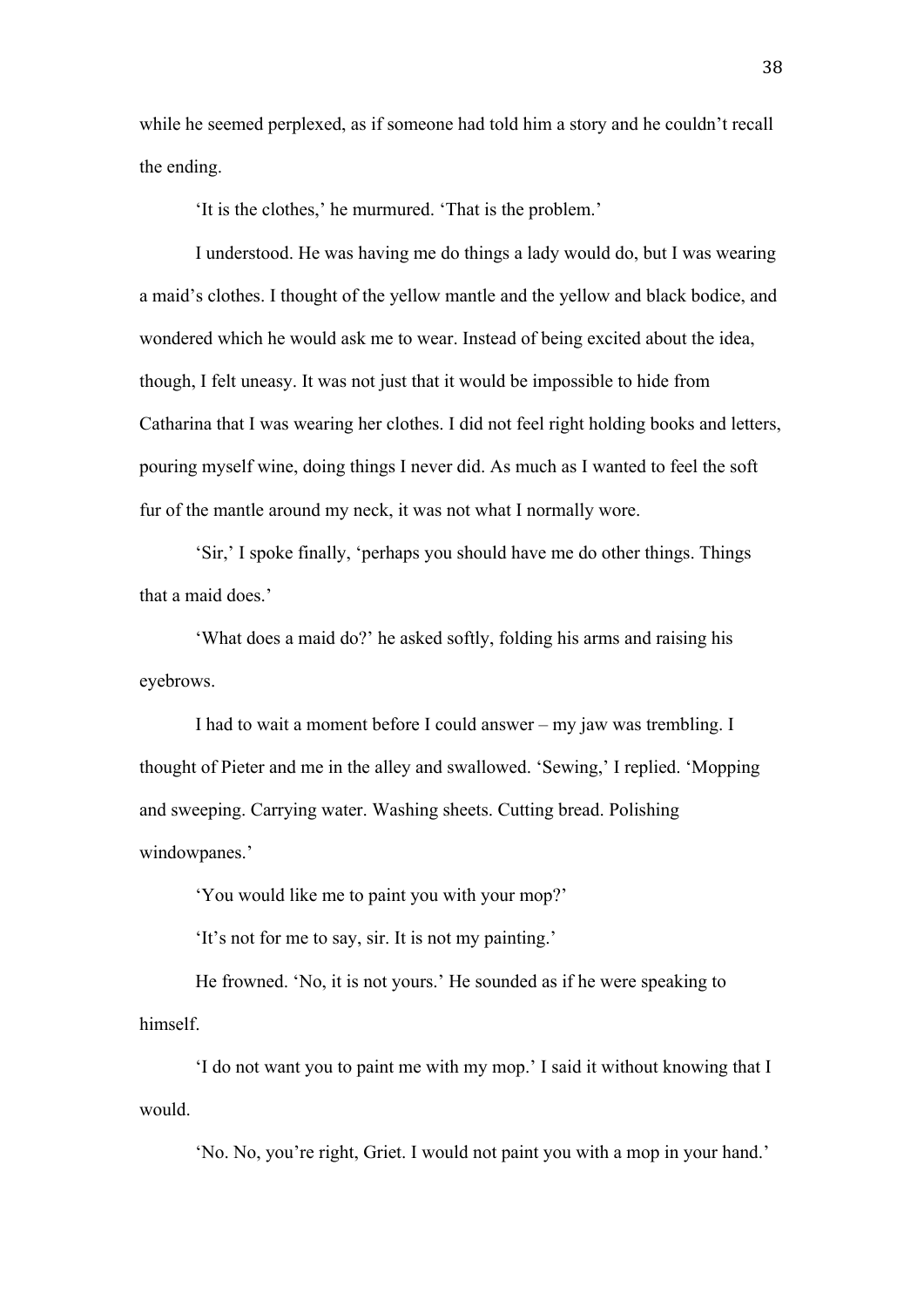'But I cannot wear your wife's clothes.'

There was a long silence. 'No, I expect not,' he said. 'But I will not paint you as a maid.'

'What then, sir?'

'I will paint you as I first saw you, Griet. Just you.'

He set a chair near his easel, facing the middle window, and I sat down. I knew it was to be my place. He was going to find the pose he had put me in a month before, when he had decided to paint me.

'Look out the window,' he said.

I looked out at the grey winter day and, remembering when I stood in for the baker's daughter, tried not to see anything but to let my thoughts become quiet. It was hard because I was thinking of him, and of me sitting in front of him.

The New Church bell struck twice.

'Now turn your head very slowly towards me. No, not your shoulders. Keep your body turned towards the window. Move only your head. Slow, slow. Stop. A little more, so that – stop. Now sit still.'

I sat still.

At first I could not meet his eyes. When I did it was like sitting close to a fire that suddenly blazes up. Instead I studied his firm chin, his thin lips.

'Griet, you are not looking at me.'

I forced my gaze up to his eyes. Again I felt as if I were burning, but I endured it – he wanted me to.

Soon it became easier to keep my eyes on his. He looked at me as if he were not seeing me, but someone else, or something else – as if he were looking at a painting.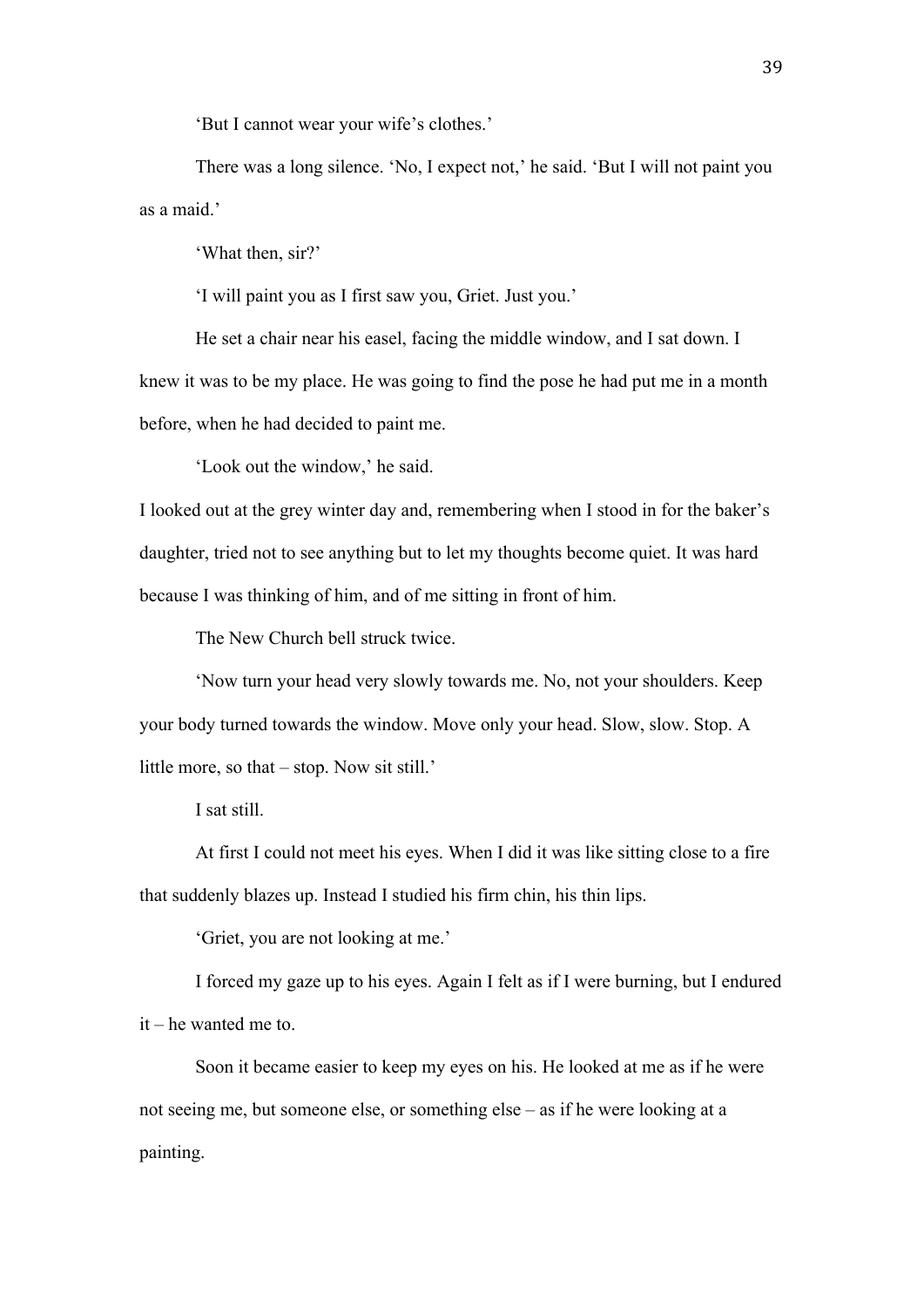He is looking at the light that falls on my face, I thought, not at my face itself. That is the difference.

It was almost as if I were not there. Once I felt this I was able to relax a little. As he was not seeing me, I did not see him. My mind began to wander – over the jugged hare we had eaten for dinner, the lace collar Lisbeth had given me, a story Pieter the son had told me the day before. After that I thought of nothing. Twice he got up to change the position of one of the shutters. He went to his cupboard several times to choose different brushes and colours. I viewed his movements as if I were standing in the street, looking in through the window.

The church bell struck three times. I blinked. I had not felt so much time pass. It was as if I had fallen under a spell.

I looked at him – his eyes were with me now. He was looking at me. As we gazed to each other a ripple of heat passed through my body. I kept my eyes on his, though, until at last he looked away and cleared his throat.

'That will be all, Griet. There is some bone for you to grind upstairs.' I nodded and slipped from the room, my heart pounding. He was painting me.

'Pull your cap back from your face,' he said one day.

'Back from my face, sir?' I repeated dumbly, and regretted it. He preferred me not to speak, but to do as he said. If I did speak, I should say something worth the words.

He did not answer. I pulled the side of my cap that was closest to him back from my cheek. The starched tip grazed my neck.

'More,' he said. 'I want to see the line of your cheek.'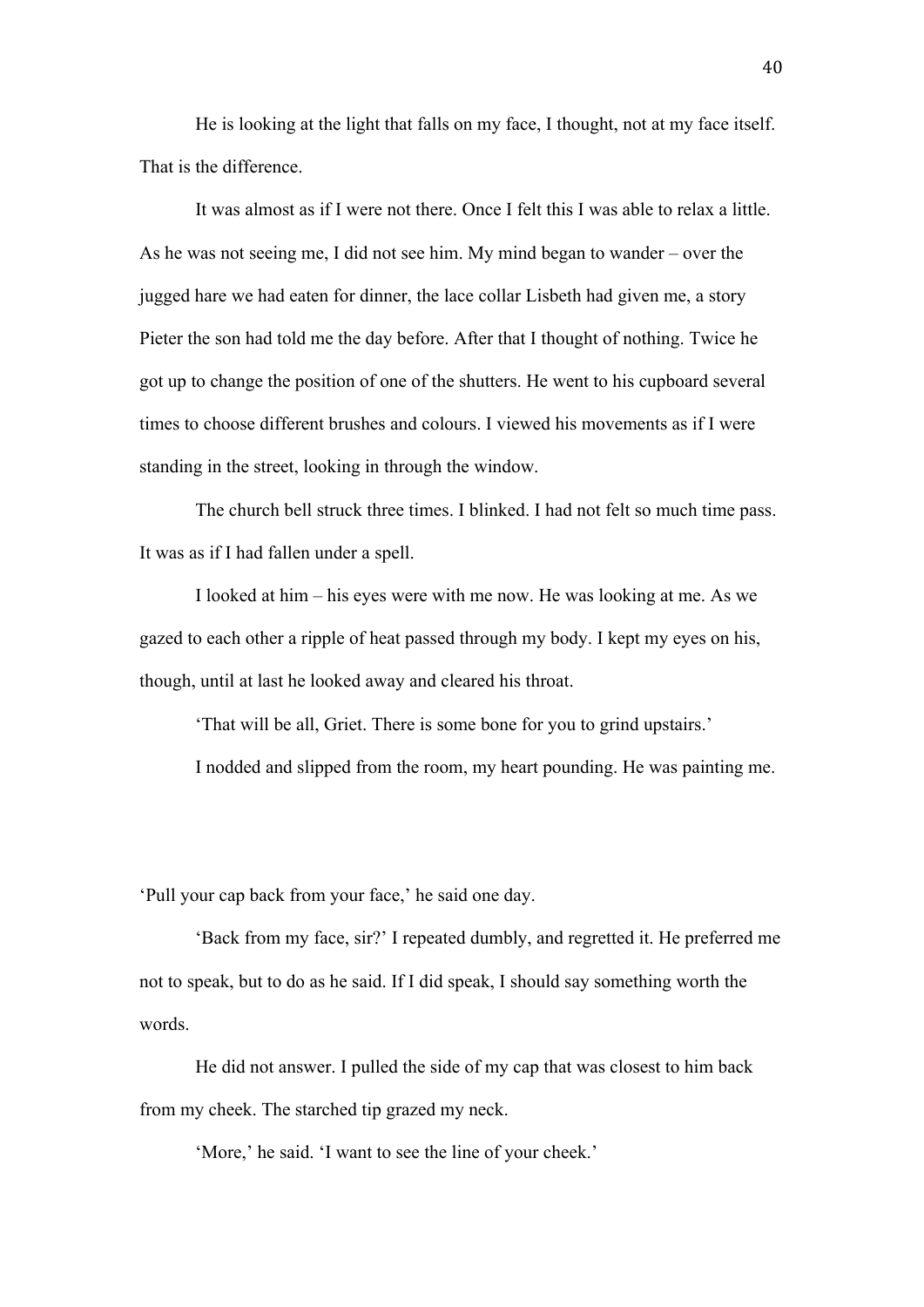I hesitated, then pulled it back further. His eyes moved down my cheek.

'Show me your ear.'

I did not want to. I had no choice.

I felt under the cap to make sure no hair was loose, tucking a few strands behind my ear. Then I pulled it back to reveal the lower part of my ear.

The look on his face was like a sigh, though he did not make a sound. I caught a noise in my own throat and pushed it down so that it would not escape.

'Your cap,' he said. 'Take it off.'

'No, sir.'

'No?'

'Please do not ask me to, sir.' I let the cloth of the cap drop so that my ear and cheek were covered again. I looked at the floor, the grey and white tiles extending away from me, clean and straight.

'You do not want to bare your head?'

'No.'

'Yet you do not want to be painted as a maid, with your mop and your cap, nor as a lady, with satin and fur and dressed hair.'

I did not answer. I could not show him my hair. I was not the sort of girl who left her head bare.

He shifted in his chair, then got up. I heard him go into the storeroom. When he returned, his arms were full of cloth, which he dropped in my lap.

'Well, Griet, see what you can do with this. Find something here to wrap your head in, so that you are neither a lady nor a maid.' I could not tell if he was angry or amused. He left the room, shutting the door behind him.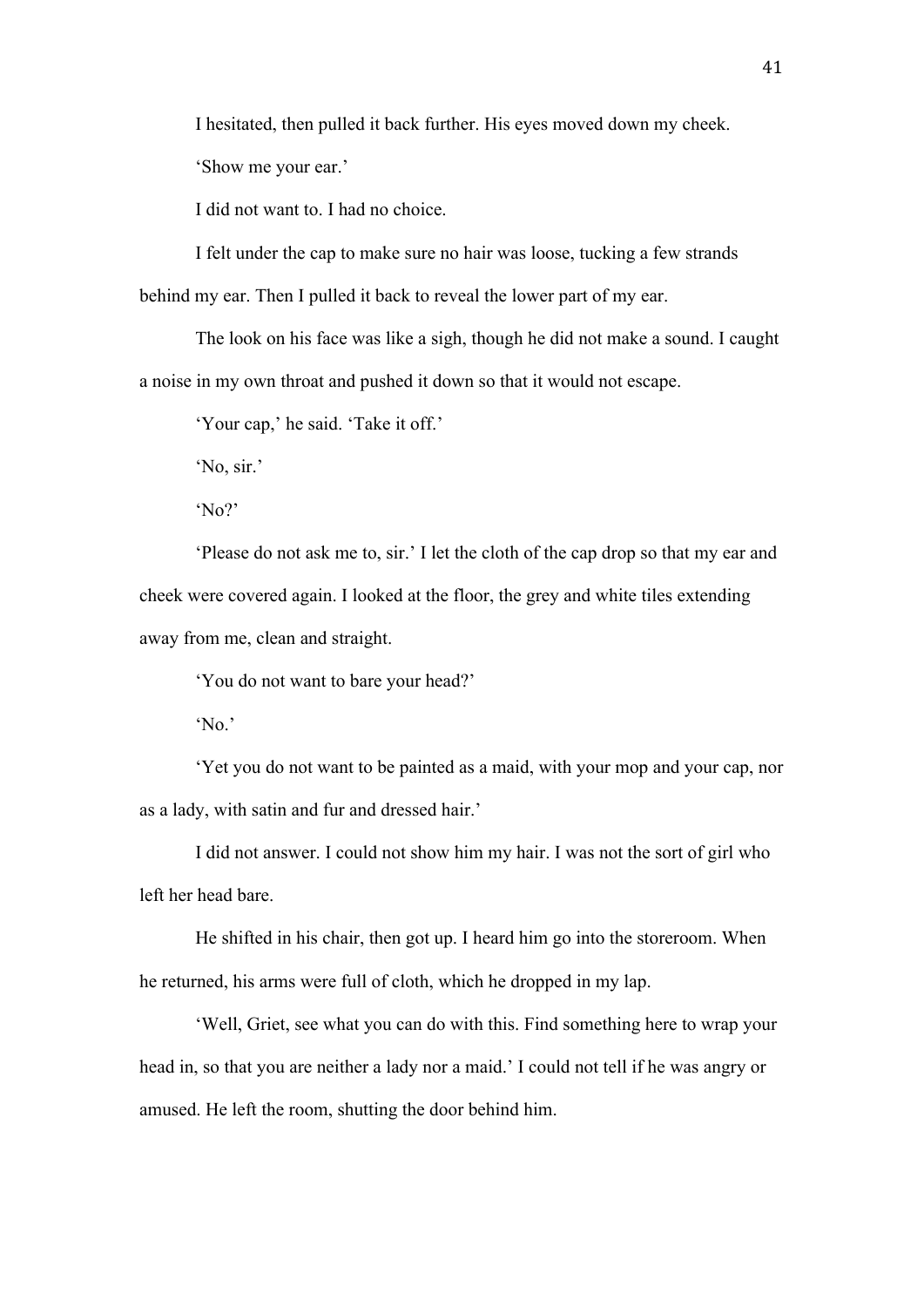I sorted through the cloth. There were three caps, all too fine for me, and too small to cover my head fully. There were pieces of cloth, left over from dresses and jackets Catharina had made, in yellows and browns, blues and greys.

I did not know what to do. I looked around as if I would find an answer in the studio. My eyes fell on the painting of *The Procuress* – the young woman's head was bare, her hair held back with ribbons, but the old woman wore a piece of cloth wrapped around her head, crisscrossing in and out of itself. Perhaps that is what he wants, I thought. Perhaps that is what women who are neither ladies nor maids nor the other do with their hair.

I chose a piece of brown cloth and took it into the storeroom, where there was a mirror. I removed my cap and wound the cloth around my head as best as I could, checking the painting to try to imitate the old woman's. I looked very peculiar.

I *should* let him paint me with a mop, I thought. Pride has made me vain.

When he returned and saw what I had done, he laughed. I had not heard him laugh often – sometimes with the children, once with van Leeuwenhoek. I frowned. I did not like being laughed at.

'I have only done what you asked, sir,' I muttered.

He stopped chuckling. 'You're right, Griet. I'm sorry. And your face, now that I can see more of it, it is –' He stopped, never finishing his sentence. I always wondered what he would have said.

He turned to the pile of cloth I had left on my chair. 'Why did you choose brown,' he asked, 'when there are other colours?'

I did not want to speak of maids and ladies again. I did not want to remind him that blues and yellows were ladies' colours. 'Brown is the colour I usually wear,' I said simply.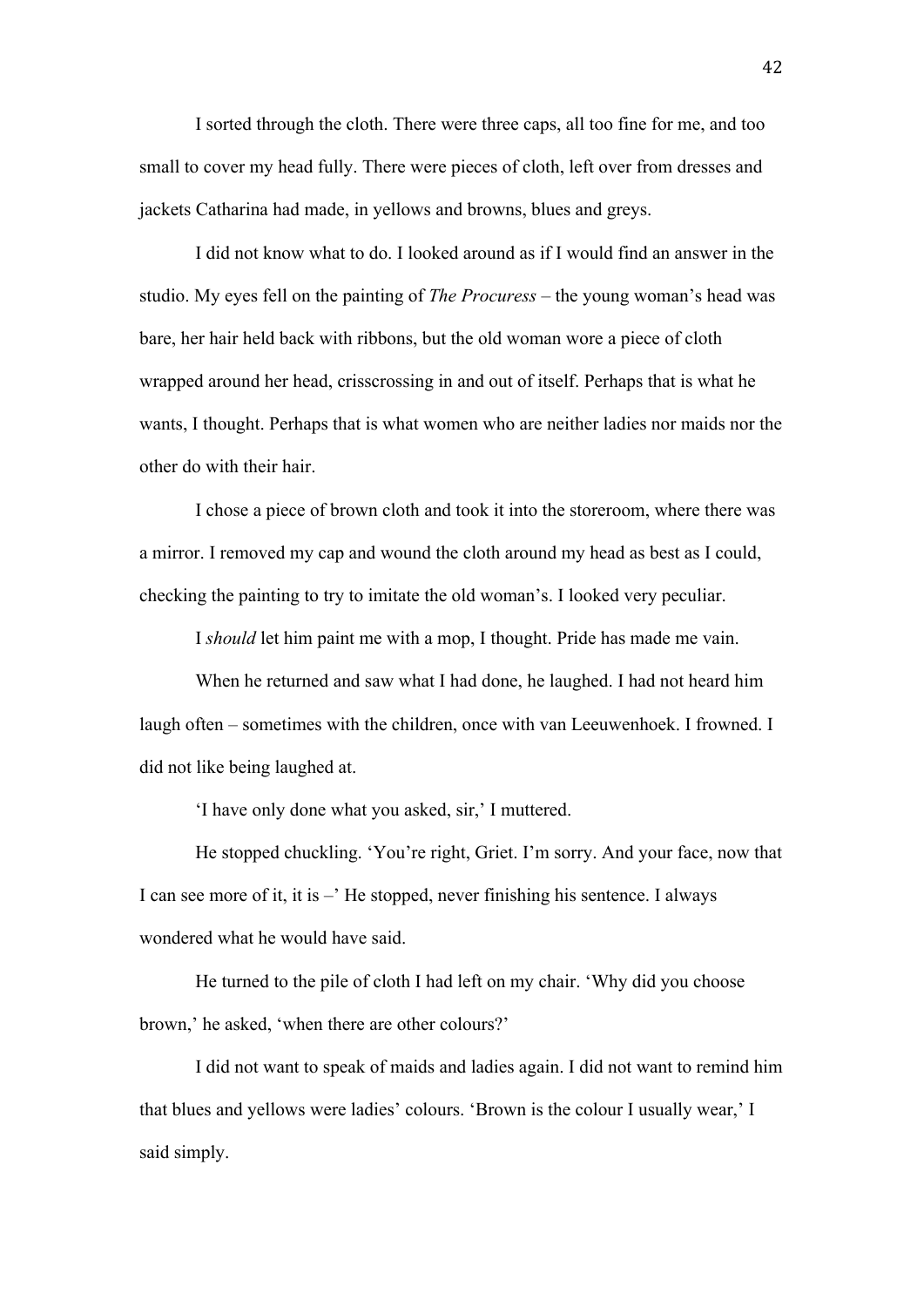He seemed to guess what I was thinking. 'Tanneke wore blue and yellow when I painted her some years ago,' he countered.

'I am not Tanneke, sir.'

'No, that you certainly are not.' He pulled out a long, narrow band of blue cloth. 'None the less, I want you to try this.'

I studied it. 'That is not enough cloth to cover my head.'

'Use this as well, then.' He picked up a piece of yellow cloth that had a border of the same blue and held it out to me.

Reluctantly I took the two pieces of cloth back to the storeroom and tried again in front of the mirror. I tied the blue cloth over my forehead, with the yellow piece wound round and round, covering the crown of my head. I tucked the end into a fold at the side of my head, adjusted folds here and there, smoothed the blue cloth round my head, and stepped back into the studio.

He was looking at a book and did not notice as I slipped into my chair. I arranged myself as I had been sitting before. As I turned my head to look over my left shoulder, he glanced up. At the same time the end of the yellow cloth came loose and fell over my shoulder.

'Oh,' I breathed, afraid that the cloth would fall from my head and reveal all my hair. But it held – only the end of the yellow cloth dangled free. My hair remained hidden.

'Yes,' he said then. 'That is it, Griet. Yes.'

\* \* \*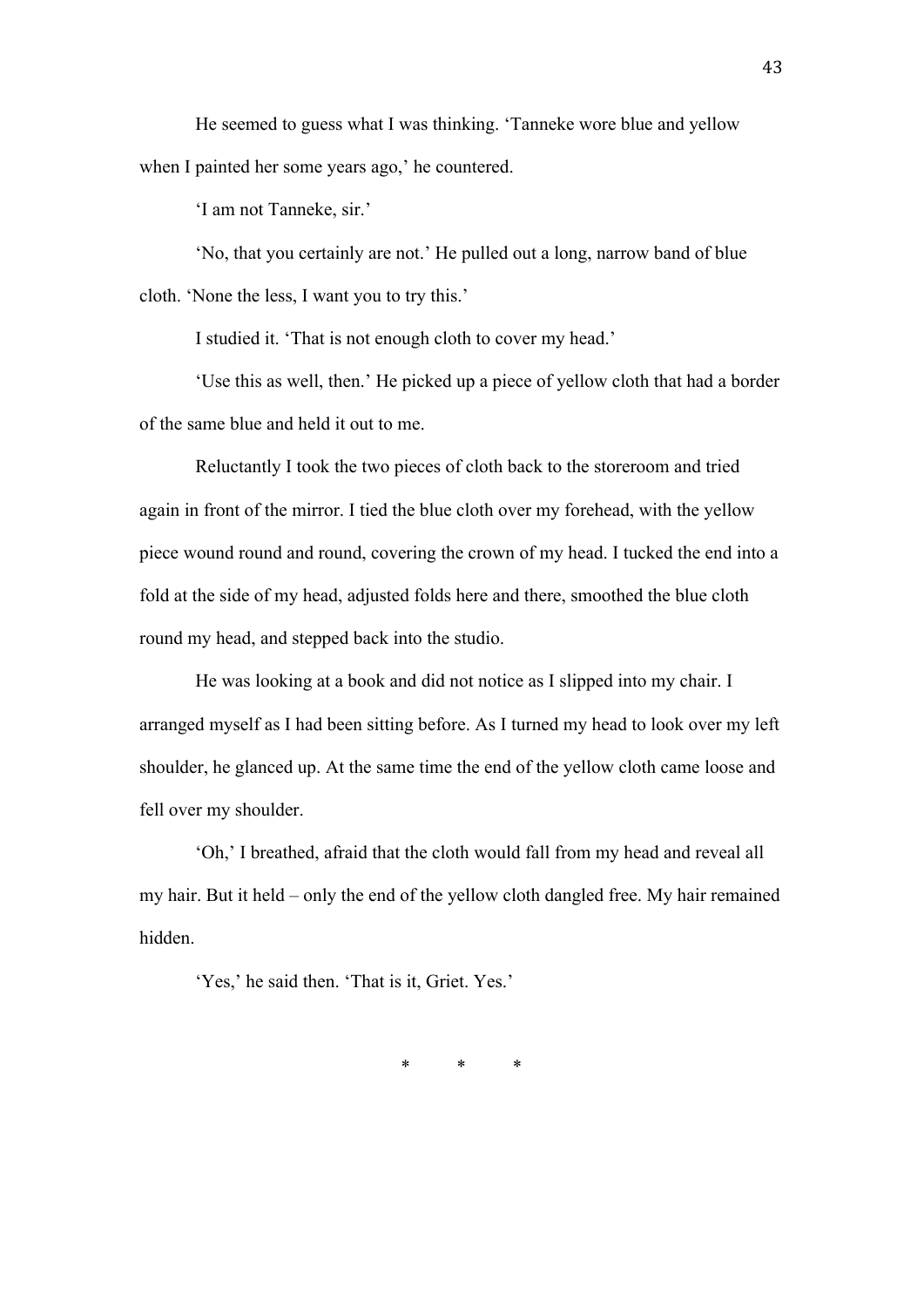He would not let me see the painting. He set it on a second easel, angled away from the door, and told me not to look at it. I promised not to, but some nights I lay in bed and thought about wrapping my blanket around me and stealing downstairs to see it. He would never know.

But he would guess. I did not think I could sit with him looking at me day after day without guessing that I had looked at the painting. I could not hide things from him. I did not want to.

I was reluctant, too, to discover how it was that he saw me. It was better to leave that a mystery.

The colours he asked me to mix gave no clues as to what he was doing. Black, ochre, lead white, lead-tin yellow, ultramarine, red lake – they were all colours I had worked with before, and they could as easily have been used for the concert painting.

It was unusual for him to work on two paintings at once. Although he did not like switching back and forth between the two, it did make it easier to hide from others that he was painting me. A few people knew. Van Ruijven knew – I was sure it was at his request that my master was making the painting. My master must have agreed to paint me alone so that he would not have to paint me with van Ruijven. Van Ruijven would own the painting of me.

I was not pleased by this thought. Nor, I believed, was my master.

(…)

I could not deny, however, that it was exciting to be studied so intently by two gentlemen, even if I could not see their faces.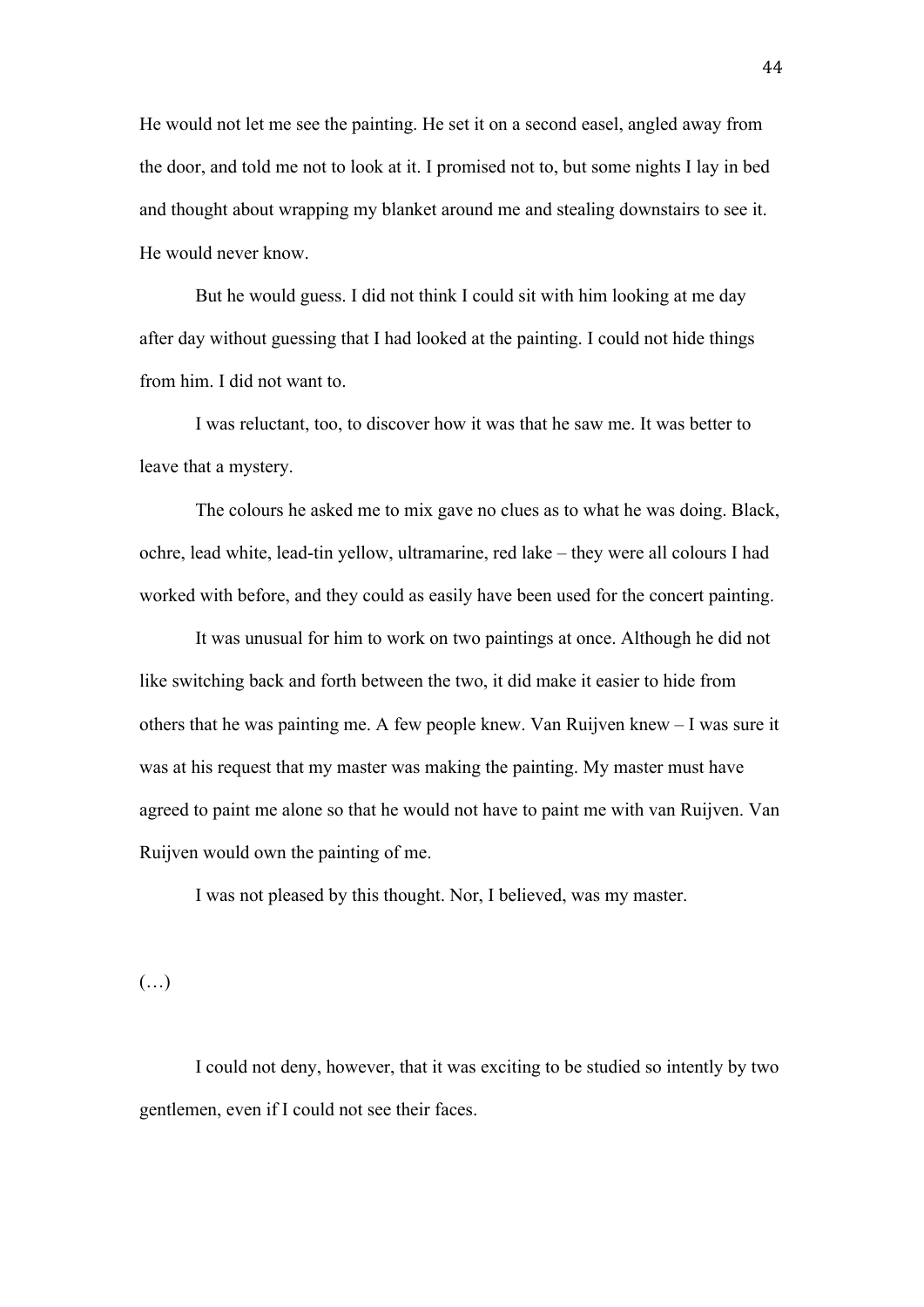My master left the room to find a soft cloth to polish the lens. Van

Leeuwenhoek waited until his tread could be heard on the stairs, then said softly,

'You watch out for yourself, my dear.'

'What do you mean, sir?'

'You must know that he's painting you to satisfy van Ruijven. Van Ruijven's interest in you has made your master protective of you.'

I nodded, secretly pleased to hear what I had suspected.

'Do not get caught in their battle. You could be hurt.'

I was still holding the position I had assumed for the painting. Now my shoulders twitched of their own accord, as if I were shaking off a shawl. 'I do not think he would ever hurt me, sir.'

'Tell me, my dear, how much do you know of men?'

I blushed deeply and turned my head away. I was thinking of being in the alley with Pieter the son.

'You see, competition makes men possessive. He is interested in you in part because van Ruijven is.'

I did not answer.

'He is an exceptional man,' van Leeuwenhoek continued. 'His eyes are worth a room full of gold. But sometimes he sees the world only as he wants it to be, not as it is. He does not understand the consequences for others of his point of view. He thinks only of himself and his work, not of you. You must take care then –' He stopped. My master's footsteps were on the stairs.

'Take care to do what, sir?' I whispered.

'Take care to remain yourself.'

I lifted my chin to him. 'To remain a maid, sir?'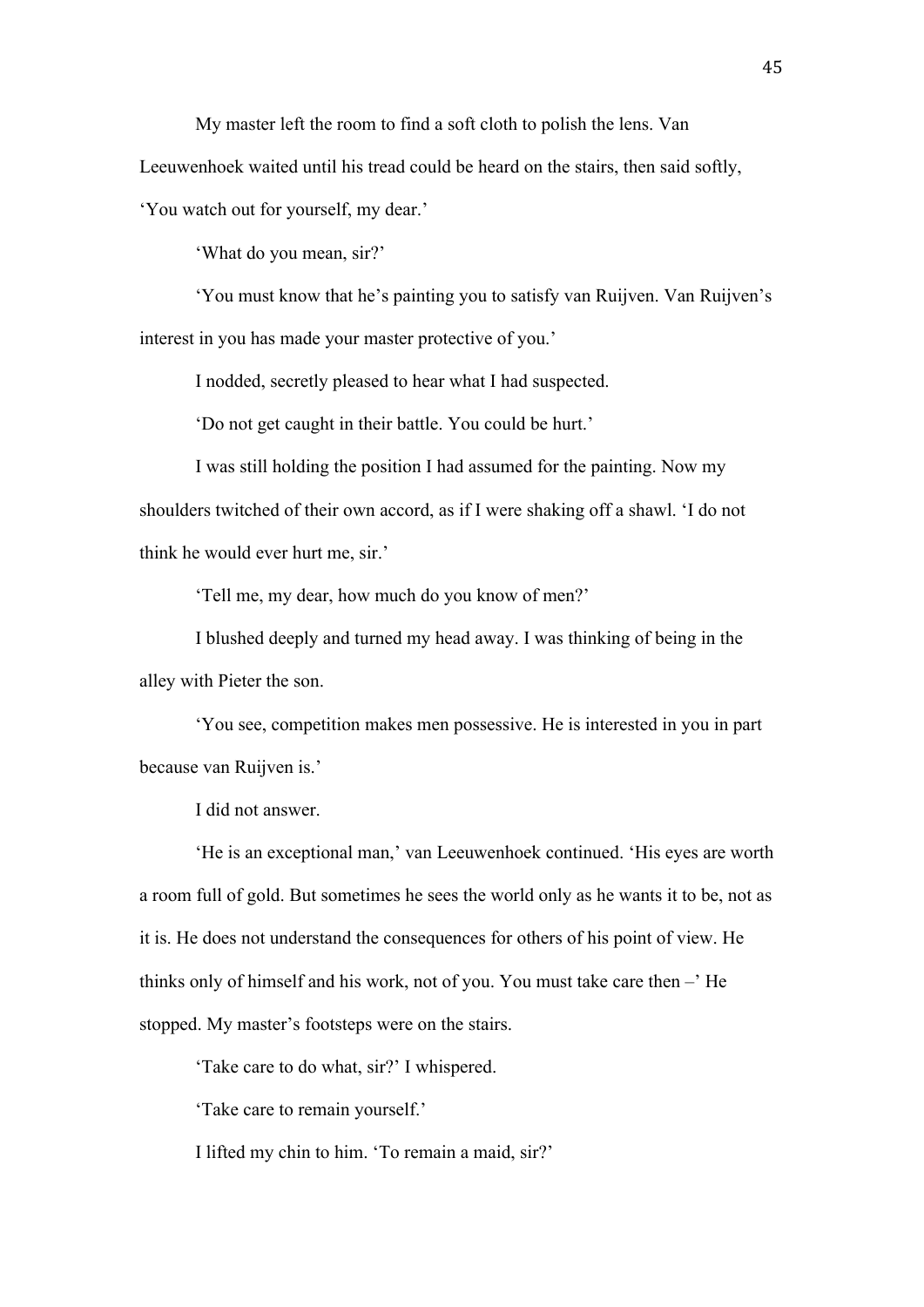My master came into the room. 'Griet, you have moved,' he said.

'I am sorry, sir.' I took up my position once more.